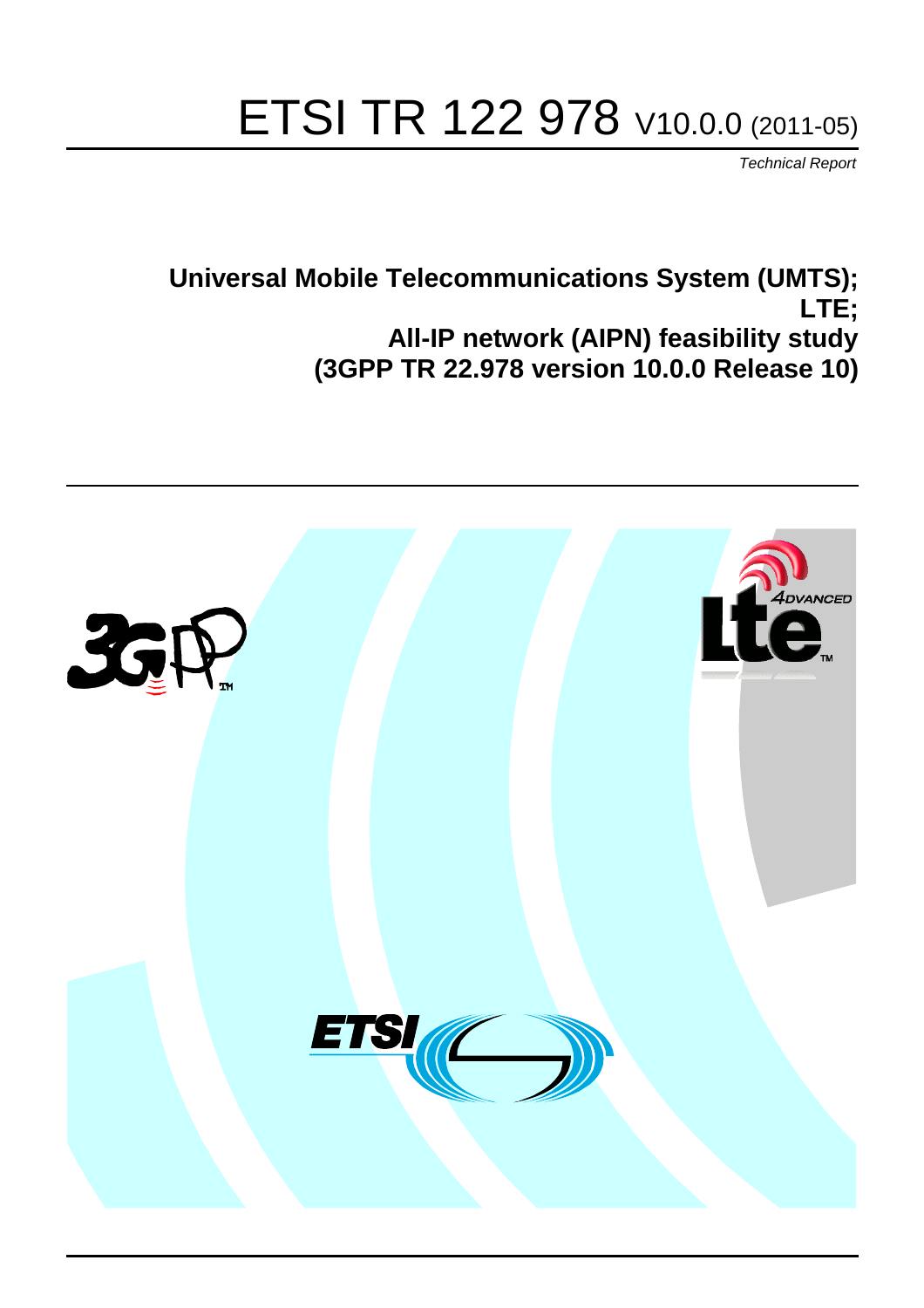Reference RTR/TSGS-0122978va00

> Keywords LTE, UMTS

### *ETSI*

#### 650 Route des Lucioles F-06921 Sophia Antipolis Cedex - FRANCE

Tel.: +33 4 92 94 42 00 Fax: +33 4 93 65 47 16

Siret N° 348 623 562 00017 - NAF 742 C Association à but non lucratif enregistrée à la Sous-Préfecture de Grasse (06) N° 7803/88

#### *Important notice*

Individual copies of the present document can be downloaded from: [http://www.etsi.org](http://www.etsi.org/)

The present document may be made available in more than one electronic version or in print. In any case of existing or perceived difference in contents between such versions, the reference version is the Portable Document Format (PDF). In case of dispute, the reference shall be the printing on ETSI printers of the PDF version kept on a specific network drive within ETSI Secretariat.

Users of the present document should be aware that the document may be subject to revision or change of status. Information on the current status of this and other ETSI documents is available at <http://portal.etsi.org/tb/status/status.asp>

If you find errors in the present document, please send your comment to one of the following services: [http://portal.etsi.org/chaircor/ETSI\\_support.asp](http://portal.etsi.org/chaircor/ETSI_support.asp)

#### *Copyright Notification*

No part may be reproduced except as authorized by written permission. The copyright and the foregoing restriction extend to reproduction in all media.

> © European Telecommunications Standards Institute 2011. All rights reserved.

**DECT**TM, **PLUGTESTS**TM, **UMTS**TM, **TIPHON**TM, the TIPHON logo and the ETSI logo are Trade Marks of ETSI registered for the benefit of its Members.

**3GPP**TM is a Trade Mark of ETSI registered for the benefit of its Members and of the 3GPP Organizational Partners. **LTE**™ is a Trade Mark of ETSI currently being registered

for the benefit of its Members and of the 3GPP Organizational Partners.

**GSM**® and the GSM logo are Trade Marks registered and owned by the GSM Association.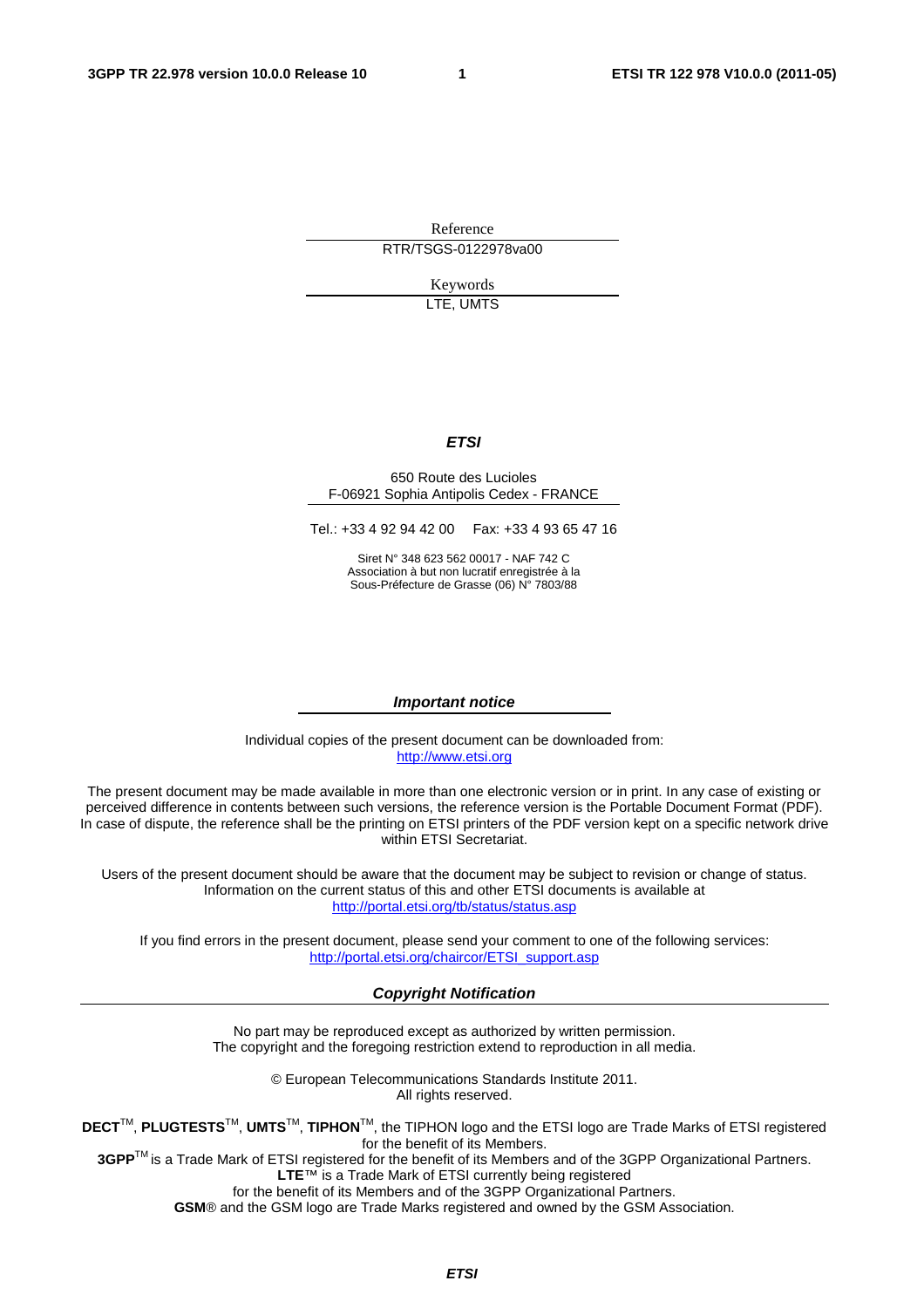## Intellectual Property Rights

IPRs essential or potentially essential to the present document may have been declared to ETSI. The information pertaining to these essential IPRs, if any, is publicly available for **ETSI members and non-members**, and can be found in ETSI SR 000 314: *"Intellectual Property Rights (IPRs); Essential, or potentially Essential, IPRs notified to ETSI in respect of ETSI standards"*, which is available from the ETSI Secretariat. Latest updates are available on the ETSI Web server ([http://webapp.etsi.org/IPR/home.asp\)](http://webapp.etsi.org/IPR/home.asp).

Pursuant to the ETSI IPR Policy, no investigation, including IPR searches, has been carried out by ETSI. No guarantee can be given as to the existence of other IPRs not referenced in ETSI SR 000 314 (or the updates on the ETSI Web server) which are, or may be, or may become, essential to the present document.

## Foreword

This Technical Report (TR) has been produced by ETSI 3rd Generation Partnership Project (3GPP).

The present document may refer to technical specifications or reports using their 3GPP identities, UMTS identities or GSM identities. These should be interpreted as being references to the corresponding ETSI deliverables.

The cross reference between GSM, UMTS, 3GPP and ETSI identities can be found under [http://webapp.etsi.org/key/queryform.asp.](http://webapp.etsi.org/key/queryform.asp)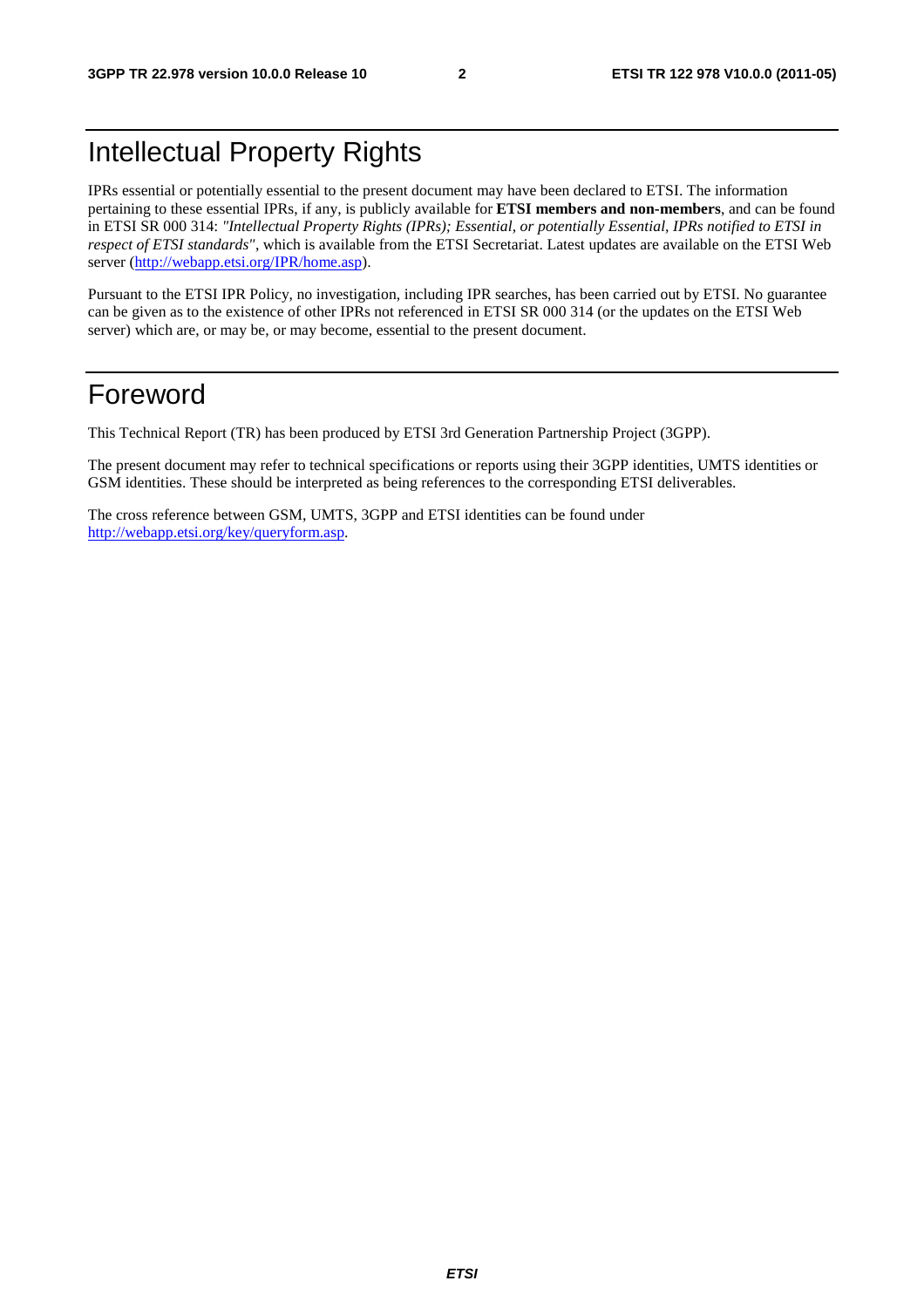$\mathbf{3}$ 

## Contents

| 1                  |                                                                                                |  |  |  |  |  |  |  |  |
|--------------------|------------------------------------------------------------------------------------------------|--|--|--|--|--|--|--|--|
| 2                  |                                                                                                |  |  |  |  |  |  |  |  |
| 3                  |                                                                                                |  |  |  |  |  |  |  |  |
| 3.1                |                                                                                                |  |  |  |  |  |  |  |  |
| 3.2                |                                                                                                |  |  |  |  |  |  |  |  |
| 4                  |                                                                                                |  |  |  |  |  |  |  |  |
| 4.1                |                                                                                                |  |  |  |  |  |  |  |  |
| 4.2                |                                                                                                |  |  |  |  |  |  |  |  |
| 4.2.1              |                                                                                                |  |  |  |  |  |  |  |  |
| 4.2.1.1            |                                                                                                |  |  |  |  |  |  |  |  |
| 4.2.1.2            |                                                                                                |  |  |  |  |  |  |  |  |
| 4.2.1.3            |                                                                                                |  |  |  |  |  |  |  |  |
| 4.2.1.4            |                                                                                                |  |  |  |  |  |  |  |  |
| 4.2.1.5            |                                                                                                |  |  |  |  |  |  |  |  |
| 4.2.2              |                                                                                                |  |  |  |  |  |  |  |  |
| 4.2.2.1            |                                                                                                |  |  |  |  |  |  |  |  |
| 4.2.2.2<br>4.2.2.3 | Desire of AIPN operators to encompass various access systems that are not specified by 3GPP13  |  |  |  |  |  |  |  |  |
|                    |                                                                                                |  |  |  |  |  |  |  |  |
| 4.2.2.4            | Need for increased system efficiency leading to substantial cost reduction in terms of both    |  |  |  |  |  |  |  |  |
| 4.2.2.5            | Trend of the industry to align along the structure: access / transport / control / services15  |  |  |  |  |  |  |  |  |
| 4.2.2.6            |                                                                                                |  |  |  |  |  |  |  |  |
| 4.2.3              |                                                                                                |  |  |  |  |  |  |  |  |
| 4.2.3.1            |                                                                                                |  |  |  |  |  |  |  |  |
| 4.2.3.2            |                                                                                                |  |  |  |  |  |  |  |  |
| 4.2.3.3            |                                                                                                |  |  |  |  |  |  |  |  |
| 4.2.3.4            | Dawning of new, radio based services (e.g. Personal Networks, RFIDs, multi-hop access          |  |  |  |  |  |  |  |  |
| 4.2.3.5            |                                                                                                |  |  |  |  |  |  |  |  |
| 4.2.3.6            |                                                                                                |  |  |  |  |  |  |  |  |
| 4.2.3.7            |                                                                                                |  |  |  |  |  |  |  |  |
| 4.2.3.8            |                                                                                                |  |  |  |  |  |  |  |  |
| 4.3                |                                                                                                |  |  |  |  |  |  |  |  |
| 4.3.1              |                                                                                                |  |  |  |  |  |  |  |  |
| 4.3.2              |                                                                                                |  |  |  |  |  |  |  |  |
| 4.3.3              |                                                                                                |  |  |  |  |  |  |  |  |
|                    |                                                                                                |  |  |  |  |  |  |  |  |
| 5                  |                                                                                                |  |  |  |  |  |  |  |  |
| 5.1                |                                                                                                |  |  |  |  |  |  |  |  |
| 5.1.1<br>5.1.1.1   |                                                                                                |  |  |  |  |  |  |  |  |
| 5.1.1.2            |                                                                                                |  |  |  |  |  |  |  |  |
| 5.1.1.3            | Take advantage of convergence of telecommunications and IT industries towards IP technology 22 |  |  |  |  |  |  |  |  |
| 5.1.1.4            |                                                                                                |  |  |  |  |  |  |  |  |
| 5.1.1.5            |                                                                                                |  |  |  |  |  |  |  |  |
| 5.1.1.6            |                                                                                                |  |  |  |  |  |  |  |  |
| 5.1.1.7            |                                                                                                |  |  |  |  |  |  |  |  |
| 5.1.1.8            |                                                                                                |  |  |  |  |  |  |  |  |
| 5.1.1.9            |                                                                                                |  |  |  |  |  |  |  |  |
|                    |                                                                                                |  |  |  |  |  |  |  |  |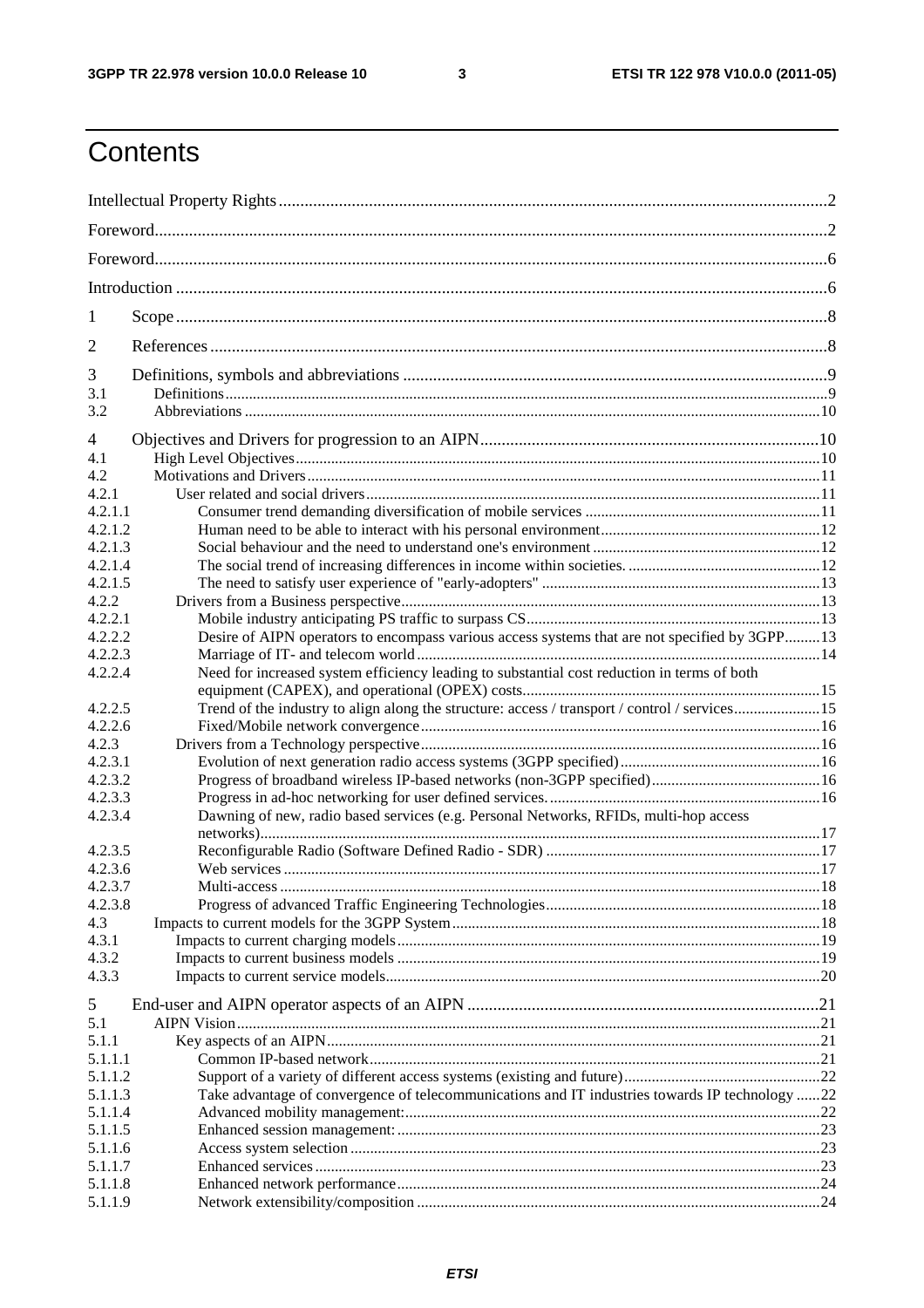| 5.1.1.10           |                                                                                                      |  |
|--------------------|------------------------------------------------------------------------------------------------------|--|
| 5.1.1.11           | Maintenance and improvement of the level of security and privacy functionality24                     |  |
| 5.1.1.12           |                                                                                                      |  |
| 5.1.1.13           |                                                                                                      |  |
| 5.1.1.14           |                                                                                                      |  |
| 5.1.1.15           |                                                                                                      |  |
| 5.1.2              |                                                                                                      |  |
| 5.1.2.1            |                                                                                                      |  |
| 5.1.2.2            |                                                                                                      |  |
| 5.1.2.3            |                                                                                                      |  |
| 5.2                |                                                                                                      |  |
| 5.2.1              |                                                                                                      |  |
| 5.2.1.1            |                                                                                                      |  |
| 5.2.1.2            |                                                                                                      |  |
| 5.2.1.3<br>5.2.1.4 |                                                                                                      |  |
| 5.2.1.5            |                                                                                                      |  |
| 5.2.1.6            |                                                                                                      |  |
| 5.2.2              |                                                                                                      |  |
| 5.2.2.1            |                                                                                                      |  |
| 5.2.2.2            |                                                                                                      |  |
| 5.3                |                                                                                                      |  |
| 5.4                |                                                                                                      |  |
| 5.4.1              |                                                                                                      |  |
| 5.4.1.1            |                                                                                                      |  |
| 5.4.1.2            |                                                                                                      |  |
| 5.4.2              |                                                                                                      |  |
|                    |                                                                                                      |  |
| 6                  |                                                                                                      |  |
| 6.1                |                                                                                                      |  |
| 6.2<br>6.2.1       |                                                                                                      |  |
| 6.2.1.1            |                                                                                                      |  |
| 6.2.2              |                                                                                                      |  |
| 6.2.2.1            |                                                                                                      |  |
| 6.2.3              |                                                                                                      |  |
| 6.2.3.1            |                                                                                                      |  |
| 6.2.3.2            |                                                                                                      |  |
| 6.2.3.3            |                                                                                                      |  |
| 6.2.4              |                                                                                                      |  |
| 6.2.5              |                                                                                                      |  |
| 6.2.5.1            |                                                                                                      |  |
| 6.2.5.2            |                                                                                                      |  |
| 6.2.6              |                                                                                                      |  |
| 6.2.7              | Personal Network, Personal Area Network (PAN), Ad-hoc Network and Moving Network Support 37          |  |
| $\tau$             |                                                                                                      |  |
| 7.1                |                                                                                                      |  |
| 7.1.1              |                                                                                                      |  |
| 7.1.2              |                                                                                                      |  |
| 7.2                |                                                                                                      |  |
|                    |                                                                                                      |  |
| Annex A:           |                                                                                                      |  |
|                    |                                                                                                      |  |
| <b>Annex B:</b>    |                                                                                                      |  |
| B.1                |                                                                                                      |  |
| B.2                |                                                                                                      |  |
| B.3                | Facilitate integration of networks with different administrative domains (e.g. handle negotiation of |  |
|                    |                                                                                                      |  |
| Annex C:           |                                                                                                      |  |
| C.1                |                                                                                                      |  |
|                    |                                                                                                      |  |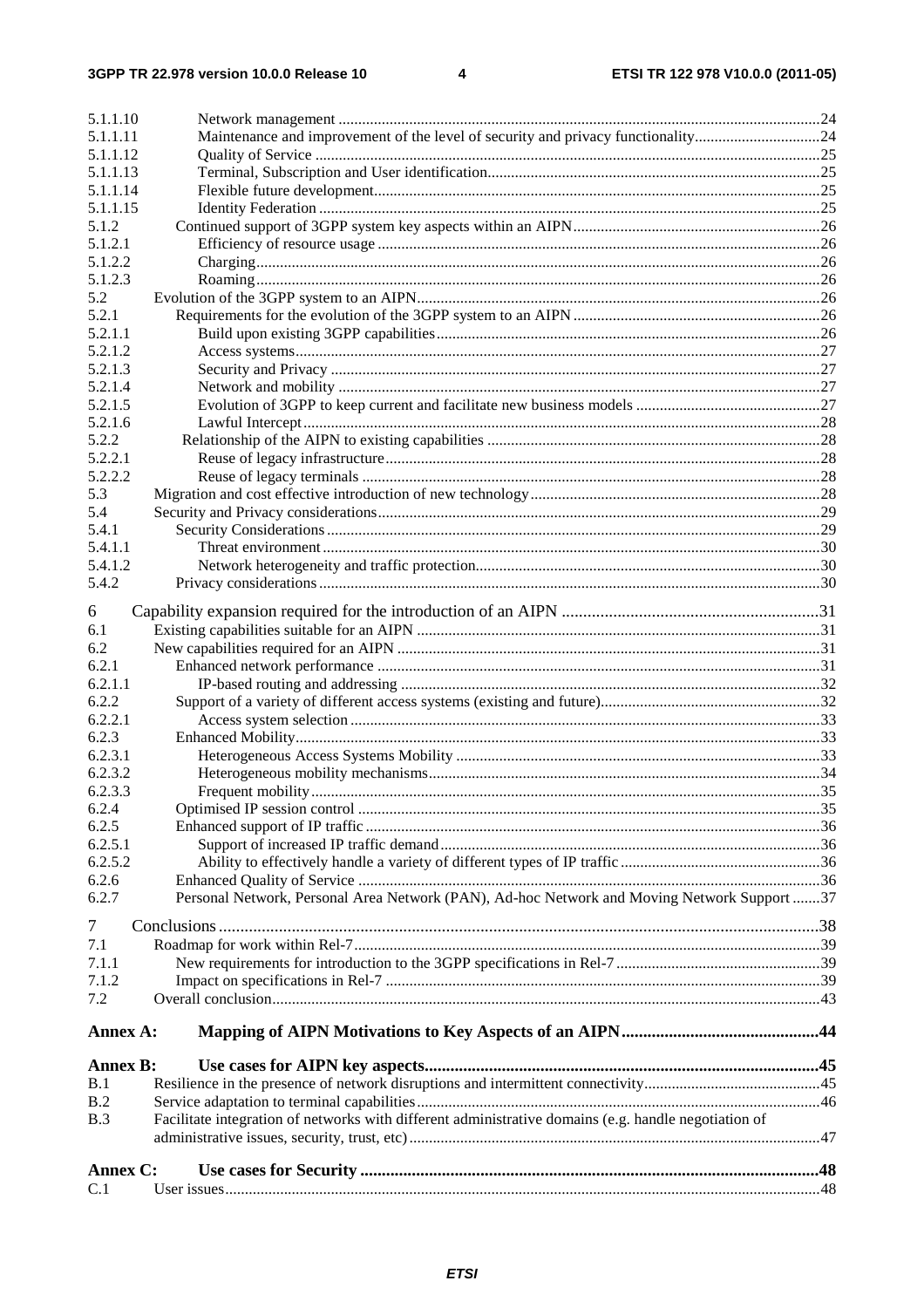| C.1.1           | Ensure privacy and authenticity so that the user can trust the information he is receiving. This should<br>cover private user to private user communications as well as private user to service provider |  |
|-----------------|----------------------------------------------------------------------------------------------------------------------------------------------------------------------------------------------------------|--|
|                 |                                                                                                                                                                                                          |  |
| C.1.2           | Multiple user identities: Users should be able to have multiple identities from different providers,                                                                                                     |  |
|                 | with the relationship between identities hidden to particular providers (thus supporting privacy)49                                                                                                      |  |
| C.2             |                                                                                                                                                                                                          |  |
| C.2.1           |                                                                                                                                                                                                          |  |
| <b>Annex D:</b> |                                                                                                                                                                                                          |  |
| D.1             |                                                                                                                                                                                                          |  |
| D.2             |                                                                                                                                                                                                          |  |
| D.3             |                                                                                                                                                                                                          |  |
| D.4             |                                                                                                                                                                                                          |  |
| <b>Annex E:</b> | Use cases for Personal Network (PN), Personal Area Network (PAN), Ad-hoc                                                                                                                                 |  |
|                 |                                                                                                                                                                                                          |  |
| E.1             |                                                                                                                                                                                                          |  |
| E.1.1           |                                                                                                                                                                                                          |  |
| E.2             |                                                                                                                                                                                                          |  |
| E.2.1           |                                                                                                                                                                                                          |  |
| E.2.1.1         |                                                                                                                                                                                                          |  |
| E.2.1.2         | Use case 2b:Relationship between Personal Network and Personal Area Network56                                                                                                                            |  |
| E.2.3           |                                                                                                                                                                                                          |  |
| E.3             |                                                                                                                                                                                                          |  |
| E.3.1           |                                                                                                                                                                                                          |  |
| E.3.2           |                                                                                                                                                                                                          |  |
| E.3.3           |                                                                                                                                                                                                          |  |
| E.3.4           |                                                                                                                                                                                                          |  |
| E.4             |                                                                                                                                                                                                          |  |
| E.4.1           |                                                                                                                                                                                                          |  |
| E.4.2           |                                                                                                                                                                                                          |  |
| E.4.3           |                                                                                                                                                                                                          |  |
| E.4.4           |                                                                                                                                                                                                          |  |
|                 | <b>Annex F (Informative):</b>                                                                                                                                                                            |  |
| F.1             |                                                                                                                                                                                                          |  |
| F.2             |                                                                                                                                                                                                          |  |
| <b>Annex G:</b> |                                                                                                                                                                                                          |  |
|                 |                                                                                                                                                                                                          |  |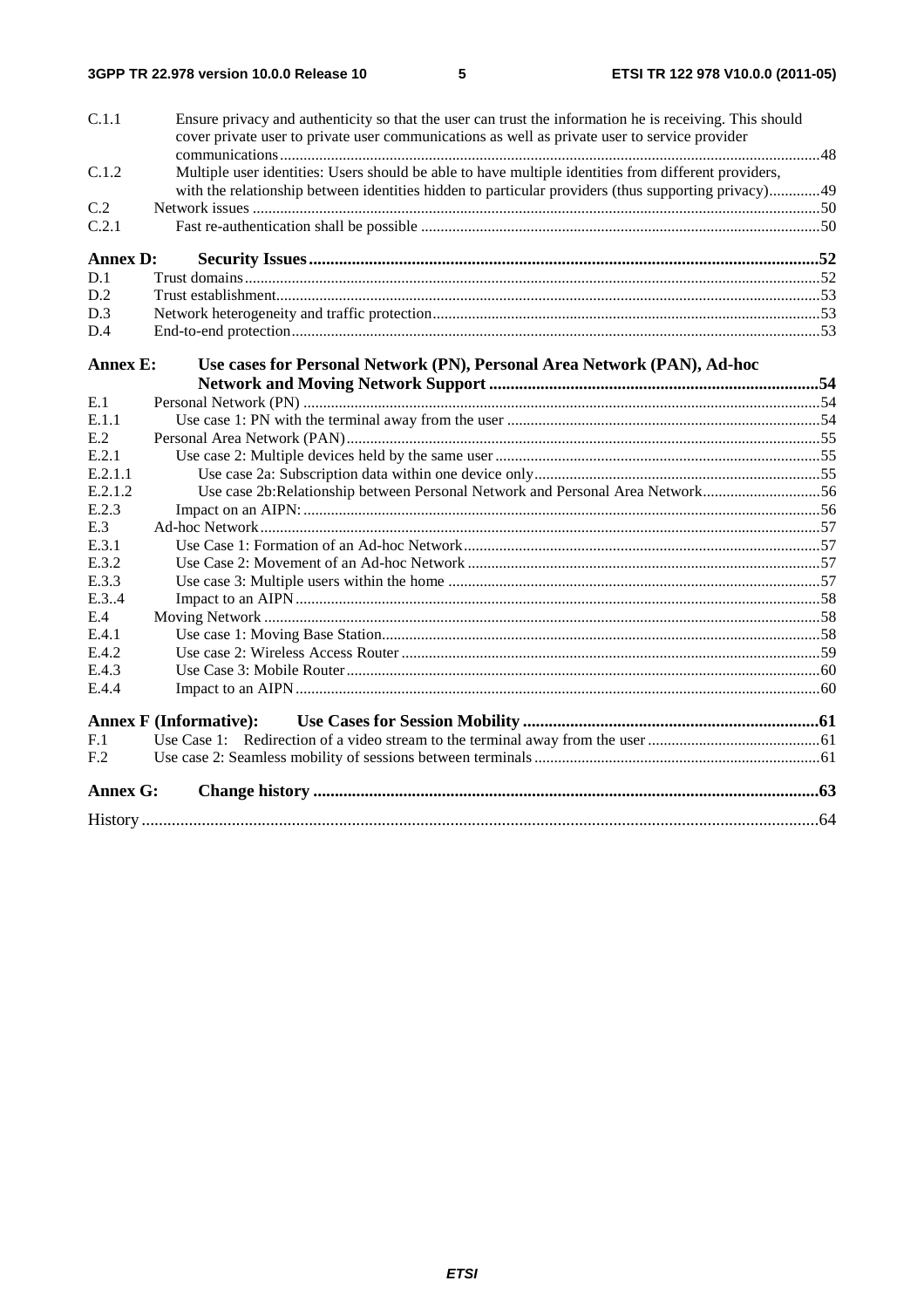## Foreword

This Technical Report has been produced by the  $3<sup>rd</sup>$  Generation Partnership Project (3GPP).

The contents of the present document are subject to continuing work within the TSG and may change following formal TSG approval. Should the TSG modify the contents of the present document, it will be re-released by the TSG with an identifying change of release date and an increase in version number as follows:

Version x.y.z

where:

- x the first digit:
	- 1 presented to TSG for information;
	- 2 presented to TSG for approval;
	- 3 or greater indicates TSG approved document under change control.
- y the second digit is incremented for all changes of substance, i.e. technical enhancements, corrections, updates, etc.
- z the third digit is incremented when editorial only changes have been incorporated in the document.

## Introduction

The 3GPP system currently supports GERAN and UTRAN based Access Networks in conjunction with Circuit-Switched and Packet-Switched Core Network domains and IP Multimedia CN subsystem. The All-IP concept was initially introduced within 3GPP in Rel-4 with the standardisation of the MSC Server - MGW split core network architecture for the CS domain and extended from Rel-5 by the standardisation of the IP Multimedia CN sub-system. WLAN as an alternative access system to access services of the mobile core network is recognized from Rel-6 onwards.

In order for the 3GPP system to cope with the rapid growth in IP data traffic, the packet-switched technology utilised within 3G mobile networks requires further enhancement. A continued evolution and optimisation of the system concept is also necessary in order to maintain a competitive edge in terms of both performance and cost. It is anticipated that the progression towards an All-IP Network (AIPN) may enable leverage of information technology (IT) hardware and software with general-purpose, and mobile network specific software that should provide cost reduction (CAPEX and OPEX) for infrastructure equipment and applications of 3GPP based mobile networks. Moreover, it is important to ensure compliance with Internet protocols within future developments of the 3GPP system.

Additionally, the following aspects identified within TR 21.902 'Evolution of 3GPP System' [2] are considered relevant to the long-term evolution of the 3GPP system:

- *A seamless integrated network comprising a variety of networking access systems connected to a common IP based network supported by a centralised mobility manager*
- *A similarity of services and applications across the different systems is beneficial to users*
- *3GPP should focus on the inter-working between 3GPP Mobile Networks and other Networks considering mobility, high security, charging and QoS management*

Taking the above into consideration it is necessary to further define the All-IP Network (AIPN) concept, explore user, business and technological drivers and evaluate the feasibility of evolving the 3GPP system towards an All-IP Network (AIPN). Furthermore, aspects of the 3GPP system requiring enhancement need to be identified and developed in accordance with this common vision.

This report discusses the concept of an "All-IP" network. In the context of this report the term "All-IP" does not just refer to the transport protocol used within the 3GPP network. 3GPP Release 5 and Release 6 network can already be implemented just using IP transport and could in that sense be said to be "All-IP". In this report the term "All-IP" refers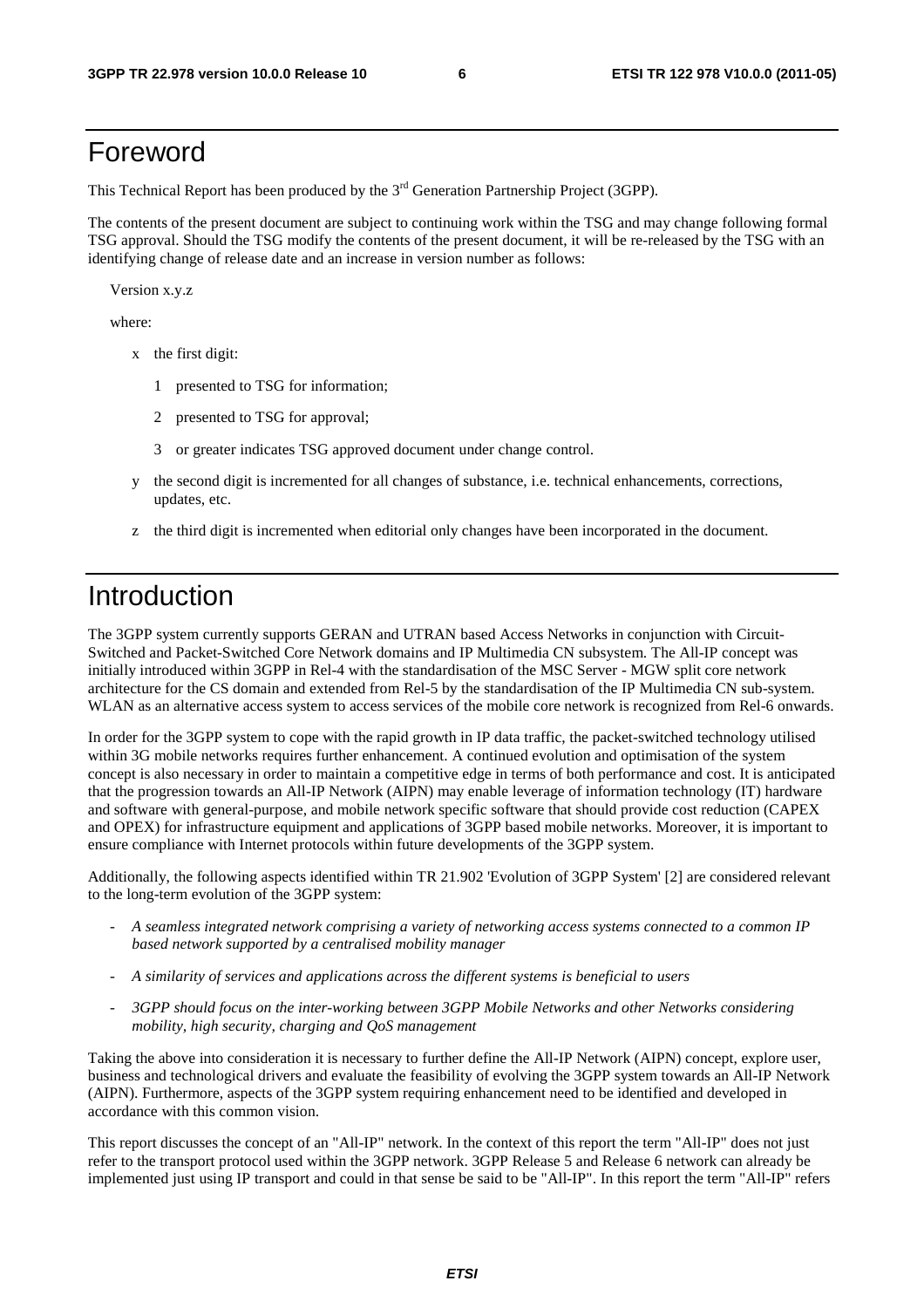to the general concept of a network based on IP and associated technologies which provide an enhanced, integrated service set independent as far as possible to the access system used.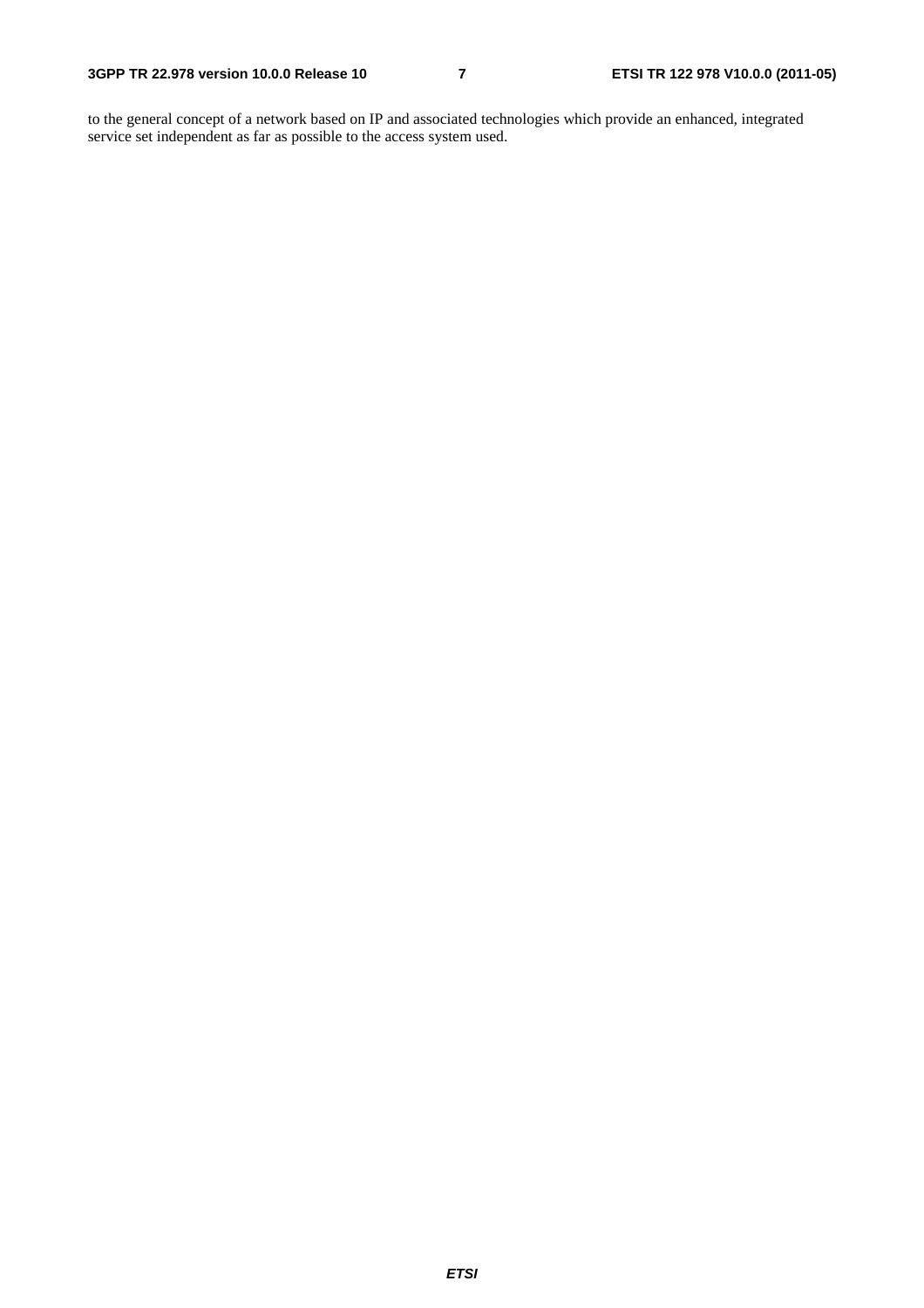### 1 Scope

The present document studies the feasibility of the progression of the 3GPP system to an AIPN. More specifically, this document:

a) Identifies and describes the objectives and user, business and technological drivers for progression of the 3GPP system to an AIPN:

- i) Investigates the High Level Objectives
- ii) Investigates Motivations and Drivers
- iii) Investigates impacts upon current models (e.g. business/charging/service models)
- b) Defines and develops the end-user and AIPN operator aspects of an AIPN:
	- i) Produces an AIPN vision, taking into account the special requirements for the mobile community e.g. carrier grade, optimisation for the radio environment, recognizing support of multiple access system scenarios.
	- ii) Investigates needs and requirements associated with the evolution of the 3GPP System to an AIPN.
	- iii) Investigates requirements associated with the reuse of legacy infrastructure and support of legacy terminals
	- iv) Investigates migration and cost effective introduction of new technology.
- c) Identifies the capability expansion required to introduce the AIPN concept into the 3GPP system (migration and co-existence)
- d) Evaluates whether an AIPN should be standardised within 3GPP, and in the case of a positive conclusion identifies the subsequent steps to be taken to achieve this by defining the scope, target, and roadmap for work to be undertaken within Rel-7 and future 3GPP releases.

## 2 References

The following documents contain provisions which, through reference in this text, constitute provisions of the present document.

- References are either specific (identified by date of publication, edition number, version number, etc.) or non-specific.
- For a specific reference, subsequent revisions do not apply.
- For a non-specific reference, the latest version applies. In the case of a reference to a 3GPP document (including a GSM document), a non-specific reference implicitly refers to the latest version of that document *in the same Release as the present document*.
- [1] 3GPP TR 21.905: "Vocabulary for 3GPP Specifications".
- [2] 3GPP TR 21.902: "Evolution of 3GPP system".
- [3] 3GPP TS 22.234: "Requirements on 3GPP system to Wireless Local Area Network (WLAN) interworking".
- [4] 3GPP TS 22.101: "Service aspects; Service principles".
- [5] 3GPP TS 22.105: "Services and service capabilities".
- [6] 3GPP TS 22.228: "Service requirements for the Internet Protocol (IP) multimedia core network subsystem; Stage 1".
- [7] 3GPP TS 23.125: 'Overall high level functionality and architecture impacts of flow based charging'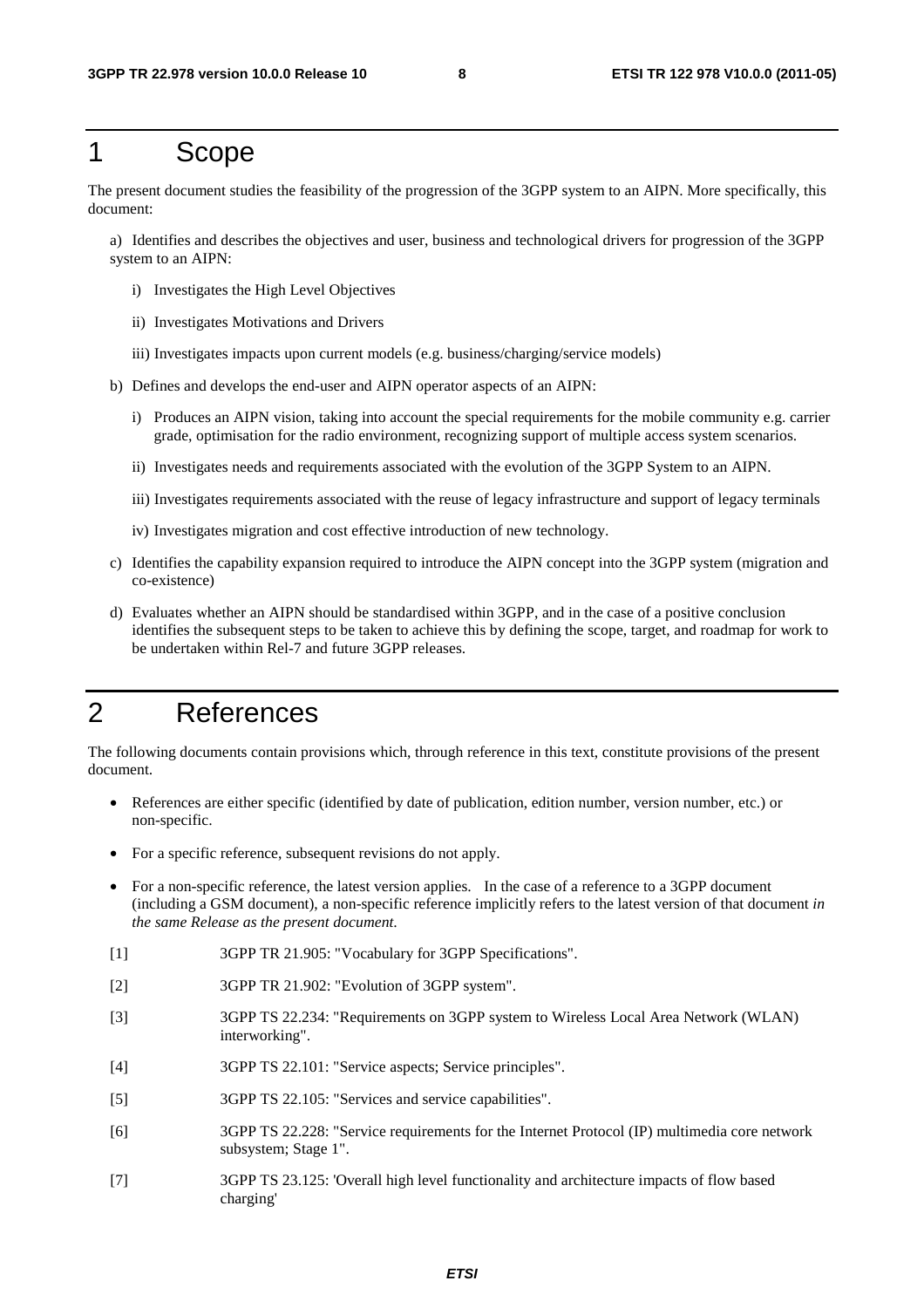## 3 Definitions, symbols and abbreviations

### 3.1 Definitions

For the purposes of the present document, the following terms and definitions apply.

**All-IP Network** (**AIPN):** A collection of entities that provide a set of capabilities for the provision of IP services to users based on IP technology where various access systems can be connected. The AIPN provides a set of common capabilities (including mobility, security, service provisioning, charging and QoS) which enable the provision of services to users and connectivity to other external networks. An AIPN requires one or more connected access systems to allow users to access the AIPN.

**Access system:** An entity or collection of entities that provides the user the capability to connect to the AIPN.

**AIPN operator:** An operator of an AIPN. It is assumed that the AIPN operator will also be a network/PLMN operator as defined within [1].

**Integrated Service:** A service, which is perceived by user as a single service, composed by a combination of different independent services.

**IP service:** A service using an IP bearer provided by an IP service provider. For IP services data traffic is routed according to the IP addresses of the sender and receiver(s).

**IP service provider:** A service provider that provides IP services. This may or may not be a network operator e.g. the operator of an IMS would be an IP service provider according to this definition.

**IP service subscriber:** A subscriber to an IP service provider that uses IP services.

**Seamless:** A user experience that is unaffected by changes in the mechanisms used to provide services to a user.

Note: The determination of whether something satisfies the requirement for being seamless or not is dependent on the user's (e.g., human end-user, protocol, application, etc.) perception of the service being received and not necessarily the technology used to provide the service.

**Seamless service:** Services provided across access systems and terminal capabilities. Provisioning of this service is continued between and within access systems and between terminals with minimal degradation in the service as seen by the user.

**Seamless session:** A session that is maintained during a change in access system, with no perceivable interruption from a user perspective, while adapting to the capabilities of each access system.

**End-user mobility:** The ability for the subscriber to communicate using the device or devices of his/her choice

**Terminal mobility:** The ability for the same UE to communicate whilst changing its point of attachment to the network. This includes both handovers within the same access system, and handover from one access system to another.

**Session mobility:** The ability for a communication session to be moved from one device to another under the control of the user.

**Ad-hoc Network:** A dynamically organized network of mobile terminals that are able to communicate with each other via some means (e.g. using IEEE 802.15 or WLAN in ad-hoc mode). An Ad-hoc Network may contain terminals that are capable of connection to a variety of access systems. In the context of AIPN, it is assumed that every terminal in the Ad-hoc Network is under the control of a separate user, each able to independently access the AIPN. The Ad-hoc Network routes their consolidated traffic towards the AIPN, to an access system through one or more terminals in the Ad-hoc Network. The Ad-hoc Network may change the terminal carrying the consolidated traffic dynamically according to rules set up by the users. The Ad-hoc Network may move throughout the geographic coverage area. (For further details see use cases in Annex E)

**Moving Network:** A group of user devices (terminals) that move together, e.g. as part of a vehicular network. The user devices (terminals) are interconnected in a way that their consolidated traffic towards the AIPN is routed through a well-defined system (gateway). The elements of the consolidated traffic may originate from PAN and Ad-hoc Networks within a Moving Network. (For further details see use cases in Annex E)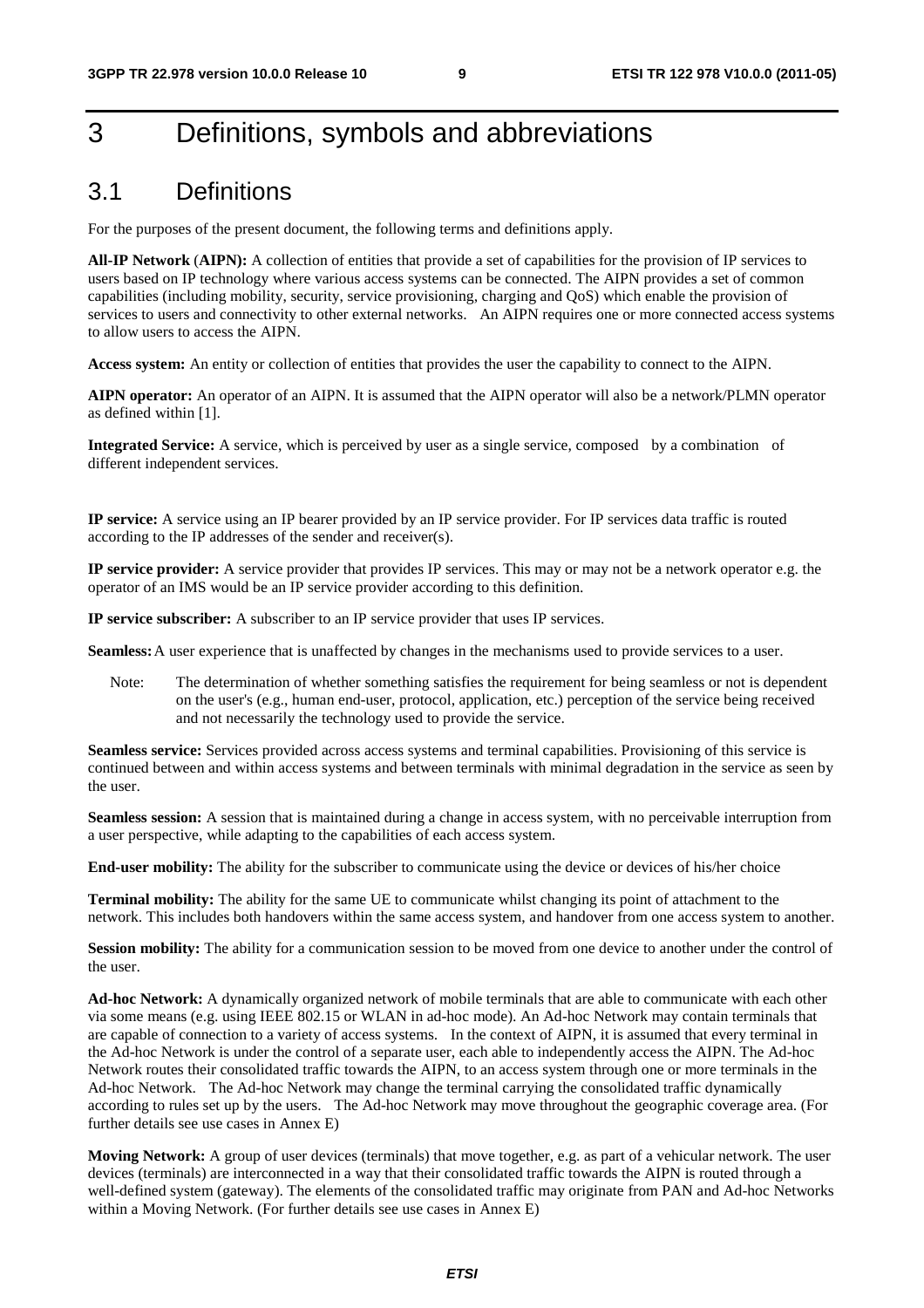**Personal Network:** In the context of an AIPN, a Personal Network (PN) consists of more than one device (terminal or server provided by the AIPN operator) under the control of one user providing access to the AIPN. These devices are interconnected by the AIPN such that the user perceives a continuous secure connection regardless of their relative locations. The user controls the PN using facilities provided by the AIPN. (For further details see use cases in Annex E)

**Personal Area Network:** In the context of an AIPN, a Personal Area Network (PAN) consists of more than one device (terminal) controlled by, and physically close to, the same user (person). All the devices within a PAN use the same USIM. These devices are connected together using internal PAN means. The user obtains services from the AIPN using his multiple devices which all access the users USIM through the PAN to gain access to the AIPN. The user controls the PAN directly. (For further details see use cases in Annex E)

For further definitions see [1].

### 3.2 Abbreviations

For the purposes of the present document, the following abbreviations apply:

| AAA          | Authentication, Authorisation and Accounting |
|--------------|----------------------------------------------|
| <b>AIPN</b>  | All-IP Network                               |
| <b>CAPEX</b> | CAPital EXpenditure                          |
| <b>OPEX</b>  | <b>OPerational Expenditures</b>              |
| <b>SSO</b>   | Single Sign-On                               |
| <b>HSDPA</b> | <b>High Speed Downlink Packet Access</b>     |
| <b>HSUPA</b> | <b>High Speed Uplink Packet Access</b>       |
| GAA          | <b>General Authentication Architecture</b>   |
| <b>GBA</b>   | General Bootstrapping Architecture           |
| <b>MR</b>    | Mobile Router                                |
| <b>PAN</b>   | Personal Area Network                        |
| <b>PN</b>    | Personal Network                             |
| <b>SC</b>    | Session Control                              |
|              |                                              |

For further abbreviations see [1].

## 4 Objectives and Drivers for progression to an AIPN

The high level objectives of the move to an AIPN and the drivers that are forcing this change are elaborated in the following sub-clauses.

## 4.1 High Level Objectives

The following are the high level objectives that the introduction of an AIPN should fulfil:

- **Universal seamless access** an AIPN should allow users to connect to services from a variety of device-types and access systems. This should come about through the use of common protocols, addressing schemes and mobility management mechanisms. The users may not need to know the access system used. Access systems may be selected and changed according to service needs and availability.
- **Improved User Experience**  an AIPN should provide users with better quality. This should include rapid network selection, rapid call or session set-up times, low voice-call delay and fast data transmission.
- **Reduction of cost** an AIPN should deliver a cost reduction in both the CAPEX and the OPEX for AIPN operators in relation to the cost of existing networks.
- **Flexibility of deployment** AIPN operators should be able to build and dimension their network according to the needs of their users. The AIPN design should be scaleable and should not preclude the option to use and inter-work with 3GPP defined Circuit Switched domains and legacy handsets as appropriate. Also, the AIPN design should provide an evolution path from previous releases of the 3GPP system. This will ensure that AIPN operators can introduce an AIPN and continue to make best use of existing network elements.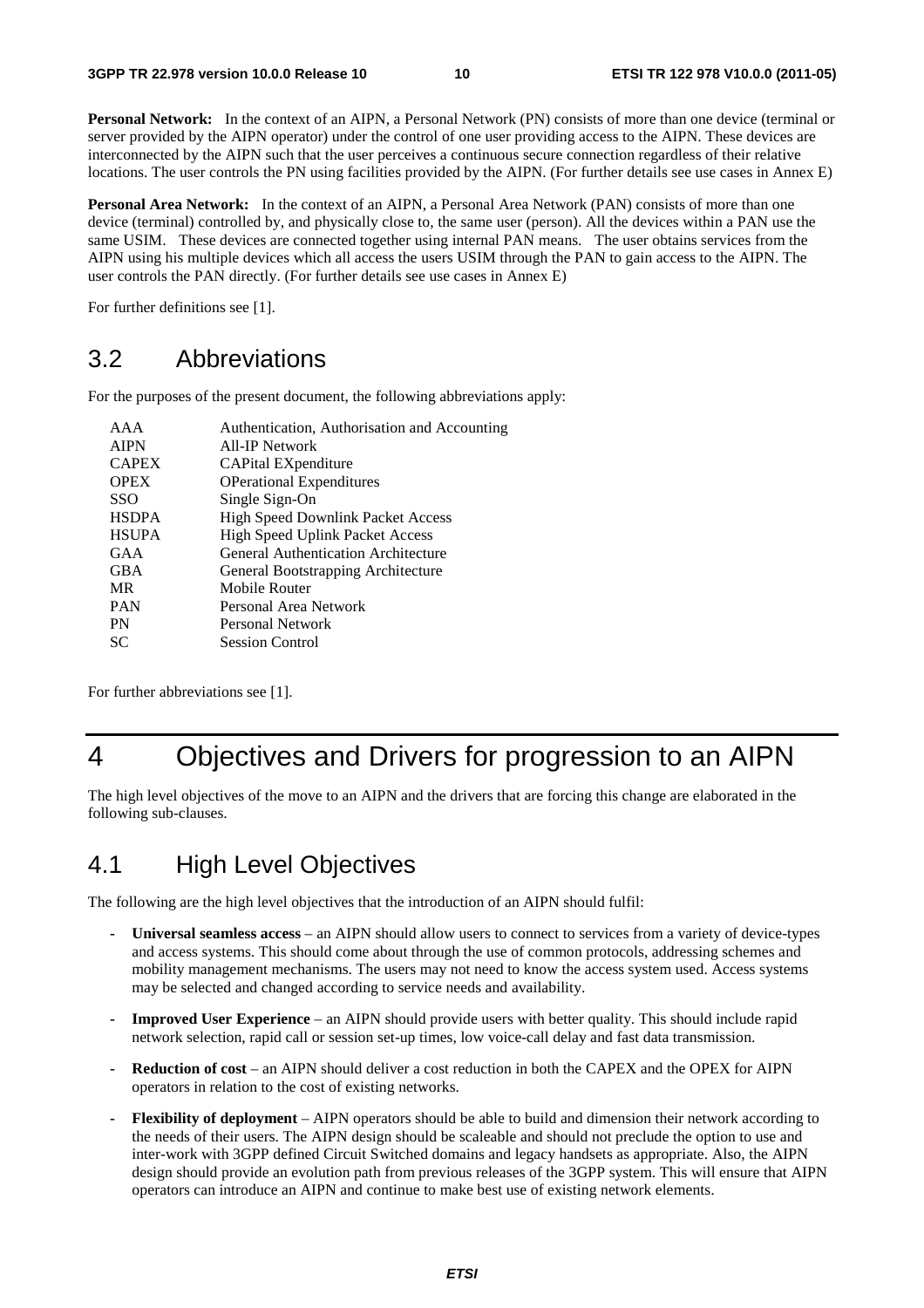## 4.2 Motivations and Drivers

The current feasibility study aims at clarifying the notion of an "All-IP Network" (AIPN) within the context of 3GPP and to define requirements for an AIPN within 3GPP. There seems to be a common understanding in the mobile communications industry that the technical and commercial evolution of this industry sector points towards an AIPN. The term "All-IP Network"(AIPN), however, is not (yet) clearly defined and – depending on one"s view of the future – can mean many different aspects of anticipated communication systems that are based on IP.

It should be noted that the 3GPP system standardised up to and including Rel-6 already provides the basis for introduction of an AIPN in 3GPP. Building on the foundations provided in previous 3GPP releases it is possible to leverage and build upon existing capabilities to evolve the 3GPP system towards an AIPN.

In order to justify the development and evolution of the 3GPP system it is essential to have an understanding of the motivations for evolving the 3GPP system in a particular direction.

In doing so it seems worthwhile to collect and list trends and drivers of the mobile telecommunications industry that now or in the future can be expected to have significant impact on the industry. This is provided in the following subclauses. An assessment of these trends and drivers with respect to the evolution of IP-based network and access systems, terminals and service provisioning will make it easier to create a vision of what an AIPN will look like.

### 4.2.1 User related and social drivers

### 4.2.1.1 Consumer trend demanding diversification of mobile services

#### **Diversification as service specialisation:**

As the market for mobile services grows there is an increased need to be able to offer diversified and flexible services to satisfy the varied needs of users. As the service market becomes more diversified services will become more specialised in order to satisfy the specific needs of users. With this there is a need for AIPN operators to be able to offer flexible services quickly without a large amount of capital expenditure.

#### **Diversification in terms of usage patterns:**

In addition to the current pattern of mainly server-to-person services there will be a diversification of mobile services to include person-to-person, person-to-server, server-to-server service scenarios with a variety of different subdivisions and combinations. Users will also desire the ability to be able to integrate the various services to which they subscribe. In the future mobile networks will need to be able to provide these varied and integrated service environments and enable this to be achieved in a flexible and efficient manner.

#### **Diversification in terms of service quality:**

Different services will have different user expectations placed upon them e.g. in terms of service quality. The demands for the same service may also differ according to specific user of that service at a given time.

#### **Diversification regarding access to services:**

With the increase in the diversity of the access systems available, as well as the increase in the number of terminals that a single user possesses it will be desirable to have the ability to use services seamlessly across different access systems and different terminals. Users will also desire the ability to use services `anywhere` at `anytime`. This leads to the conclusion that the provision of `seamless` and `ubiquitous` services will gain great prominence within future mobile services.

#### **Deductions**

- An AIPN would provide the ability to offer enhanced and flexible mobile services, quickly and cost effectively. An AIPN can also support the diversification of mobile network services, support service integration and would enable the provision of seamless and ubiquitous services across a variety of different access systems and terminals.
- IP technology that enables advanced service control (e.g. QoS/session control) is already used within 3GPP and elsewhere and could be further utilised and enhanced within and between mobile networks in order to enhance service provision.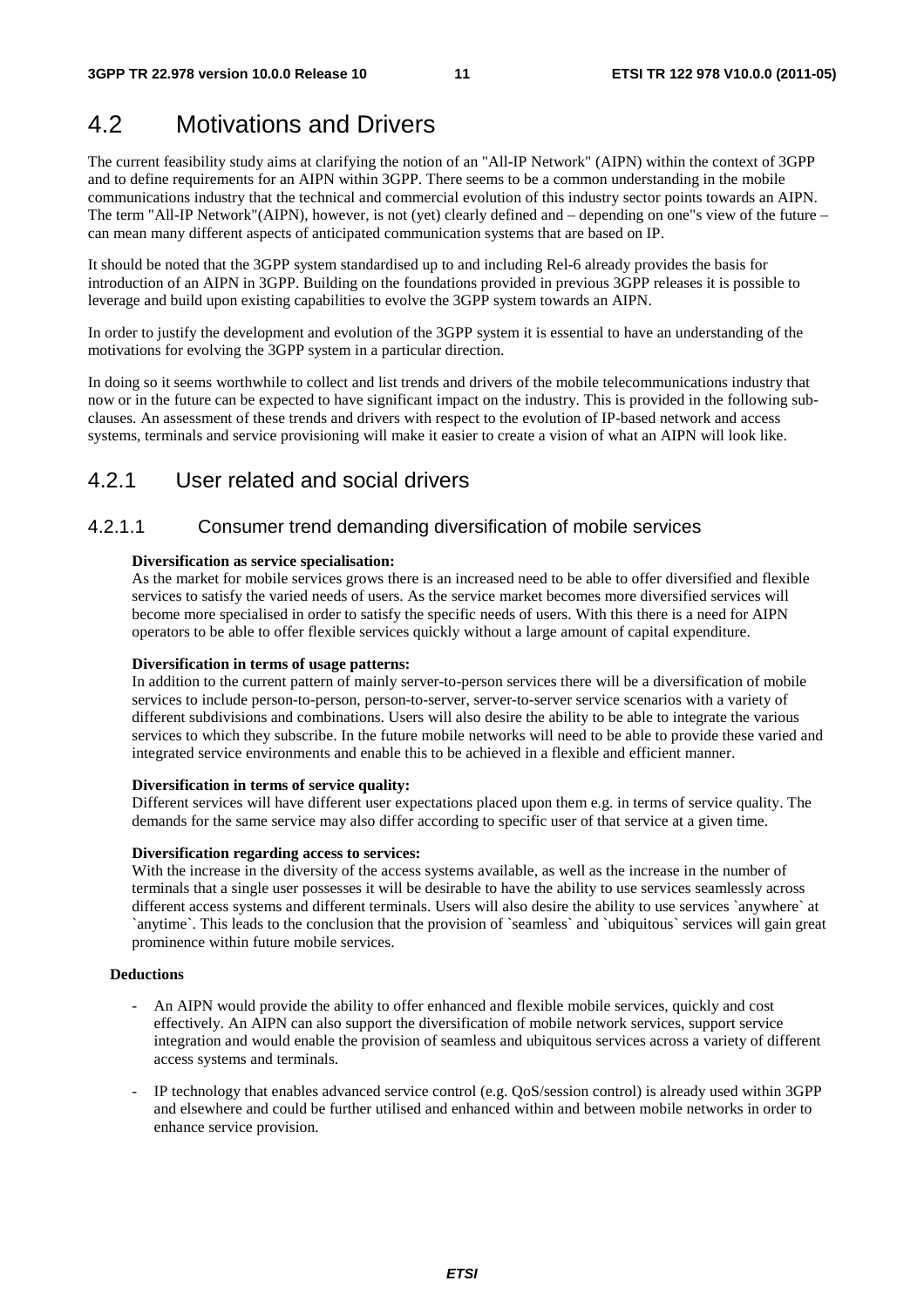### 4.2.1.2 Human need to be able to interact with his personal environment

The mobile subscriber base has grown from a small number of high-end users to the mainstream in which the number of mobile phone subscribers exceeds 70% of the population in some countries. However, in the future mobile subscribers will not be limited to just human beings and the association with mobile devices will spread to other living things, such as pets, as well as machinery and household electronics. It can be foreseen that in the future there will be a ubiquitous mobile communication environment in which very many objects within a particular area may be associated with a mobile terminal and hence require the ability to connect to a mobile network. This will result in a substantial increase in the number of users and terminals that need to be accommodated by mobile networks. However, in this scenario a large number of terminals will be data-only and hence not require the ability for traditional speech communication from person-to-person. Due to the limited amount of available MSISDN numbering capacity it would be desirable to be able to accommodate new users and terminals without the need to associate an MSISDN with each terminal.

#### **Deductions**

An AIPN would enable the accommodation of a vast number of users and terminals.

### 4.2.1.3 Social behaviour and the need to understand one's environment

Futurologists have identified some basic human behaviour patterns that have become increasingly important in modern societies. Two of them have been named "cocooning" and "clanning". "Cocooning" describes a behaviour in which an individual tries to isolate itself for a while from the surrounding society. It essentially expresses the wish for privacy with respect to permanent over-stimulation. "Clanning" describes the opposite phenomenon. It is the need of an individual to become integrated into a "clan", a group of similar minded people. This is mainly observed with young people and is a well known finding in group dynamics.

A third social factor that becomes strongly apparent is the need for the individual to better understand their environment. While an ever growing data stream permanently pours over the individual it becomes increasingly difficult to filter out the relevant information content. This results in disorientation, the difficulty of self-organisation and the feeling of uneasiness about one's environment. Also, the capability to quickly filter out important information from that which is unimportant is a competitive advantage of the individual.

A fourth social factor is that individuals spend their days and nights in many different roles (e.g. family person (me@personal.net), worker (me@company.com), sports club official (official@sportsclub.com)). Depending on their roles, time of day, and location, they may wish to be reachable via these different publicly known user IDs on certain specific systems or devices. By arrangement with the AIPN operator for terminating calls to the Public ID, the recipient of calls directed towards a Public Identity may change on a temporary basis (e.g. a sports club official is temporarily unavailable and wishes calls to that Public Identity to be answered by an alternate individual).

#### **Deductions**

- An AIPN will need to provide means that respect and ensure a user's need for privacy.
- The basic human wish to become integrated within social groups could be a good basis for services in an AIPN. Good examples are chat-rooms and the like.
- An All-IP system that offers services which allow an individual to gain a better orientation within their environment (geographic, social, business) will provide significant added value to its users.
- An AIPN system should offer the users the ability to be reachable by several different publicly known IDs in a flexible manner.

### 4.2.1.4 The social trend of increasing differences in income within societies.

As a result of economic liberalism and globalisation societies in the western world undergo slow but significant changes. An important aspect of these changes is that differences in individual income increase. Any industry needs to take this kind of social trend into account when formulating their business strategies.

This implies that the market split into an (expensive) high end market and an (inexpensive) low end market will become even more pronounced than today.

#### **Deductions**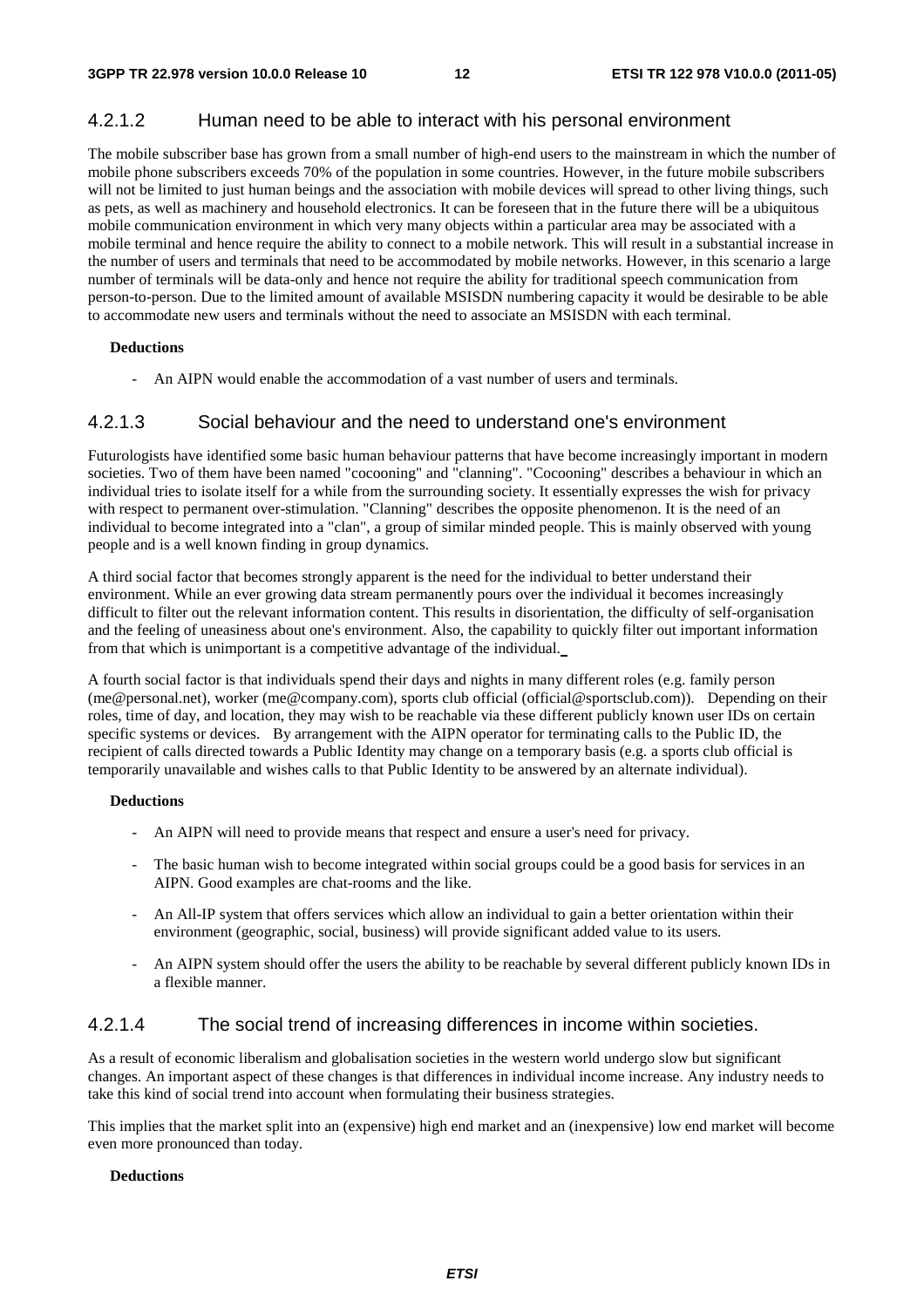- An AIPN will need to provide at the same time very cheap low-end services and high priced high-end services for different customer types. For the same kind of service (e.g. voice) the respective QoS may be the differentiating criterion.
- Quality of Service needs to be regarded as a chargeable feature.

### 4.2.1.5 The need to satisfy user experience of "early-adopters"

The adoption of new technology is heavily dependent upon the experience of this technology, through the services that are delivered over it, by its users as well as the general public that comprise the potential market for this new technology. Therefore, it is important that new technologies clearly demonstrate advantages over those that are already prevalent. The perception of users toward a new technology at its early phase of introduction is mainly determined by the experience of initial users, sometimes termed "early-adopters", when using this new technology. In terms of mobile telecommunications, in addition to the general ability to utilise more advanced functionalities and feature-rich services using a mobile phone, factors such as perceived communication delay, communication quality, connection set-up time and data transmission speed are highly visible to users experiencing new technology. Hence, factors that demonstrate the basic performance of the new system play an important role in demonstrating the benefits of new technology compared to those already available. Consideration of these factors clearly indicates that it is essential for future developments of the 3GPP system to clearly demonstrate to users the benefits of the enhanced capabilities compared to those already available.

#### **Deductions**

- An AIPN shall not degrade user experience. Additionally, it would be desirable for an AIPN to demonstrate to users improvements in basic system performance compared to the pre-existent capabilities of the 3GPP system.
- Factors such as perceived communication delay, communication quality and connection set-up time are important considerations for users when experiencing an AIPN as a new technology.

### 4.2.2 Drivers from a Business perspective

### 4.2.2.1 Mobile industry anticipating PS traffic to surpass CS

In the future it is thought that the amount of non-voice traffic, i.e. IP traffic within the PS domain, carried by mobile networks will equal and then surpass that of traditional CS voice traffic. Therefore, in the future mobile networks will need to be able to handle substantially increased volumes of IP traffic in a cost effective manner.

Additionally, in the future it is very likely that the there will be a variety of different traffic patterns for IP traffic including user-to-user and user-to-multicast, that needs to be optimally routed within mobile networks.

#### **Deductions**

- An AIPN will need to handle substantially increased volumes of IP traffic in a cost effective manner,.
- An AIPN will need to support optimised transport for user-to-user and user-to-multicast traffic.

### 4.2.2.2 Desire of AIPN operators to encompass various access systems that are not specified by 3GPP

Although 3GPP is primarily concerned with the UTRAN and GERAN-based access systems other access systems can be utilised by the 3GPP system and used to provide mobile services. This has been recognised from 3GPP Rel-6 with the standardisation of 3GPP-WLAN Inter-working [3]. In the future network operators will desire the ability to provide services to their subscribers optimised to the user"s environment using a variety of diversified access systems. Although the access system utilised at a particular time within this environment may vary, it is likely that the services provided will have significant commonalities. Hence, in order to realise a multiple access system environment in an efficient and cost effective manner it is desirable that the replication of network functionality be minimised. This clearly indicates that there is a need for a common network to be able to accommodate a variety of access systems.

When accommodating various access systems it is desirable that this is achieved with a minimum impact upon the access systems themselves. It is assumed that most new access systems that are developed will incorporate IP technology and be optimised to carry IP traffic. Hence, in order to maintain a high level of compatibility it is necessary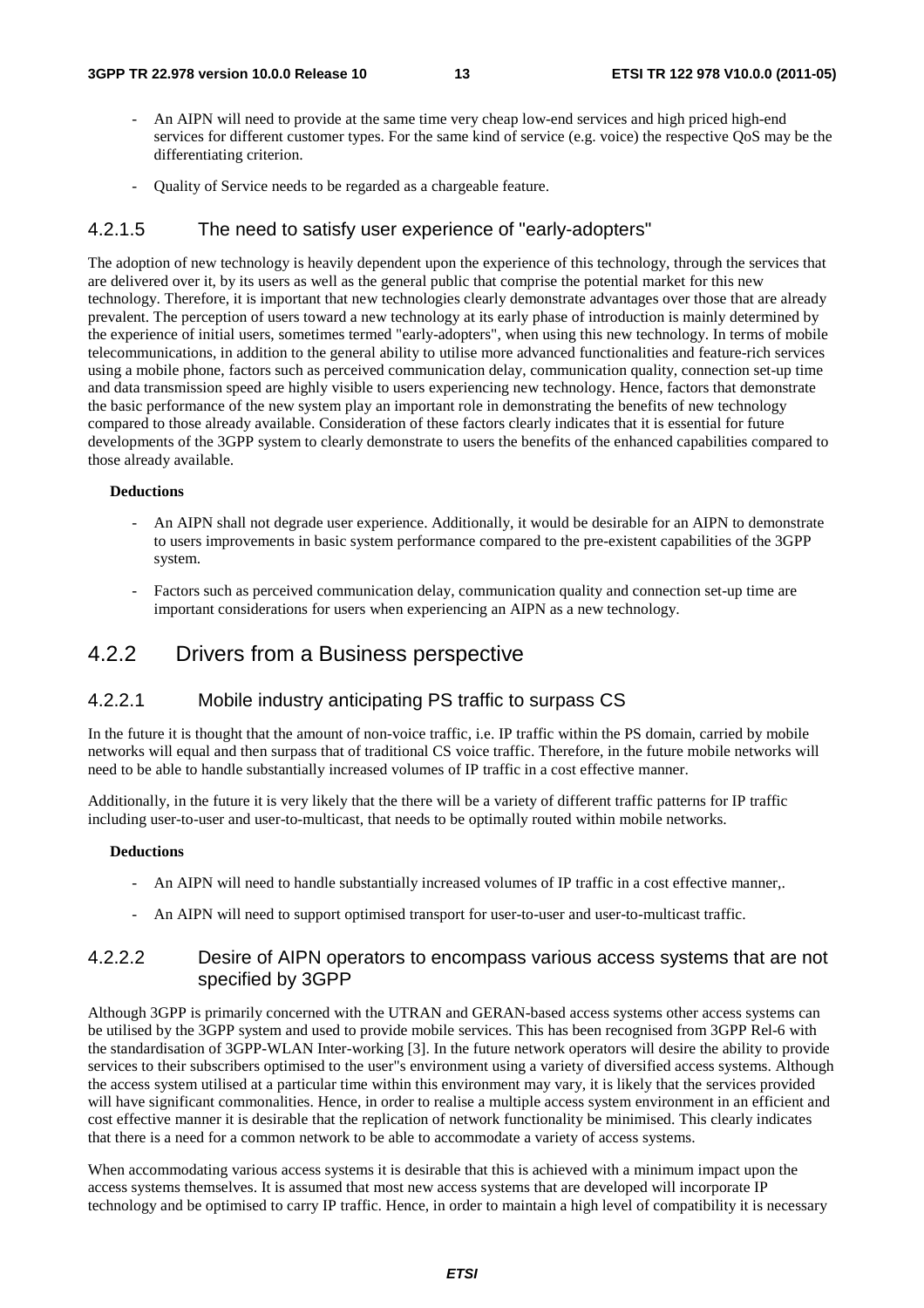#### **3GPP TR 22.978 version 10.0.0 Release 10 14 ETSI TR 122 978 V10.0.0 (2011-05)**

for the network accommodating these access systems to also be based upon IP technology and be optimised to carry IP traffic.

Based on the reasoning presented above it can be concluded that in order to design a future proof system that is able to efficiently accommodate a variety of different access systems it is necessary that the 3GPP system be designed as a common network that is based upon IP technology and optimised to carry IP traffic.

Furthermore, the development of new access systems will not necessarily be in line with the development of the network, therefore there is a need to be able to develop different areas of the network independently, e.g. develop the network independently to the development of the access systems.

In addition, it is desirable that a common IP network supports a centralised and common network control to enable the AIPN operator to control how the AIPN is accessed and how the resources of the AIPN are used whilst accommodating these access systems. This will enable the AIPN operator to be the focus for the provision of mobile services and ensure that the user"s expectations regarding the quality of the services provided by the AIPN are fulfilled. Additionally, the provision of control over the usage of the AIPN at a common point within the AIPN will enable the AIPN operator to protect and leverage their investment in AIPN infrastructure as much as possible.

#### **Deductions**

- An AIPN would provide the ability to incorporate a variety of different access systems with a minimum impact upon the non 3GPP specified access systems to be accommodated.
- Using IP as the basis for a common network enables prevalent and low cost IP technology to be utilised. This allows the network to be deployed cost-effectively with the ability to provide common services using a common IP bearer throughout all the diversified access system environments.
- An AIPN should support a centralised and common network control to enable the AIPN operator to control how the AIPN is accessed and how the resources of the AIPN are used whilst accommodating a variety of different access systems.

### 4.2.2.3 Marriage of IT- and telecom world

#### The influence of broadband Internet

With the emergence of broadband internet services there has been a rapid increase in the number of subscribers to IP services in recent years. Most notable is the growth in the number of subscribers to IP telephony services. This is expected to grow further and at an increasing pace as the broadband internet services of ISPs become more prevalent. This presents 2 points of major interest.

Competition with broadband Internet

The first is the need for network operators deploying the 3GPP system to offer competing services and so match this emerging trend.

Inter-working with broadband Internet

The second is that as the number of IP service providers and hence IP service subscribers become more prevalent the need to interwork with these IP service providers will emerge in order to offer services between 3GPP subscribers and IP service subscribers of other networks. This must include easy mechanisms for roaming and settlement operations, so end-users can leverage the benefits of each network without incurring the high overhead of setting up separate subscriptions with each service provider.

#### Service creation with the support of the IT industry

While in 2G systems the IT world played only a minor role - everything was standardised by GSM. 3GPP - and even more so OMA - allowed more diversity by defining service enablers (e.g. "Presence") instead of standardized services, enabling the IT world to create services that can rely on these capabilities.

The main reason to do so was speed of service introduction. The IT industry is capable to provide IP-based services based on defacto standards in a much shorter time than it can be done by standardisation. Also, the mechanisms of the market - adopting these services according to market need and user acceptance - are more effective.

#### **Deductions**

- An AIPN would enable AIPN operators to offer IP-based services and provide appropriate inter-working methods with IP service providers.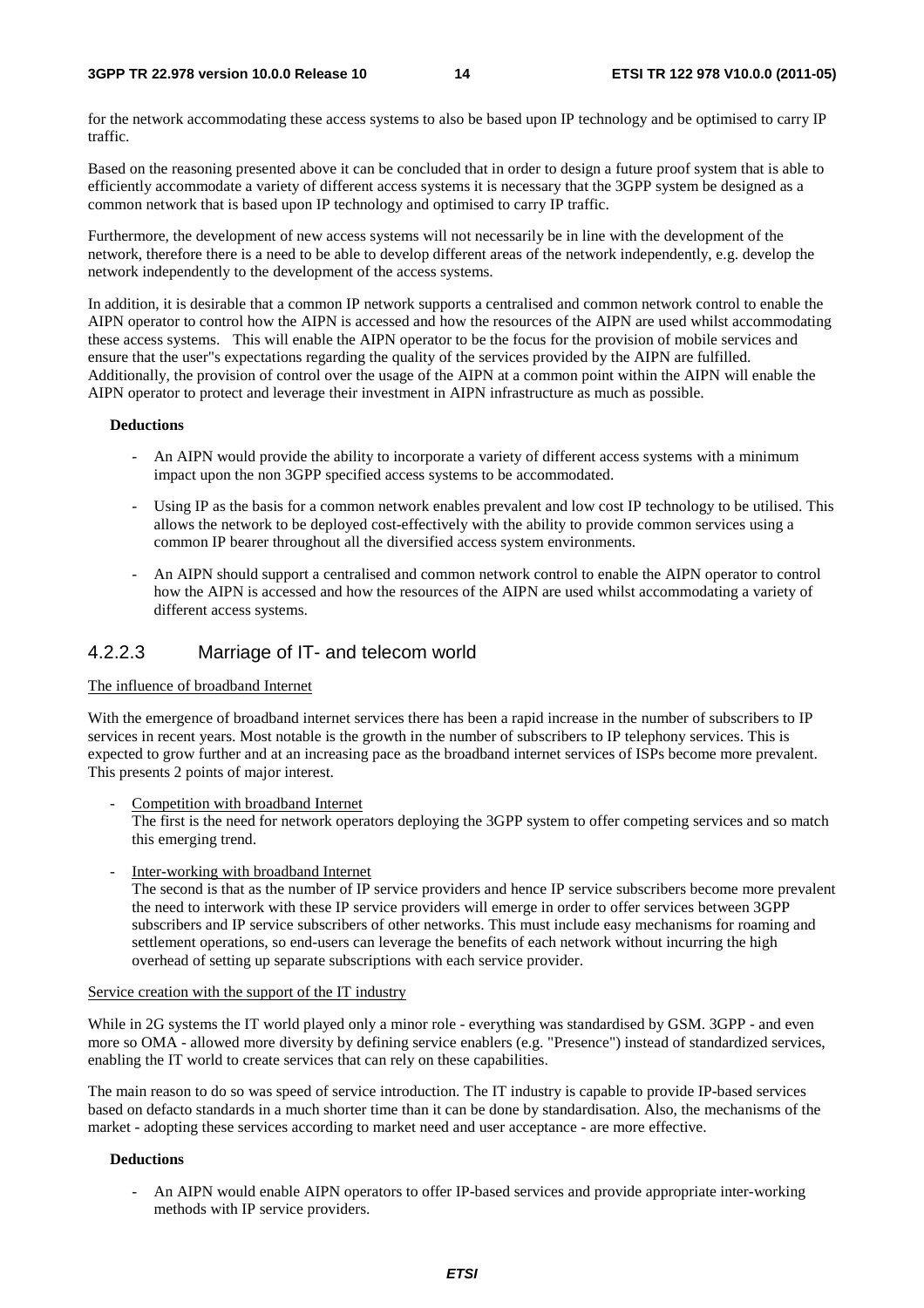- The AIPN should be able to support applications designed based on the capabilities of the AIPN without the need for explicit standardisation of the applications themselves.
- Note: The standardisation of AIPN capabilities should allow non-standardised applications to be created whilst maintaining interoperability. However, care should be taken within the standardisation of AIPN capabilities to ensure that interoperability is maintained.

### 4.2.2.4 Need for increased system efficiency leading to substantial cost reduction in terms of both equipment (CAPEX), and operational (OPEX) costs.

In the future it is foreseen that there will be increasing pressure to decrease the investment costs for mobile network equipment and the cost per bit for traffic carried by mobile networks. The reasons for this are twofold. Firstly, the increase in IP traffic carried by mobile networks will lead to a general need to further decrease the cost of handling this traffic both in terms of equipment and transmission costs. Secondly, in the future there will be increased competition for AIPN operators not only from mobile network operators using different radio access systems, but also from IP service providers providing broadband IP services using access and transmission technologies other than those of traditional mobile network operators, e.g. ISPs providing services using xDSL, Cable and/or WLAN without 3GPP inter-working. The business and charging models, e.g. flat-rate charging, deployed by these IP service providers are not those common to traditional network operators implementing the 3GPP system and will probably not be applied by AIPN operators. However, they do encourage heavy usage of IP services and as such AIPN operators need to be able to deploy a cost effective network for IP services in order to compete in the wider market place.

The cost of general-purpose equipment targeted for a wide-ranging general market is in general much less than that of specialised technology whose market is limited by specific criteria. An AIPN would enable the use of general-purpose IP technology with some modifications to tailor functionalities to the needs of network operators to provide mobile services. The ability to undertake large-scale deployment of general-purpose IP technology provided by an AIPN is foreseen to enable significant improvements in system efficiency and overall reduction in the equipment (CAPEX) and operational (OPEX) costs for future mobile networks designed to handle a large amount of IP traffic.

#### **CAPEX point of view:**

- The adoption of a common network system enables capital investment to be made independent to the number of access systems supported. Also, when a new access is added, the equipment costs are suppressed to a necessary minimum.
- Over capacity can be avoided by sharing the system, and the equipment costs are reduced (including redundant equipment costs).
- The development and the equipment costs of mass produced general-purpose devices are generally lower compared to dedicated devices.

#### **OPEX point of view**

- The variety of maintained devices can be reduced by introducing a common system, hence maintenance costs are reduced.
	- The training costs of maintenance engineers are reduced.
	- Due to the availability of general purpose platforms the cost of replacement hardware can be suppressed.

#### **Deductions**

The AIPN should be designed to enable AIPN operators to take advantage of the increased efficiency and OPEX/CAPEX reductions offered by IP technology.

### 4.2.2.5 Trend of the industry to align along the structure: access / transport / control / services

There seems to be a tendency in the industry for mobile telecommunication to adopt a horizontal structure into business units, which are mainly concerned with access, transport, control and services. This reflects the view of parts of the industry that these areas can be viewed as - more or less - economically independent fields. This view applies to AIPN operators as well as to manufacturers.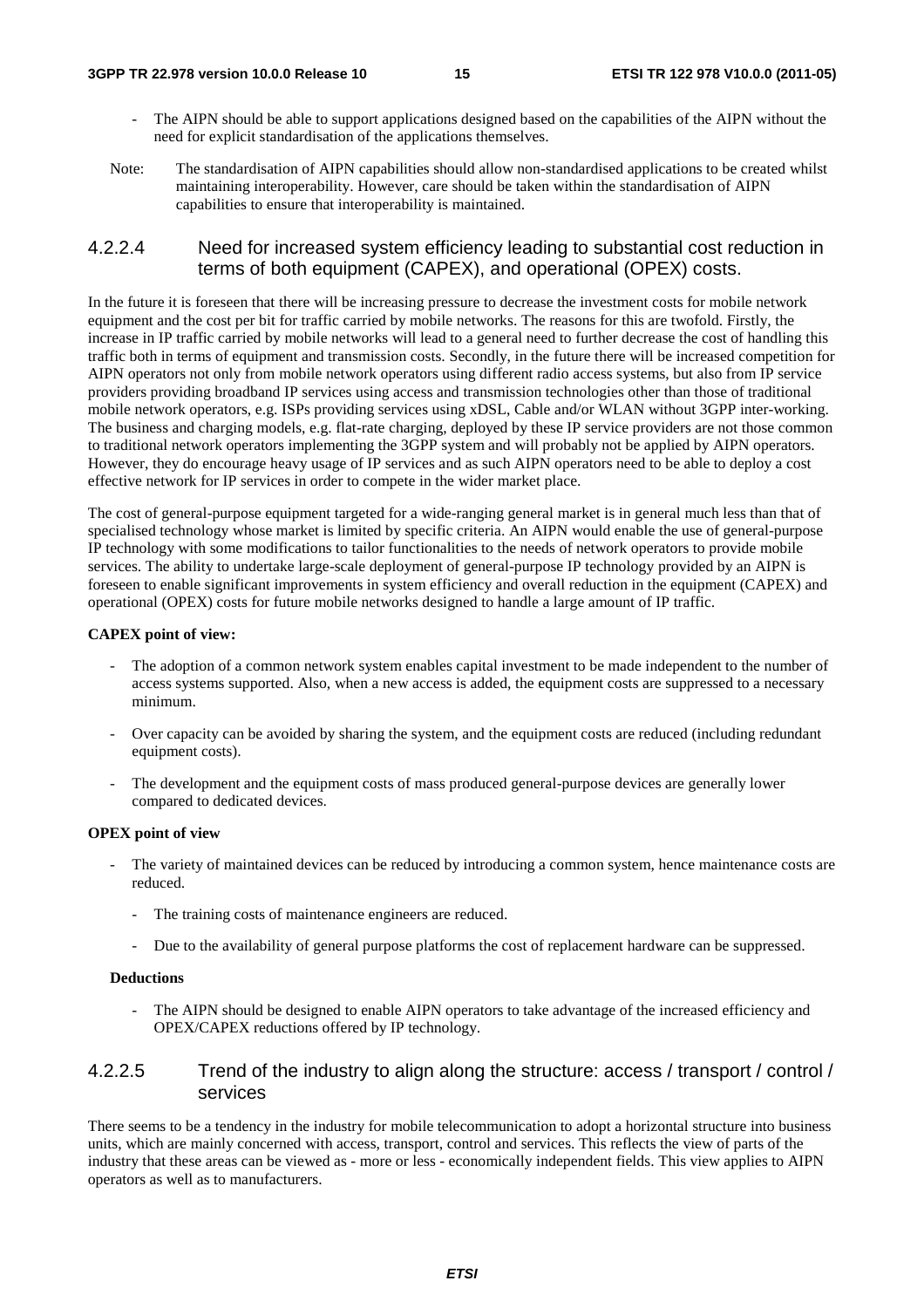#### **Deductions**

- An AIPN should provide an architectural structure that allows a decomposition of the added value according to access, transport, control and services. In particular charging capabilities will need to take this into account.

### 4.2.2.6 Fixed/Mobile network convergence

Some service providers are enabling fixed/mobile converged services for their subscribers. This is being driven by a number of factors, including (but not limited to) company mergers/demergers, the maturity of available VoIP solutions and the proliferation of service bundling (e.g. mixture of voice, video, data and mobility services) by service providers to reduce churn and increase ARPU. An AIPN should ensure that AIPN operators wanting to provide fixed/mobile converged services can do so within the IMS framework.

#### **Deductions:**

- An AIPN needs to take into account Fixed/Mobile network convergence issues.
- An AIPN should ensure that new/enhanced services follow the IMS framework, so the service will be applicable to fixed/mobile converged networks.

### 4.2.3 Drivers from a Technology perspective

### 4.2.3.1 Evolution of next generation radio access systems (3GPP specified)

Similar to the transition from 2G (GSM) to 3G (UMTS) it is expected that future radio access systems will allow for a significant higher data rate of user traffic than today. However, there is a trade-off between data rate and user mobility. In other words, a user, who is moving at a high speed, cannot expect the same high data rate as a user that is standing still. In addition it may be envisaged that radio access systems can be optimised to particular user requirements (e.g. in terms of data rate, mobility, QoS) such that multiple different radio access systems could be used by the same network operator simultaneously, even within the same geographical area.

#### **Deductions**

- An AIPN shall take into account the capability of next generation radio access systems to provide significantly higher data rates to the user
- An AIPN shall allow for multiple radio access systems, optimised to particular user requirements.

### 4.2.3.2 Progress of broadband wireless IP-based networks (non-3GPP specified)

Recently IP-based wireless technology has received a strong technological and economical boost. This has been fostered by industry alliances as well as standards development organizations (e.g. Bluetooth, IEEE 802.11x, 802.16x, 802.20x). Partially these technologies have already found their use in commercially available off-the-shelf products (WLAN cards, access points), which provide relatively high data rates at low prices. These technologies are currently evolving towards higher – broadband – data rates and/or support of continuous mobility in wide service areas. Currently there are competing standards at different stages of their hype cycles in this field. These systems generally provide only part of the functionality of full-blown mobile networks (e.g. they do not allow sophisticated charging models). However, the need to provide 3GPP inter-working with these technologies / networks has been shown already for 3GPP Rel-6 with the work item for 3GPP - WLAN inter-working.

#### **Deductions**

- An AIPN shall be able to provide means to ease inter-working with a multitude of broadband wireless IPbased networks.

### 4.2.3.3 Progress in ad-hoc networking for user defined services.

Ad-hoc Networks denote particular kinds of networks that may establish themselves automatically - "ad-hoc" - (i.e. without explicit administration) between mobile terminals. From today's perspective, generally all the activity concerning development in the field of Ad-hoc Networks (radio spectra, terminal communication and mechanisms to create Ad-hoc Networks) is happening outside 3GPP. However, AIPN operators may benefit from letting Ad-hoc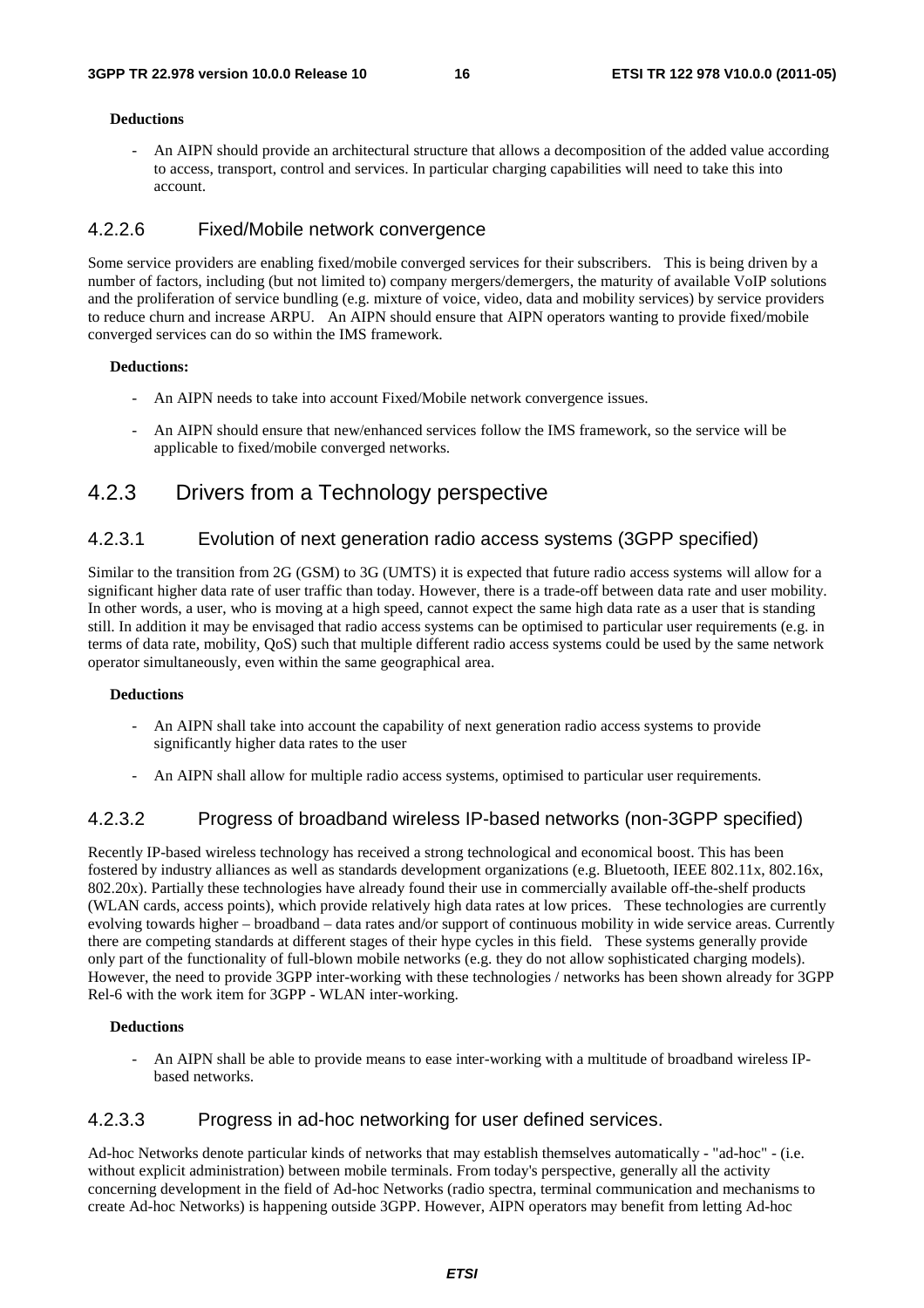Networks interact with the AIPN, thereby creating traffic in the AIPN; e.g. there could be Ad-hoc Network access to public networks via AIPN by at least one of the Ad-hoc Network members serving as a kind of wireless connectivity gateway.

Examples for such Ad-hoc Networks could be Personal Networks, as described later in the present document, or CBtype radio communications amongst listeners to a pop concert. In the case of Personal Networks an AIPN may provide connectivity to a server in an AIPN operator"s network, in the pop concert example an AIPN may provide the capability for remote listeners to join.

Technically, an Ad-hoc Network is defined as a self-organizing and self-managing network of autonomous mobile terminals *without any infrastructure support*. In fact, it is this property which essentially characterizes Ad-hoc Networks, and as a consequence, no centralized radio resource management for ad-hoc networking necessarily exist.

Important aspects of Ad-hoc Networks which may impact an AIPN are:

- Identification, addressing and routing: If an Ad-hoc Network interacts with the AIPN, the AIPN may need to know about identities of individual members of the Ad-hoc Network (not only the "connectivity gateway"), be able to address them and route traffic to them.
- Authentication, security: in an Ad-hoc Network neither SIM resp. USIM/ISIM based identification and authentication nor ciphering on the air interface derived from authentication parameters can be assumed. In the case of at least one Ad-hoc Network member serving as a wireless connectivity gateway to the AIPN it should be ensured that this node can not compromise AIPN security.

#### **Deductions**

- Appropriate mechanisms for identification, authentication, addressing, ciphering and charging of members of an Ad-hoc Network inter-working with an AIPN have to be established.

### 4.2.3.4 Dawning of new, radio based services (e.g. Personal Networks, RFIDs, multihop access networks)

Currently there is a lot of activity (research projects) on new services that are utilizing different kinds of IP-based radio networks. Examples of such services could be:

- Personal (portable) Networks, that allow inter-working of different personal sensors/terminals
- RFIDs, that allow goods, to which a RFID is attached, to broadcast information about themselves,
- Multi-hop access networks, that allows a user's terminal to act as a radio relay station for another user

Many of these new services are capable to create revenue for an AIPN operator if they can easily inter-work with (or be integrated into) an AIPN

#### **Deductions**

- An AIPN would benefit from a capability to facilitate inter-working with (or integration of) these new radio based services.

### 4.2.3.5 Reconfigurable Radio (Software Defined Radio - SDR)

Reconfigurable radio interfaces allow terminals to adapt/optimise its radio properties to the currently available radio network. This could allow an increase of spectrum efficiency. However, the network would need to support such a functionality of the terminal.

#### **Deductions**

- An AIPN would benefit from a support of reconfigurable radio interfaces in the terminal.

### 4.2.3.6 Web services

While not being specific to mobile networks Web Services are becoming increasingly important as a standardised interface to provide IP-based services. There is a general trend towards Web services within the industry. For example, in OMA a working group is dedicated to the evolution of web services in mobile networks and in many respects they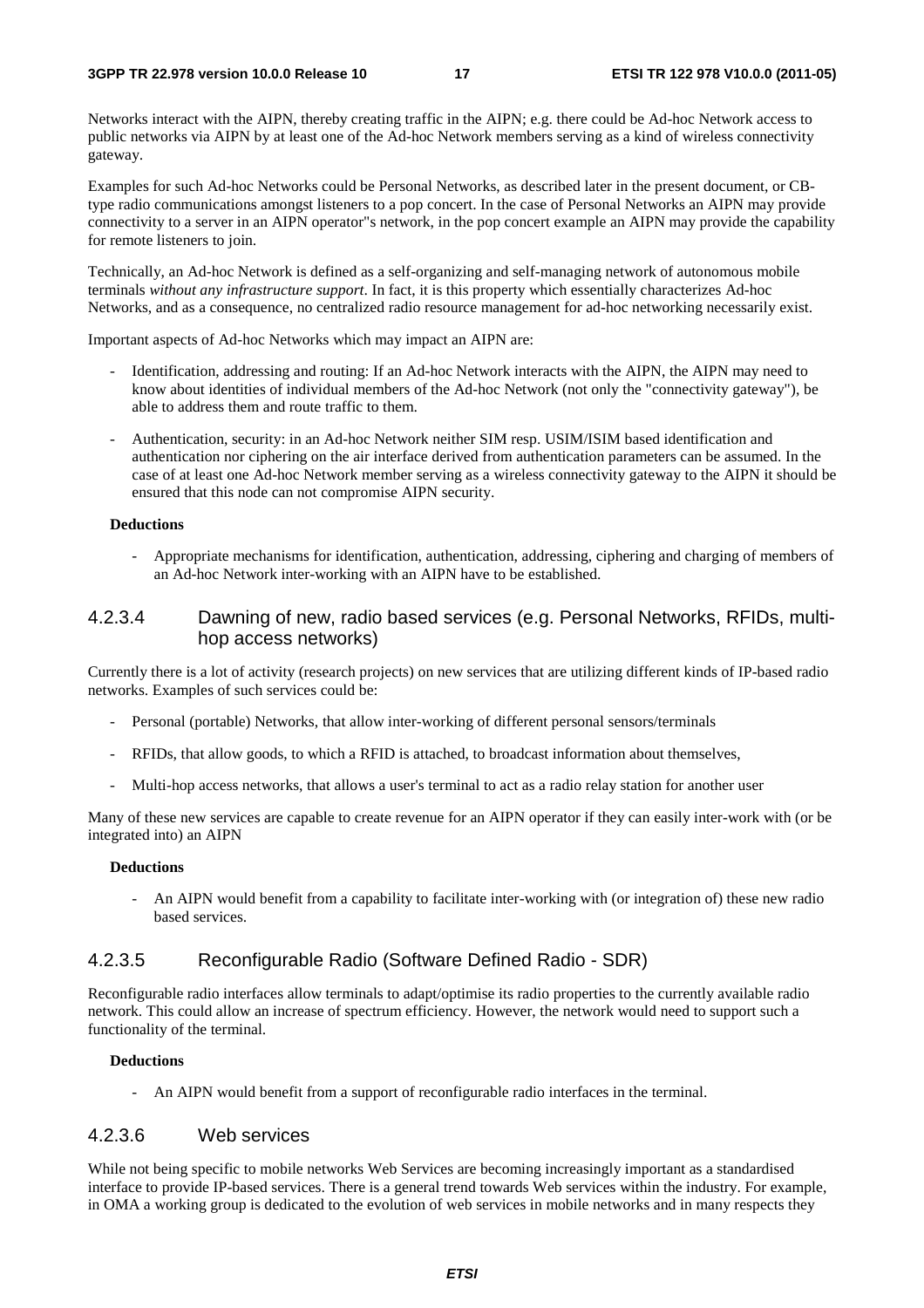are seen as a replacement (rather than an addition) of traditional service enabler interfaces such as CAMEL and the CORBA version of OSA/PARLAY.

#### **Deductions**

- An AIPN will need to support Web Service interfaces for service provisioning.

### 4.2.3.7 Multi-access

The introduction of multiple access systems within the same coverage area raises new AIPN operator and user requirements; the user may wish to influence the selection of the access system for use based on such aspects as supported QoS, mobility, pricing, coverage, etc. and the AIPN operator may wish to influence the access system selection by setting policies. Optionally, a user may even wish to use simultaneous multi-access as well.

Note that the selection of the access system must be easy for the end-user, e.g. it could be based on some preferences and the actual process can be partly or completely hidden.

It is expected that users using multiple access systems will require an appropriate service continuity experience as they switch from one access system to another. This means that their sessions remain in operation, with minimal interruption. In addition, the services provided should be made access aware (e.g. choose video quality based on the available bandwidth).

#### **Deductions**

- An AIPN shall make use of the multiple access systems by providing support for appropriate handover between access systems, reachability over multiple access systems, access system-aware services, and optionally simultaneous multi-access.
- An AIPN shall provide support for access system selection based on combinations of AIPN operator policies, user preferences and access system conditions.

### 4.2.3.8 Progress of advanced Traffic Engineering Technologies

As the number of users accessing multimedia and data services from 3G networks will continue to increase, huge amounts of IP traffic are expected to be handled by AIPN operators. Due to the increase of the IP traffic, network bottlenecks may also appear in an AIPN operator"s IP backbone, therefore, new challenges will be faced by the AIPN to provide guaranteed QoS to end-users for different types of services (real-time, non real-time) and also ensure that the transport network resource is used efficiently. This would enable e.g. over-provisioning in IP transport network to be avoided in order to save CAPEX for AIPN operators.

Traffic engineering technologies, e.g. MPLS, advanced QoS routing algorithms, and dynamical load balancing among network entities are potential solutions to achieve this within an AIPN.

#### **Deductions**

- An AIPN will need to be able to guarantee QoS for different types of services (real-time, non real-time) and ensure efficient use of network resources. Traffic engineering technologies within the IP transport network may provide appropriate methods to achieve this within an AIPN.

## 4.3 Impacts to current models for the 3GPP System

The introduction of an AIPN will impact the current models upon which the design of the 3GPP system has been based. However, there is a legacy of success within the models that have been utilised up to now. Therefore, it is necessary that some consistency is maintained between the past and future aspects of the 3GPP system with the addition of the ability to adapt to the future environment in which system enhancements will be introduced.

Whilst there is a need to maintain current models, future enhancements in the 3GPP system, specifically the introduction of an AIPN should also enable introduction of new models and the creation of new opportunities for development of new functionalities and the provision of new services.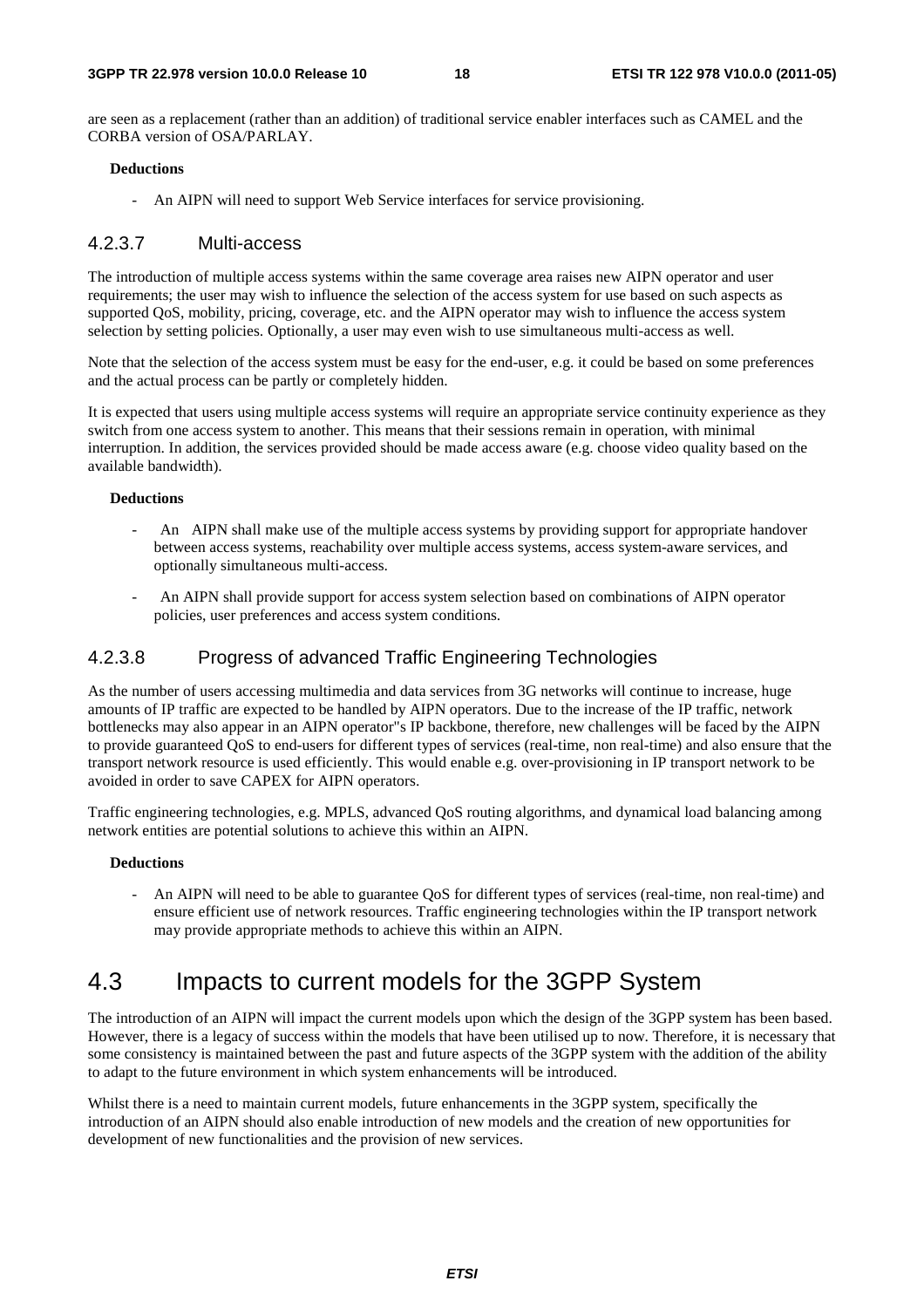## 4.3.1 Impacts to current charging models

Users are aware and understand the current charging models such as flow based charging and event based charging where a user pays for each time he/she uses a specific service, hence the possibility to provide these with an AIPN should be maintained. However, as the environment in which the 3GPP system is utilised adapts an AIPN should also provide the capabilities for and provide the necessary improvements in efficiency and cost reduction to enable new charging models to be introduced.

An AIPN should be flexible enough to support the different pricing models that are needed. Many Internet users expect that services such as email, news and search engines are free of charge and that they should pay only for the access via a flat rate pricing model. Other users will instead have to pay an additional amount according to the 'calling party pays' principle. Therefore AIPN operators will need to use sophisticated pricing models, including event based charging. AIPNs should support those models. What pricing model to utilize at a given time is dependant on the circumstance of the AIPN operator e.g. based on different strategies such as Cost Leadership or Differentiation. An AIPN needs to support a cost effective charging system in order to be able to quickly launch new services but yet be as flexible such that an AIPN operator can use price models such as:

- Charge extra for guaranteeing a OoS
- Charge extra for 'Calling Party Pays'
- Charge for the transport
- Charge for the event
- Additional charge (positive or negative) for the simultaneous use (combination) of services
- Adjust the price for different reasons e.g. to reward certain users, enable subscription bands (e.g. gold, silver, bronze)
- Charge for the content

Further the charging system for an AIPN shall contribute to minimizing the credit risks for the AIPN operator. The charging system in an AIPN shall in a cost efficient manner support various access systems with minimal impact on the terminal from a charging point of view. Further the AIPN shall from a control and charging point of view support different type of services e.g. RealTime and Bursty traffic such as PoC. Both real-time and none real-time schemes must be supported by an AIPN

In a multi-access system environment the current charging and policy control architecture needs to be enhanced in order to allow for the business models defined in 4.3.2 e.g.

- The service provider having a relationship with the AIPN operator provides rating information and minimal QoS he assessed (as well as other content related polices) that apply for different access systems a service should have.
- For seamless handover between access systems in a multi-access system environment the subscription class/credit availability may allow service continuity or may not allow it. Hence based on subscription class different redirection points are applied e.g. for top up or to initiate a subscription such that credit are given for a service in a new access system.

There is a need to support flexible charging models between operators so that it is possible to charge roaming subscribers according to the different charging models identified above.

### 4.3.2 Impacts to current business models

The current business model for network operators and manufacturers implementing the 3GPP system is comprised of a value chain of users to network operators to equipment manufacturers. This current business model is the foundation for the success of the 3GPP community. Hence, the essence of this model should be maintained. This includes the need to maintain the focus upon network operator considerations and the need to maintain the core "mobile" aspects of the system. This requires maintenance of factors such as the provision of network operator control at a common point within the network and the ability to utilise the wireless interface as efficiently as possible.

With the cost reductions provided by an AIPN there will be greater freedom for AIPN operators to apply varied business models within various environments.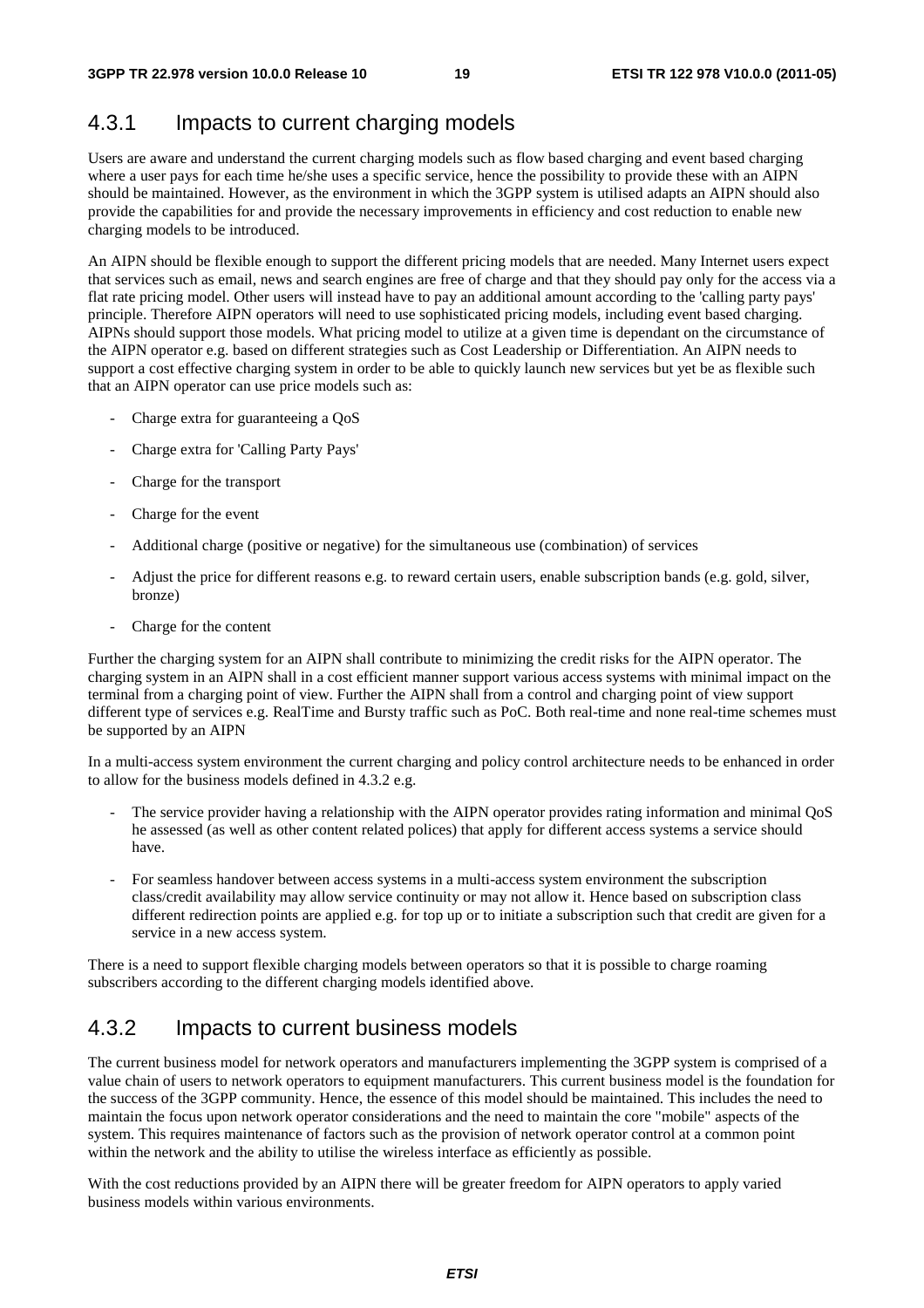#### **Support for business models with distinct AIPN/access/service separation**

More than today an AIPN will need to support business models that allow operation of AIPN, access systems and services by the different stakeholders. Often, a network operator will be the only stakeholder operating all three, AIPN, access systems and services, or these stakeholders will be individual business parts of a single network operator company, e.g. one company branch operating the AIPN, another one the access systems, while a third branch is concerned with end-user services, irrespective of the connectivity.

However, it should also not be precluded, that individual companies are able to operate AIPN, access systems and services in cooperation, but separately. An example of such a situation could be an AIPN operator, who has a business agreement with the operator of a particular access system (e.g. WLAN or shared UTRAN-based access system)) and allowing a third party service provider to offer services to their own customers.

It is understood, that the user is "owned" by the AIPN operator in the sense that the AIPN operator controls access of the user to the public network and has the prime commercial relationship with the user.

Therefore, an AIPN will need to follow architectural principles that facilitate operation of AIPN, access system and services by separate stakeholders. However this should not preclude the capability to efficiently operate all three domains by a single stakeholder, i.e. a network operator.

### 4.3.3 Impacts to current service models

#### **Impact on models for development and provisioning of services**

Even if the 3GPP system already allows the flexibility of IP based services through the PS domain today, the introduction of AIPN may bring the model for the development and provisioning of services one step further. The current model for the introduction of new services into 3GPP systems, often comprising standardisation of capabilities within 3GPP, followed by development by vendors and deployment by network operators, is rather cumbersome and has difficulties in quickly responding to changing market trends. Whilst also maintaining the traditional aspects of the 3GPP service model, it should be important to leverage new possibilities for service provisioning which may be enabled by the introduction of an AIPN. There is a potential demand for an extremely wide variety of mobile services. To meet this demand new models for service provisioning are essential.

Historical side note: An interesting comparison is the evolution of software applications within the computer industry. Only two decades ago software applications were limited in variety and cost was high. The emergence of a few de facto standards for software application environment propelled an unparalleled explosion of all foreseeable and unforeseen kinds of software applications. The economy of scale has also made it possible for them to be provided at a much lower cost level.

#### **Outlook on potential new models for development and provisioning of services**

The introduction of AIPN can similarly be an enabling factor for developing new models for easier, more flexible and more cost efficient introduction of mobile services. Today there exist several good examples where simplified service models have brought forward a wide variety of mobile services. But to meet the potential demand of mobile services, models must continue to be developed that allow services to be jointly provided by multiple stakeholders. Most likely the broadest range of mobile services will be possible when responsibility for service provisioning is opened for third party service providers e.g. via web services. Using policy and control frameworks, applying flow based charging concepts, establishing the IMS framework, and providing different sorts of open interfaces, will be important tools for AIPN operators to control how third party providers can provide their services. Changed business models must go hand in hand with this to give all parties incentive to put efforts into it. As in the software application domain, it is by releasing the innovative force of a larger group of creative people and companies that we can meet the demand for mobile services in the coming decades.

#### **New usage- and traffic patterns for mobile services**

Different service models also need to exist for different categories of mobile services. Person-to-content, person-toperson, and machine-to-machine type of services should for example require different service models to enable faster, more flexible and more cost efficient service provisioning.

The work within 3GPP will allow an evolution of the 3GPP system to enable these more advanced service models and to keep AIPN operators in control at their selected level.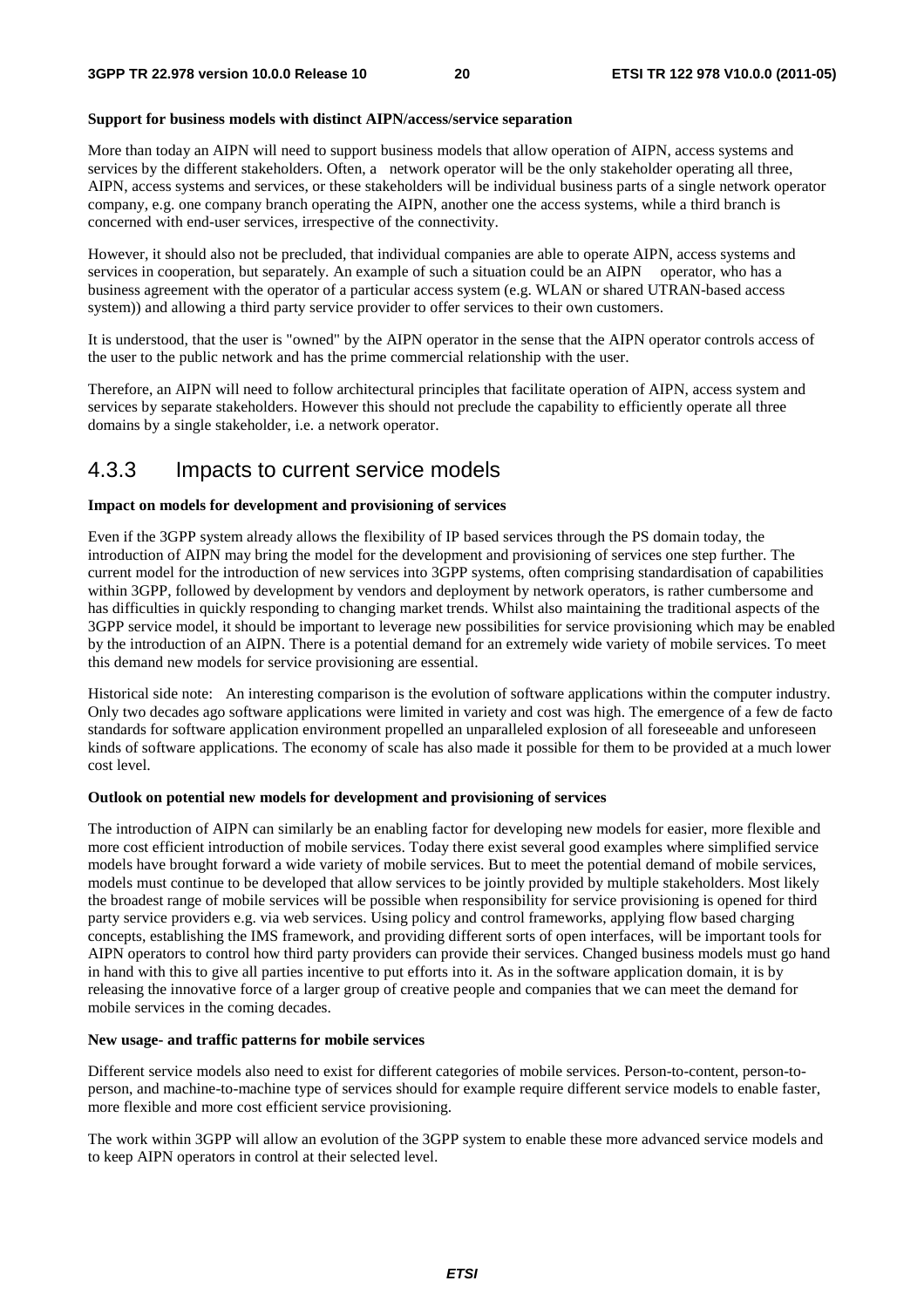## 5 End-user and AIPN operator aspects of an AIPN

## 5.1 AIPN Vision

An AIPN would enable the convergence of access systems and services onto a common network. In this emerging area users will demand more from their services and interaction with their technologies. Instead of the islands of capabilities that currently exist it is desirable to bring these capabilities under one umbrella whilst offering session continuity across multiple access systems. This seamless offering will be characterised by the provision of an effective management of mobility that consists of offering users a telecommunication service, continuously and transparently when the user"s terminal moves between various access systems or various services, whatever type of communication and wherever communication has been initiated. One of the key enablers within an AIPN will be the seamless mobility across terminals and access systems supported by a mobility manager that unobtrusively manages these interactions.

Delivering an AIPN will address these needs, extend the reach of 3G technologies and maintain a relationship with the user in each context. Multiple connected devices will enjoy interactivity, adopting principles including single sign on, seamless mobility, context sensing and the unobtrusive device management.

### 5.1.1 Key aspects of an AIPN

The following are the key aspects of an AIPN:

### 5.1.1.1 Common IP-based network

- IP-based network control
	- Non-access system specific mobility control equivalent to that provided by cellular networks i.e. mobility control within the AIPN under the control of the AIPN operator, across the same and different access systems, that is not dependent upon specific access or transport technologies or IP version.
	- IP-based routing and addressing
- IP transport
- Communication quality, i.e. QoS, equivalent to or greater than already provided
- Inter-working with IP networks
- Inter-working with legacy networks
- Functionality at the edge of the network to support different access systems, legacy equipment.

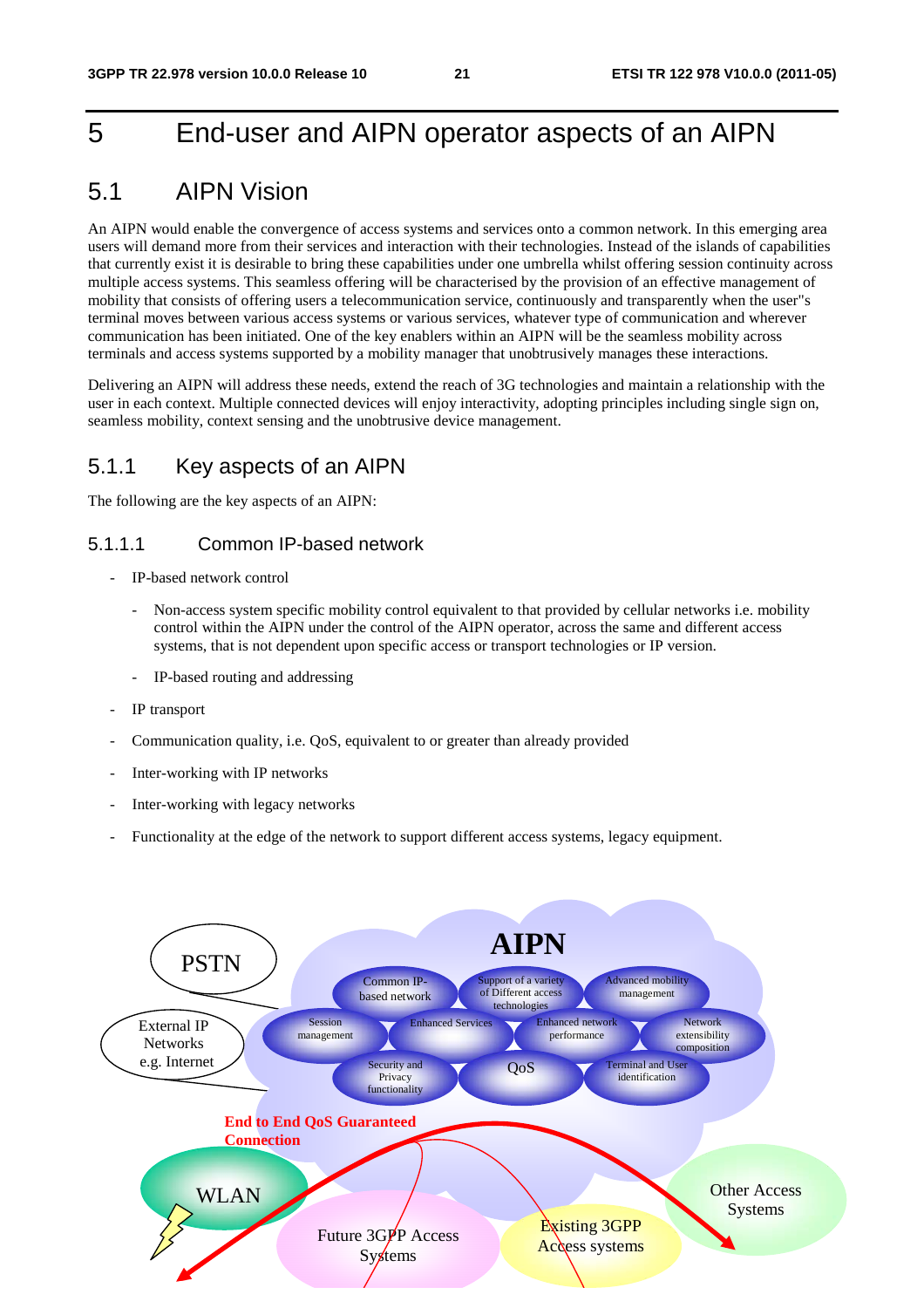

**Figure 1: Visual representation of the key aspects of an AIPN** 

### 5.1.1.2 Support of a variety of different access systems (existing and future)

Service provision across different access systems

### 5.1.1.3 Take advantage of convergence of telecommunications and IT industries towards IP technology

- An AIPN should aim to provide common capabilities independent to the type of service being provided (i.e. independent of whether it is a "traditional" telecomm service or a "traditional" data service).
- Convergence with IP technology should be considered within the AIPN system design from the perspective of the system as a whole (i.e. network and mobile terminals) to ensure that complexity is avoided within specific elements e.g. avoidance of complexity in mobile terminals due to a misalignment between technology convergence in the network and mobile terminals.

### 5.1.1.4 Advanced mobility management:

- Mobility across access systems.
	- Support fast handover and/or lossless handover across different access systems
	- Provision of Seamless services and handover across different access systems.
	- Support the capability to apply handover mechanisms based on quality of service requirements of applications and capabilities of the access systems involved.
- Multiple dimensions of mobility

The AIPN shall support several dimensions to provide mobility:

- An end-user shall be able to use different devices ('end-user mobility').
- The terminal shall be able to communicate while moving. This includes both handover from one radio cell to another in the same access system, or switching from one access system to another in a multi-access system environment. ('terminal mobility').
- The user may be able to move some or all of his active communication sessions from one of his devices to another. ('session mobility') E.g., a user may wish to move a video streaming session from the handset to a car mounted TV screen.

Note that certain aspects of services may change as a result of mobility, but they must remain useful to the end-user.

To address these needs, advanced naming and addressing schemes are necessary that provide reachability for a given user or particular session.

#### Recommended requirements:

- An AIPN shall incorporate naming and addressing schemes that address a given user or session.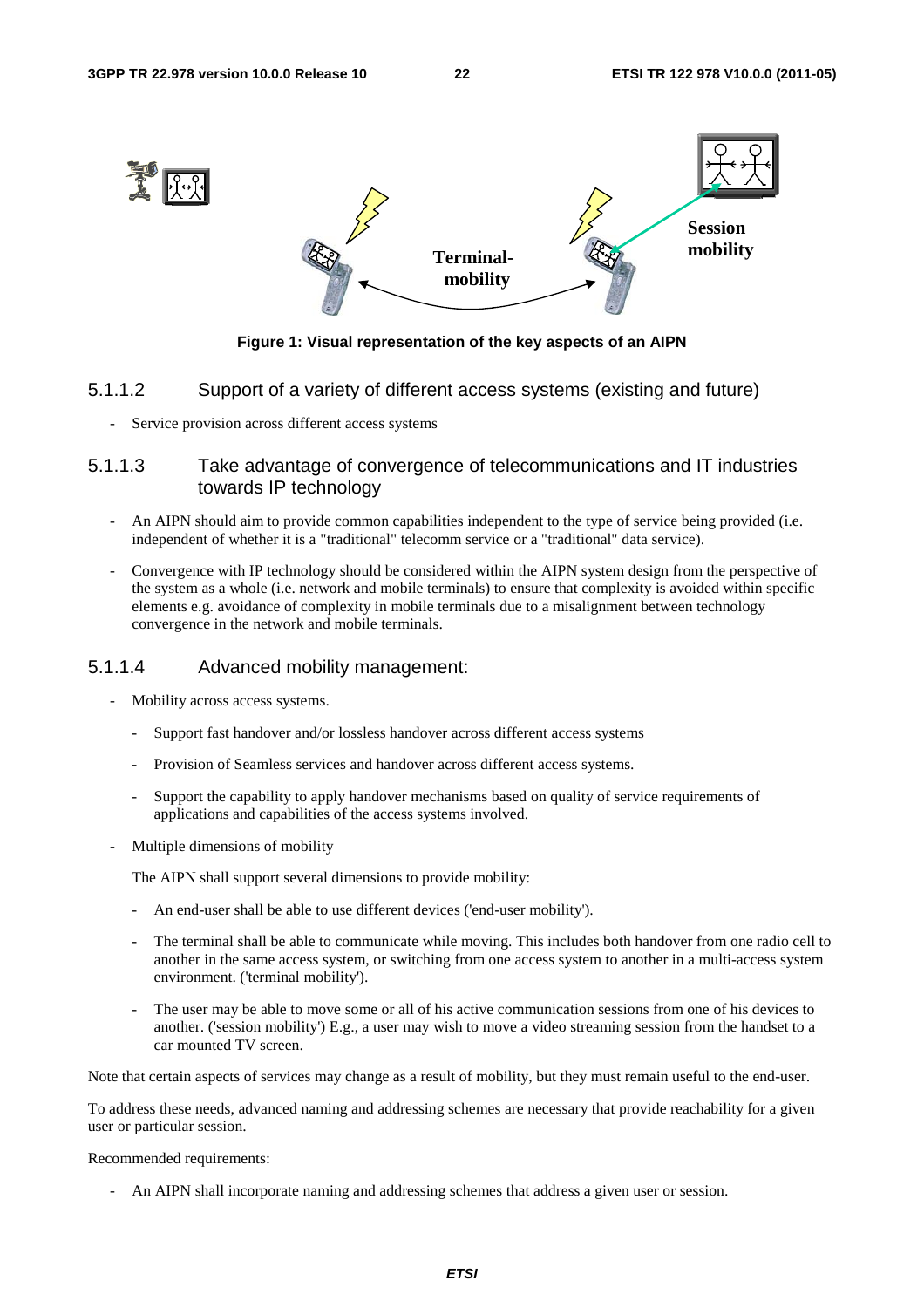- The AIPN shall support end-user mobility.
- The AIPN shall support terminal mobility.
- The AIPN shall support session mobility.

### 5.1.1.5 Enhanced session management:

- Service adaptation to terminal capabilities, user preferences, subscriber priorities, network conditions or other operator-defined criteria. Service adaption shall be under the control of the operator.

The services provided to users should be, as much as possible, independent of the terminal used and the condition of the network. An AIPN should be able to adapt the service (e.g. information rendering) to the capabilities of the terminal being used and the condition of the network with minimum or no user interaction.

- Note: this may not be feasible in all cases (e.g. some services will require "minimum terminal capabilities" to be able to be accessed, with these "minimum capabilities" being service dependent), but an AIPN will be designed to enable this property in as many cases as possible.
- Session mobility: seamless mobility of sessions between terminals.

It should be possible to move sessions from one terminal (or a set of terminals) to another according to the preferences of the user e.g. automatically with minimum user involvement or based upon a specific user request/pre-determined user preference settings.

- An end-user shall be able to select how calls and services directed towards her through each of her public IDs will be treated. For example, for a given public ID, she may set which of her terminal device(s) is used and with what priority, through which access system(s), and whether calls are automatically answered by the network at certain times of day.

Care needs to be taken to ensure there is no burden on the user to interact in a complex way.

### 5.1.1.6 Access system selection

In an AIPN the applications are based on IP and will evolve towards access system independence. An AIPN is expected to support multiple access systems.

The selection of the access system may need to take into account several aspects of an AIPN, e.g. service requirements of an application, load balance of the network, and charging & billing.

### 5.1.1.7 Enhanced services

- Support for advanced application services
- Support for group communication services, e.g. voice group call, instant group messaging, and multicast delivery. In some cases, a group may include a large number of participants.
- Support for integrated services, e.g. a service including a mixture of services among SMS/MMS/Instant Message, or a service including voice call/video call/voice mail.
- Provision of seamless services (e.g. transparent to access systems, adaptable to terminal capabilities, etc)

 Users should be able to move transparently and seamlessly between access systems and to move communication sessions between terminals.

- Support ubiquitous services (e.g. associations with huge number of sensors, RF tags, etc.)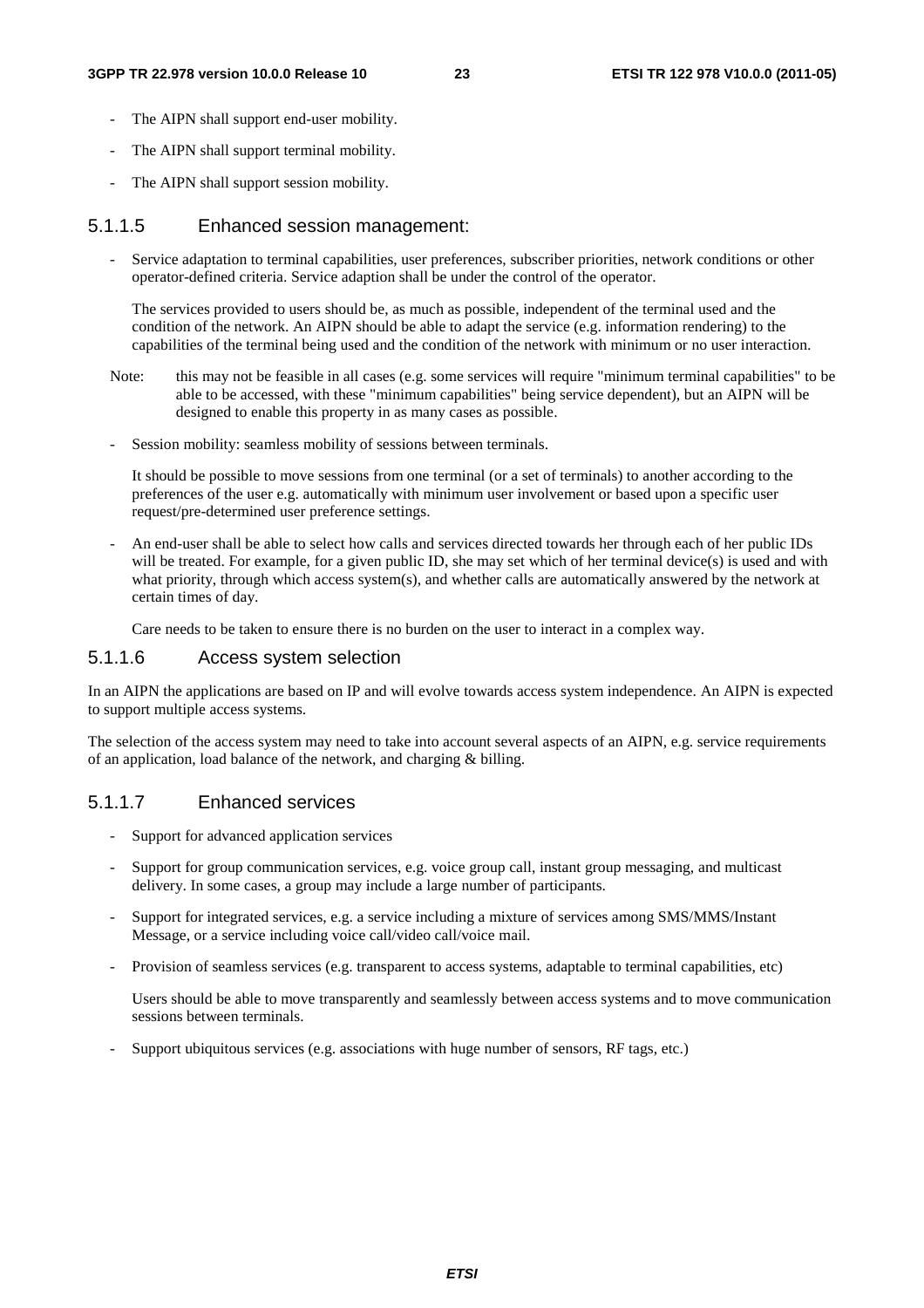

#### **Figure 2: Support of ubiquitous services**

Improve disruption-prone situations when network connectivity is intermittent.

Disruption-free network connectivity may not be cost effective, or even feasible, in all cases (e.g. cell planning for full radio coverage for all services, disruption-free inter-access system handovers, disruption-free IP connectivity in all network links). An AIPN should consider solutions for making services as resilient to temporary lack of connectivity as possible.

### 5.1.1.8 Enhanced network performance

- Ability to efficiently handle a variety of different types of IP traffic including user-to-user and user-to-multicast traffic models
- Optimized routing of IP traffic

### 5.1.1.9 Network extensibility/composition

- Facilitate integration of networks with different administrative domains (e.g. handle negotiation of administrative issues, security, trust, etc).
- Solutions should be studied for facilitating the integration of different networks of the same or different AIPN operators in order to enhance the services provided to their customers, and enable the introduction of new services. This includes, but it is not limited to, the sharing of some parts of the network.
- Allow dynamic and flexible integration of 'Ad-hoc Networks at the edge (e.g. Personal Area Networks, sensor networks, etc).

#### 5.1.1.10 Network management

Introduction of self-managing technologies (e.g. Plug-and-Play) should be considered for faster deployment and reduction of operational cost. In particular, an AIPN should be designed from an early phase to include:

- Plug-and-play components to ease the setup and operation of the AIPN.

### 5.1.1.11 Maintenance and improvement of the level of security and privacy functionality

- Security equivalent to or greater than that already provided including the hiding of internal network elements
- Support for user privacy, e.g. location privacy, identity privacy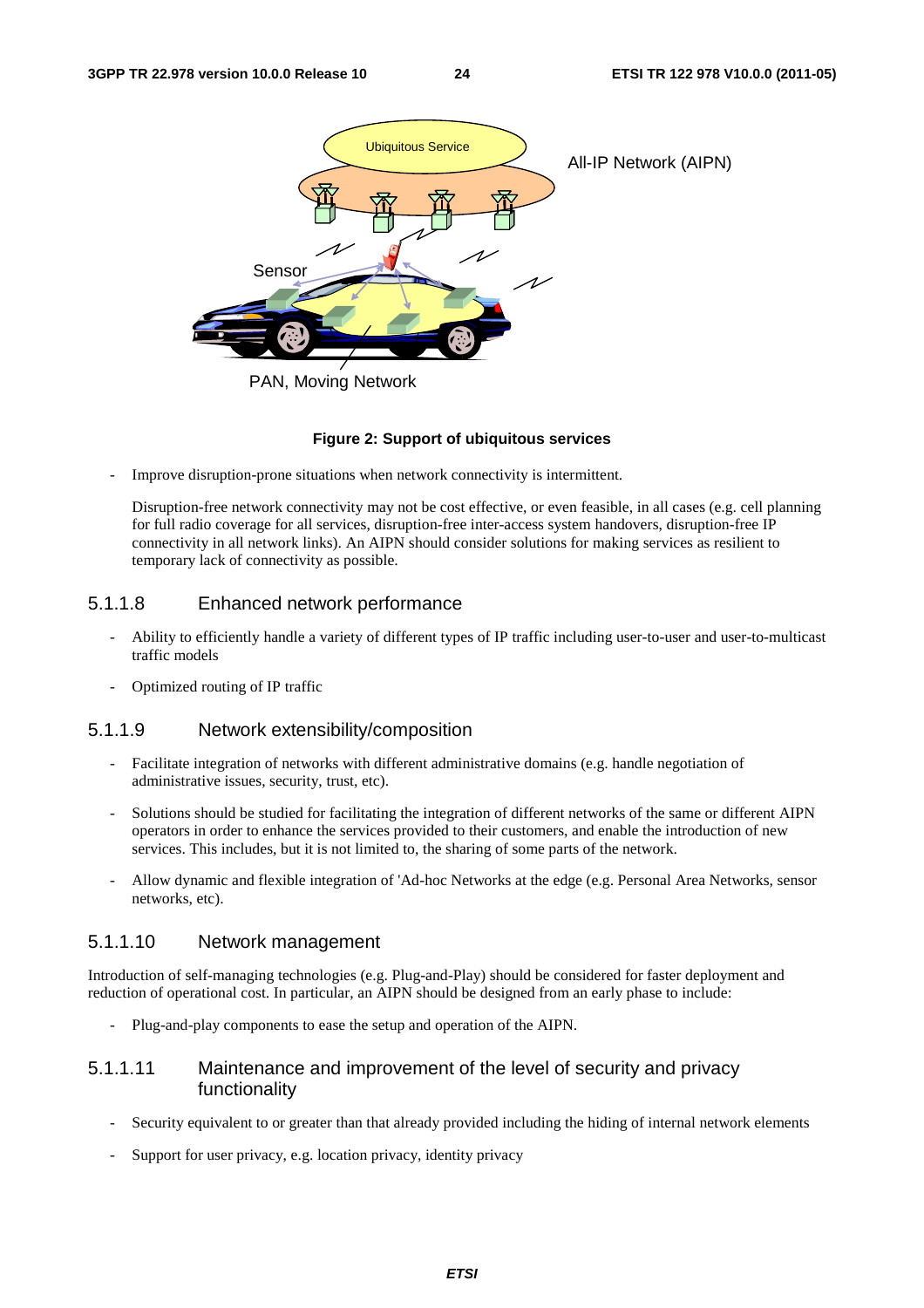### 5.1.1.12 Quality of Service

- AIPN operators should be able to guarantee QoS within their networks.
- The QoS mechanisms used by an AIPN should be able to guarantee end to end QoS for a unicast and multicast traffic when all network segments (including access, core network and inter-connecting networks) are able to provide the requested QoS.
- Note: Business agreements for QoS guarantees between the parties (e.g. operators, national- and international carriers, corporate customers) are today regularly based on static agreements. These types of agreements may need to be re-considered in order to reflect the advanced means to guarantee QoS between AIPNs.

### 5.1.1.13 Terminal, Subscription and User identification

Terminal identification in an AIPN should be scalable enough to cover a very large population of diverse terminals (e.g. huge number of mobile terminals which main purpose is to include a sensor or an RF tag, as well as more conventional mobile terminals).



#### **Figure 3: Terminal and User identification within an AIPN**

- It should be possible to identify and address terminals, subscriptions, and users.
- It should be possible that more than one user can have active sessions on a single terminal at the same time (e.g. in the case of an Ad-hoc Network, several users may use a single terminal to gain access to the AIPN).

Note: It is for further study which of these identities are routable identities.

### 5.1.1.14 Flexible future development

- Extensibility
- Modularity of AIPN functions and commoditization of AIPN components. Open interfaces between appropriate network layers
- Ability to evolve individual AIPN entities independently
- Evolution path from previous releases of 3GPP specifications i.e. Rel-6

### 5.1.1.15 Identity Federation

In an AIPN a user may subscribe to services of many service providers. Accordingly he may hold several accounts (i.e. business agreements) with these service providers, some of these accounts providing the user with new identities. These identities are the means to authenticate the user to the service provider. Examples for identities could be the (U)SIM,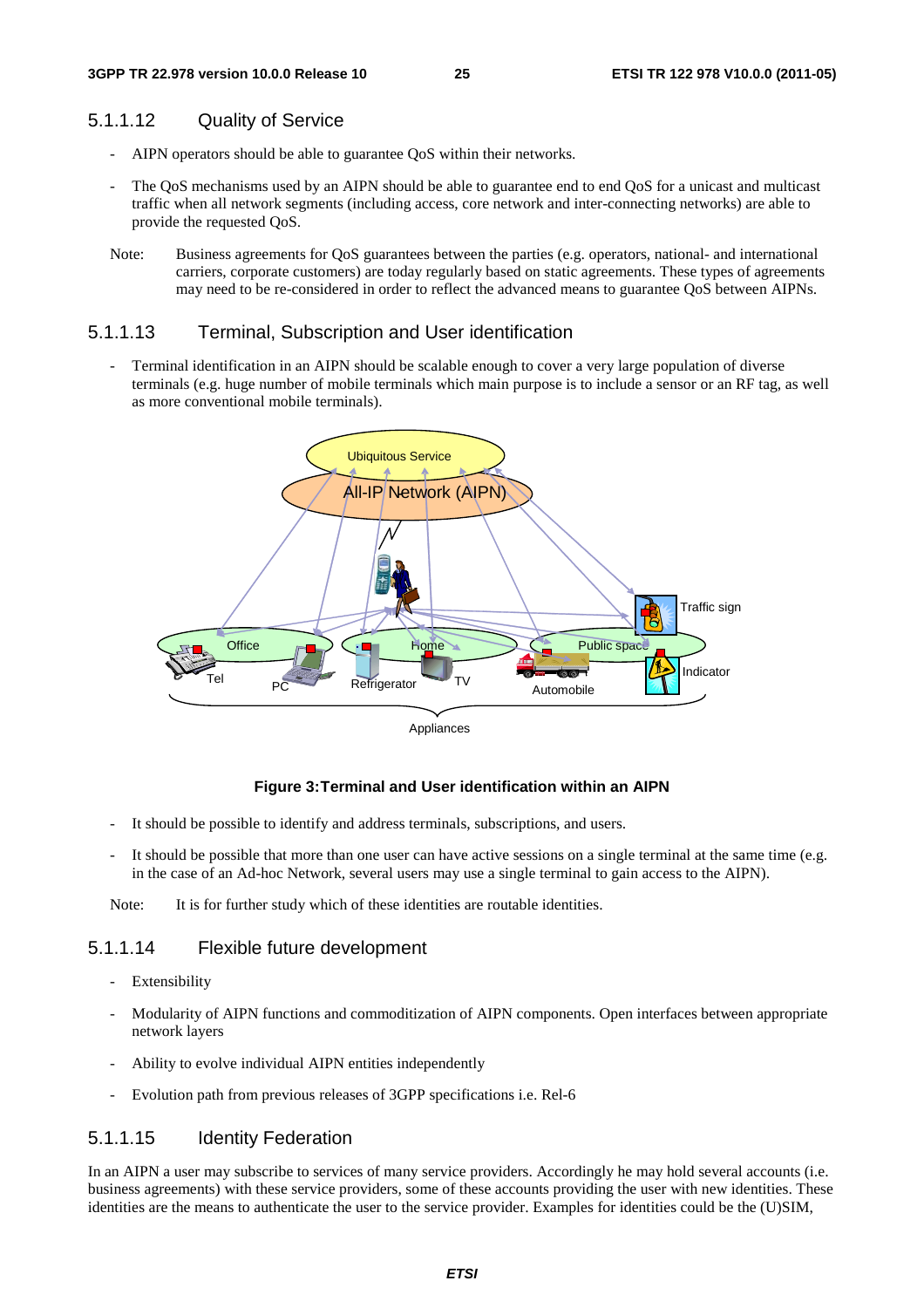username/password combinations, a credit/debit card number in combination with the PIN etc. Identity federation denotes the binding of two or more identities for a given user.

Identity federation for example enables a user, once he has been authenticated to a service provider through one identity, to be automatically authenticated to another service provider through a different identity if this different identity is federated to the first one. The latter process, the automatic authentication to several service providers through a single identity by means of identity federation, is often referred to as "Single Sign On".

Recommended requirement:

- An AIPN should support Identity Federation and Single Sign On for the end user. This would allow automatic authentication of the user to a multitude of service providers once the user has been authenticated by the AIPN.

### 5.1.2 Continued support of 3GPP system key aspects within an AIPN

Together with the introduction of new functionalities to realise an AIPN several key aspects of the existing 3GPP system need to be maintained in order to ensure that an AIPN is developed in accordance with the needs of the 3GPP community.

The following represent key aspects of the existing 3GPP system that are to be continually supported within an AIPN.

### 5.1.2.1 Efficiency of resource usage

- Effective usage of power resources within mobile terminals shall be maintained within an AIPN i.e. evolution to an AIPN should not have adverse effects on the battery life of mobile terminals.
- The scarcity of the radio resource shall be respected within an AIPN by ensuring that radio resources are utilised as efficiently as possible.

### 5.1.2.2 Charging

The capability to maintain support of existing charging models shall be provided within an AIPN.

### 5.1.2.3 Roaming

- An AIPN shall provide functionality as appropriate to enable continued support of international roaming with other AIPNs and legacy 3GPP systems.

## 5.2 Evolution of the 3GPP system to an AIPN

### 5.2.1 Requirements for the evolution of the 3GPP system to an AIPN

The following represent requirements for the evolution of the 3GPP system to an AIPN:

Note: The term "3GPP system" used within this section refers to the 3GPP system as specified up to and including Rel-6.

### 5.2.1.1 Build upon existing 3GPP capabilities

- Evolution of the 3GPP system to an AIPN shall leverage and build upon the existing capabilities of the 3GPP system wherever possible. System performance shall also be maintained and improved.
- The primary focus of evolution to an AIPN shall be the realisation of scenarios for a mobile network, including associated access systems, operated by a network operator (which is also the AIPN operator) e.g. by maintaining the provision of network control at a common point within the AIPN under the control of the network operator.
- In order for users to enjoy the full capabilities of an AIPN, enhancements to GERAN and/or UTRAN may be required. End users may only receive a subset of the available services or not be able to enjoy the full performance enhancements provided by an AIPN if the access system belongs to a 3GPP release that does not fully support AIPN.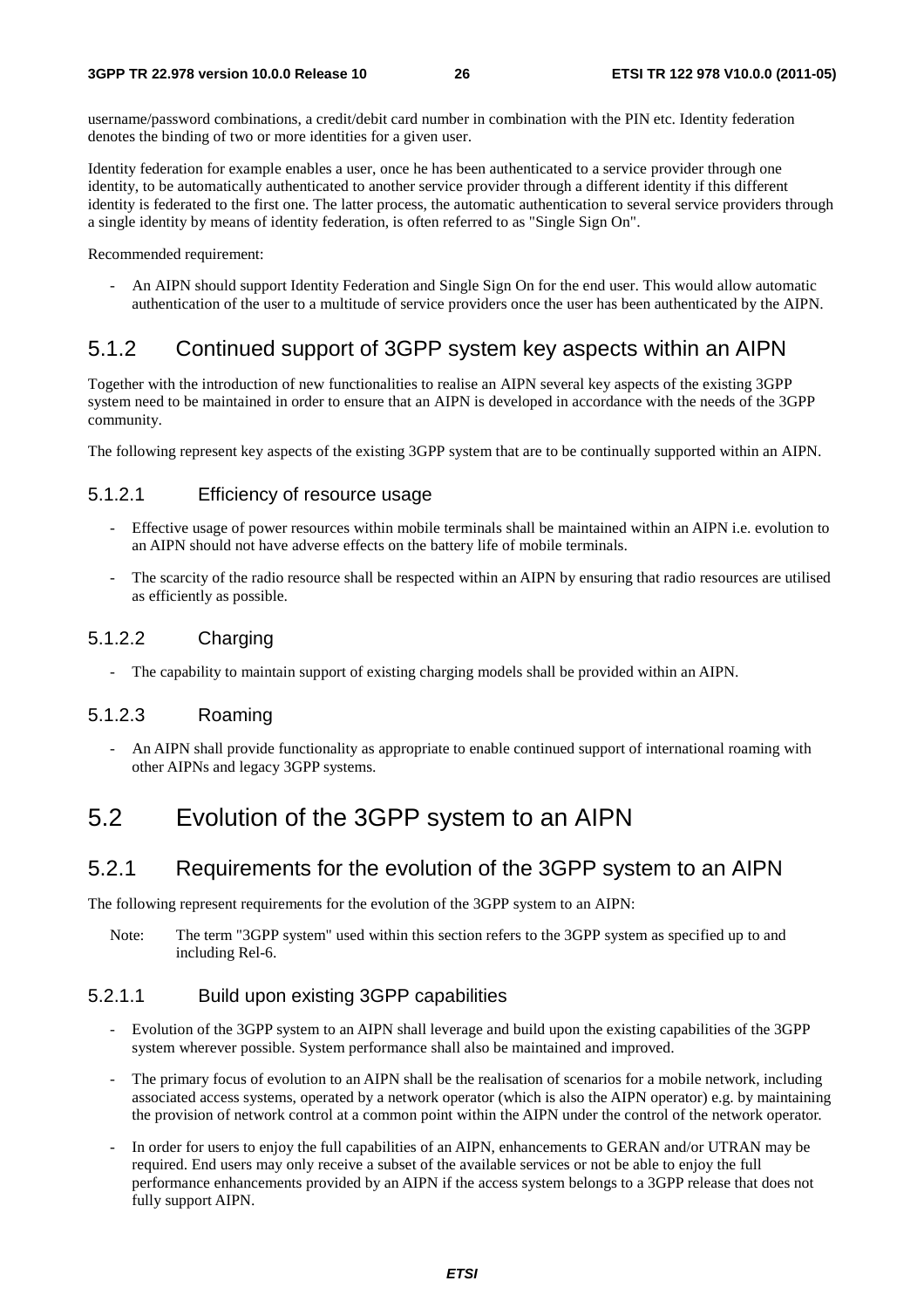### 5.2.1.2 Access systems

- Evolution of the 3GPP system to an AIPN shall not be limited to consideration of only those access systems currently defined by 3GPP.
- Extensibility to enable step-by-step implementation of the system without adversely affecting basic system performance shall be provided within evolution of the 3GPP system to an AIPN. Evolution of the 3GPP system to an AIPN shall enable modularisation of the system as appropriate and provide an architectural structure that allows decomposition of common layers of functionality with open interfaces provided as appropriate.
- Evolution of the 3GPP system to an AIPN shall enable the accommodation of diverse devices.

### 5.2.1.3 Security and Privacy

- Evolution of the 3GPP system to an AIPN shall maintain and improve upon existing security and privacy features of the 3GPP system.

### 5.2.1.4 Network and mobility

- An AIPN shall be designed as a common IP-based network system, hence evolution of the 3GPP system to an AIPN shall be realised with minimum duplication of network functionality wherever possible.
- Evolution of mobility mechanisms

 In the evolution towards an AIPN, the integration of the telecom and datacom worlds, which has been discussed for a long time, materializes. The integration of WLAN into 3GPP systems is already a good example of this. As part of this trend, the mobility mechanisms must be evolved.

 Nevertheless, new mobility mechanisms of AIPN must be introduced in such a way that there is a migration path from current 3GPP systems (i.e., Rel-6). New features, nodes or protocols should be introduced such that an incremental introduction is facilitated.

 Specifically, the large installed base of UTRAN and GERAN based access systems must continue to be supported. In the AIPN, mobility mechanisms must be able to co-exist with current PS core network mobility mechanisms in a cost-efficient way.

#### **Recommended requirements:**

- An AIPN mobility solution must support UTRAN and GERAN based systems as possible access systems besides supporting alternative existing accesses such as WLAN and other emerging new technologies.
- An AIPN mobility solution must be able to co-exist with the current 3GPP PS core network in a cost-efficient way.
- An AIPN mobility solution should support seamless terminal mobility across various access systems.
- AIPN should support services handover between 3GPP CS services (e.g. CS telephony) and AIPN equivalent services (e.g. Voice over IP).

#### 5.2.1.5 Evolution of 3GPP to keep current and facilitate new business models

- Requirements for support of business models with distinct AIPN/access system/service separation
	- Standardised functional interface between the AIPN and access systems: To support business models with a distinct AIPN/access system separation a standardised functional interface between AIPN and access systems is required.
	- Evolution of IMS to control IP traffic of a user To support business models, that allow separate handling of IP based user services from the underlying transport system it could become necessary, that IMS is able to control and create charging information for IP flows to and from the user's terminal, that are currently not handled by IMS. An example would be FTP or TELNET.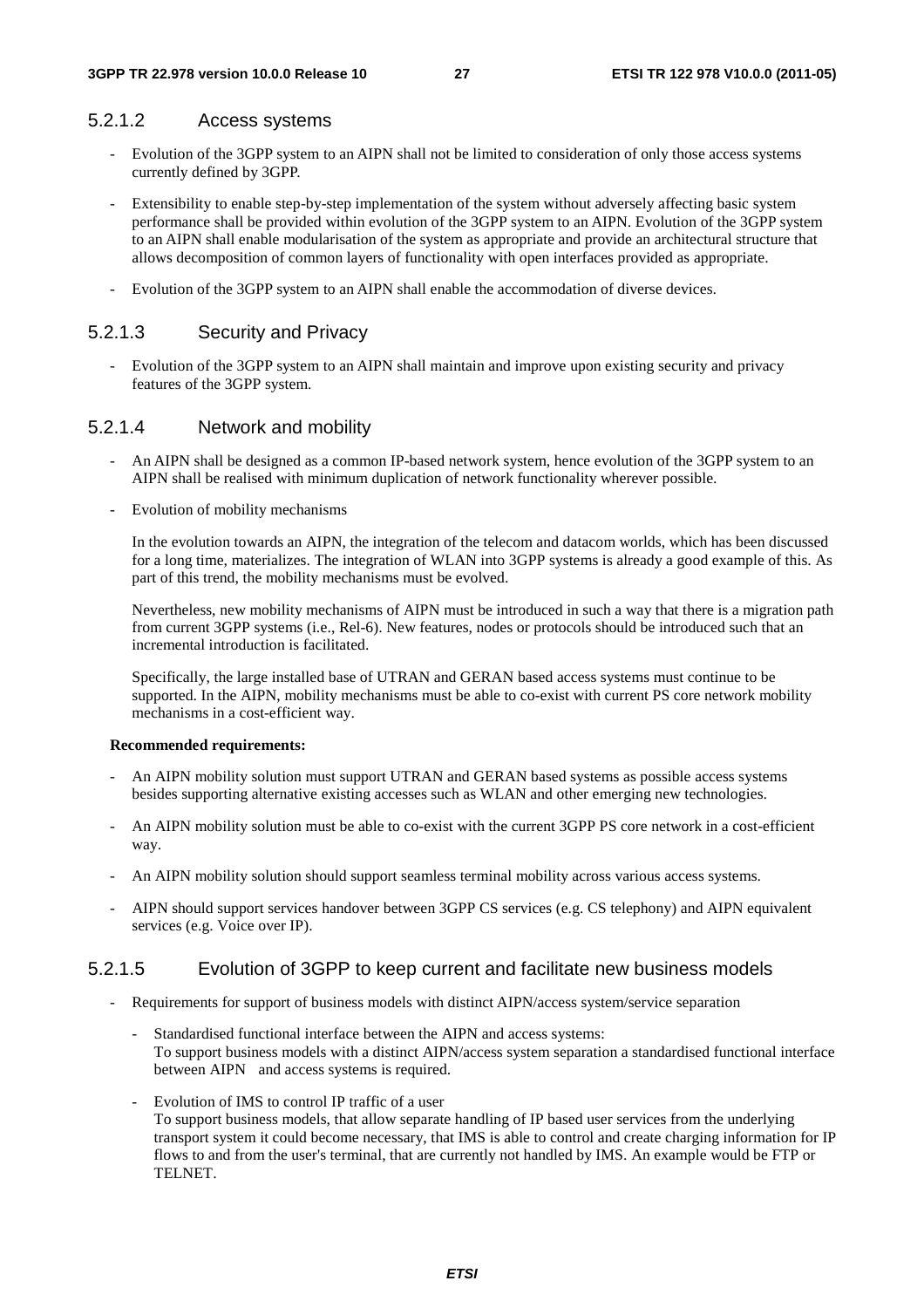### 5.2.1.6 Lawful Intercept

Even if the 3GPP system already today allows the capability to intercept IP based services through the IMS/PS domains, it should be investigated whether the introduction of AIPN requires further enhancements to lawful interception capabilities already existing in the 3GPP system.

### 5.2.2 Relationship of the AIPN to existing capabilities

By the time AIPN deployment starts, a significant amount of R99/Rel-4/5/6 infrastructure will already be rolled out in many different networks. All major areas will be covered, most of them with high-speed HSDPA / HSUPA connectivity, and there will be many millions of subscribers with terminals compliant to such releases. Therefore, AIPN can only be introduced in a non-disruptive way by reuse of existing equipment as much as possible.

A way to maximize the amount of existing equipment that can be reused by AIPN is to take 3GPP Rel-6 as the starting point for AIPN for stages 1, 2 and 3. This does come with requirements on backward compatibility, which do put restrictions on which solutions are possible for each given AIPN requirement that needs to be fulfilled. However, it also sets the starting point as a well known system, which is the only realistic way to proceed with AIPN.

Reuse of equipment is, however, not a well defined term, so it should not be understood as a requirement for AIPN but more as a working assumption.

### 5.2.2.1 Reuse of legacy infrastructure

The current R99/Rel-4/5/6 3GPP system includes two domains, CS and PS. The focus for evolution for AIPN is the PS domain, including IMS, together with areas such as I-WLAN. AIPN does not consider evolution of the CS domain but should still be able to interwork with the CS domain (e.g. 3GPP CS domain, PSTN). CS infrastructure will still be used in networks well after AIPN is rolled out. As the AIPN becomes more and more widespread, the conditions for the phasing out of the CS domain may be met. This could lead to an overall simplification of the core network architecture as well as to a reduction of OPEX costs. However, since this process will not happen overnight, the AIPN should still be capable of handling access systems based on CS and the necessary interworking with CS domains.

### 5.2.2.2 Reuse of legacy terminals

AIPN will be backward compatible on all existing Rel-6 3GPP UNI interfaces and, therefore, it will support all R99/Rel-4/5/6 terminals for all services that these terminals get under Rel-6.

Compatibility with legacy terminals for all new services enabled by AIPN should be considered on a case-by-case basis (e.g. it may be possible to provide session mobility even to existing terminals), but it is not a requirement for AIPN.

## 5.3 Migration and cost effective introduction of new technology

One of the primary motivations for the introduction of an AIPN is the ability to realise significant cost reduction when deploying the 3GPP system. This clause will describe how this can be achieved.

The introduction of an AIPN will enable further utilisation of general-purpose equipment with some enhancements to tailor it to the needs of the mobile community. This will further enable the commoditisation of mobile network components and will not only make it possible for considerable portions of mobile networks to be built `off the shelf` but will remove the need to purchase wholly mobile network specific equipment that is expensive to purchase as well as maintain. With a basis of general-purpose technology equipment can also be maintained in a general manner and so the need for specialised equipment maintenance is removed.

In order to achieve a high level of cost efficiency instead of replacing all equipment it is necessary to enable old equipment that still performs adequately to be accommodated and reused in the new system design. It is also necessary to ensure that legacy terminals are still supported. This coupled with the introduction of new technology providing equipment and operational cost reductions should lead to a steady improvement in the cost effectiveness of the network overall without wasting equipment, including legacy terminals, that still provide adequate performance. Moreover, in the case legacy terminals are still used by subscribers, support of these should be maintained to enable continuation of service provision to the user and revenue generation for the AIPN operator.

When an AIPN is introduced it should be designed to not only provide new improved functionality and performance but the system should also be extensible and if necessary it should be possible to deploy the system not in one single large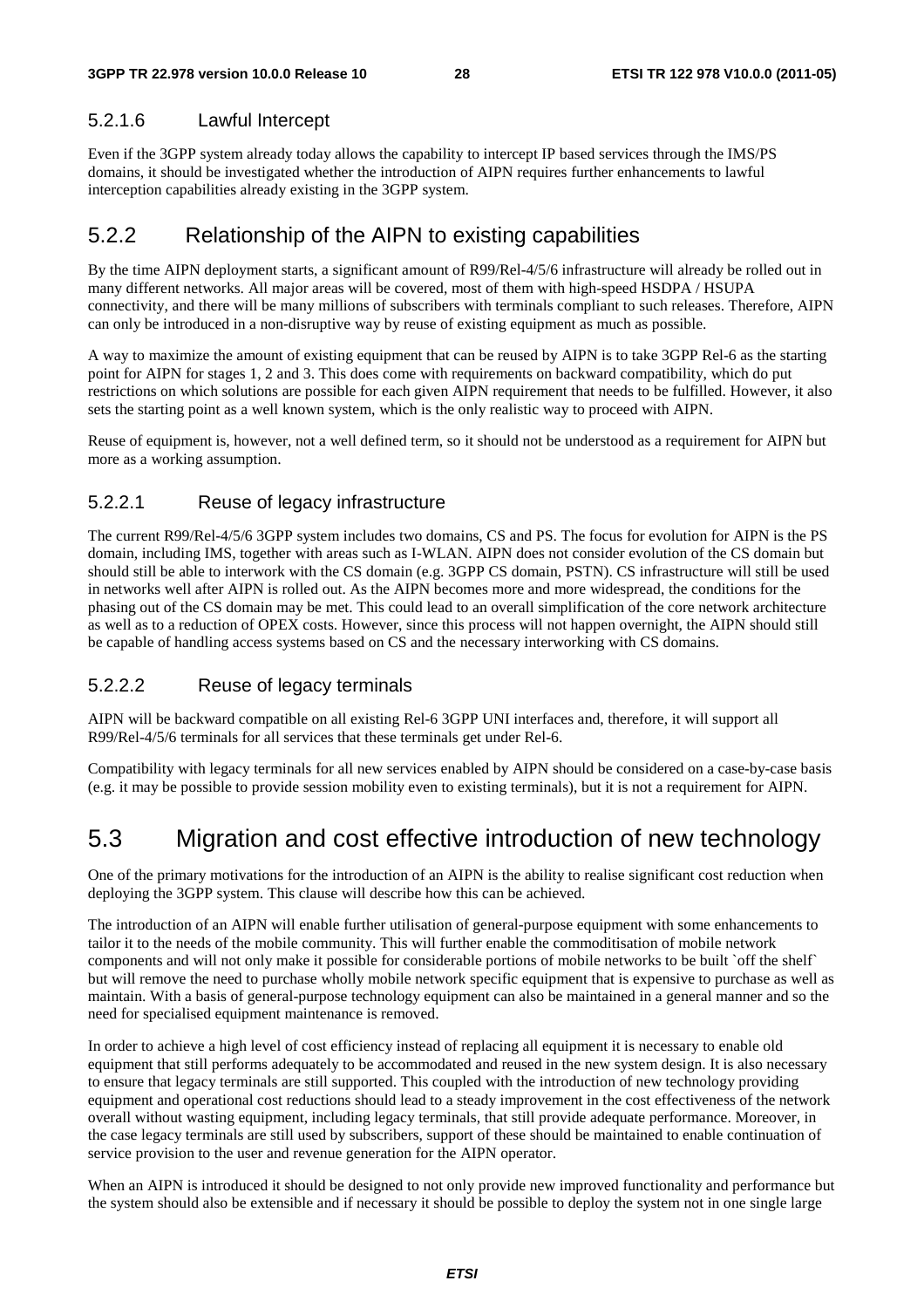scale implementation but step-by-step. This requires that the system be modularised and provide open interfaces between appropriate layers of functionality so that new functionality can be added as needed, and from the opposite point of view, functionality that is not required can be left out without reducing the performance of the system or leaving substantial deficiencies in the functionality of the deployed network.

The accommodation of a variety of access systems will enable an AIPN operator to optimise their coverage for particular environments. For example radio access that does not provide a particularly high speed connection but can cover a wide area can be deployed nationwide, whilst an access system that provides a high speed connection but has limited coverage can be provided in an environment in which there are users with high demands for speed but only require this over a limited area. This ability to optimise the access system coverage enables AIPN operators to offer services in a cost efficient manner which is not limited to just one or two methods for providing users with access to services offered by an AIPN operator.

The ability to be able to develop different elements of the network independently, for example the ability to develop the access system independent to the AIPN enables investment to be focused on the area requiring enhancement, not on the system as a whole. Therefore, it is possible to design and develop the system efficiently and focus on specific aspects in order to achieve maximum returns.

## 5.4 Security and Privacy considerations

User and network security and privacy issues, despite being a key concern in today's networks, tend not to be in the top list of priorities when evolving existing systems or designing new ones. The results of this tend to be that security is added to the system instead of being native in the system, which translates into insecure systems or unnecessarily complex security solutions which are often very user unfriendly. For this reason security and privacy considerations are considered within this Technical Report.

- Note 1: The feasibility of "user issues" should be considered within the regulation for lawful interception that exists in some countries i.e. it may be required that some of the features above are disabled in some networks in order to comply with local lawful interception regulations.
- Note 2: Further information regarding security issues is provided within Annex D.

### 5.4.1 Security Considerations

Transforming today"s 3GPP system into an AIPN will introduce changes in the threat environment, introducing new threats but also changes in risk levels of already identified threats. Threats previously seen as having low risks may need to be reassessed leading to new security requirements and the need for new and/or improved security mechanisms. The changes in the threat environment will mainly be due to qualitative and quantitative changes in e.g.

- Threat environment (more and more severe attacks) but also increased risks of particular threats (i.e., the impacts and probabilities that attacks occur may increase as a result of the changed threat environment).
- System heterogeneity and multi-access (GSM, UMTS, WLAN, new accesses, etc)
- Fragmentation of security solutions
- Usage patterns (many more users of existing services and many new services)
- Requirements on user convenience (e.g. SSO, etc)
- Use of trust establishment mechanisms (To counter threats and to enable trusted transactions)

The changes in these areas will certainly motivate a review and revision of currently employed security principles and solutions.

An important process will also be to collect the high-level principles and requirements. Examples of proposed highlevel requirements for an AIPN are:

Security shall be equivalent or better than with the current system i.e. 3GPP Rel-6.

This includes support of:

- easy portability of subscriber identities to different UEs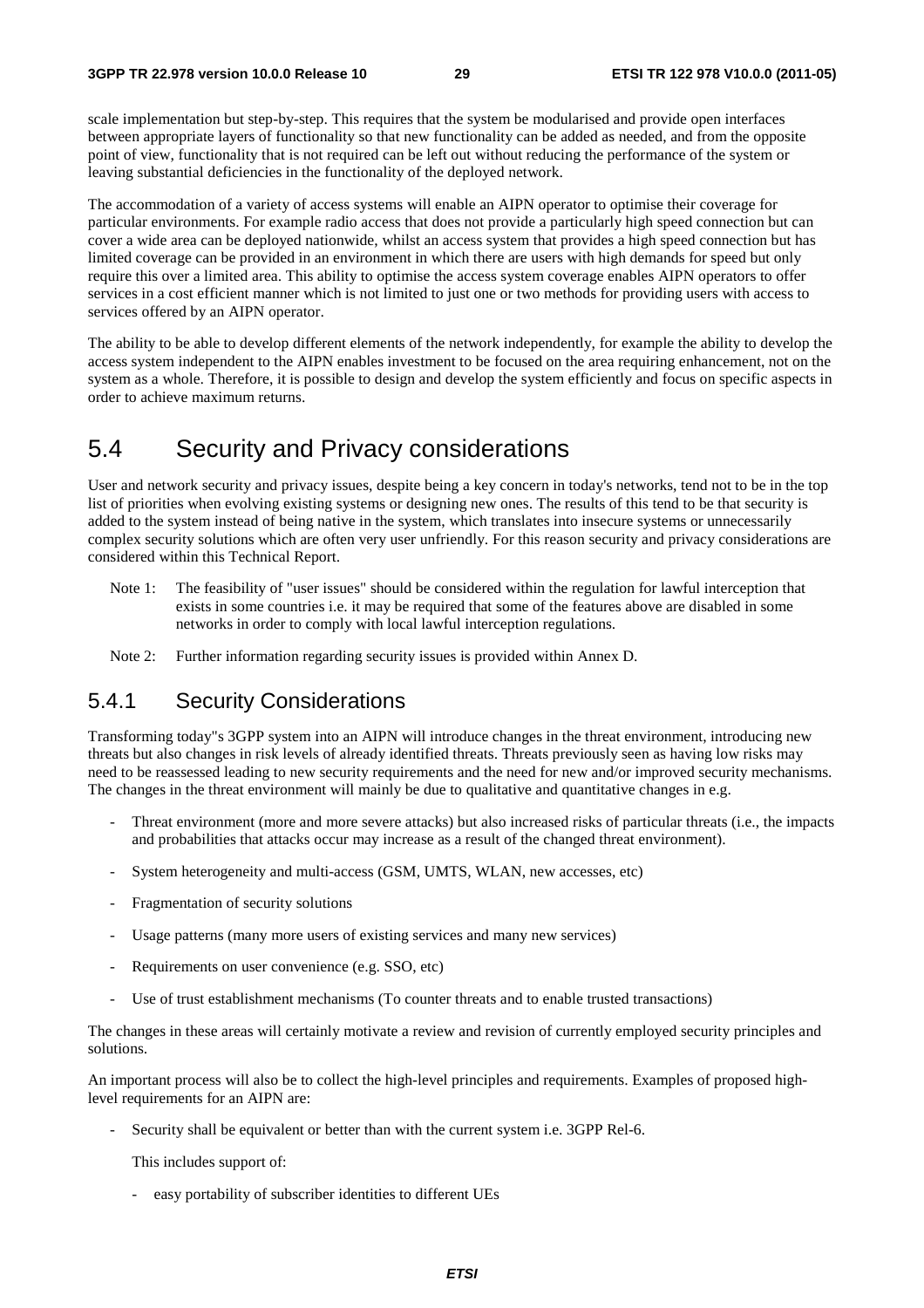- cost effective protection against unauthorized duplication of security related information such as keys for authentication purposes, key derivation purposes and protection of a session
- the possibility for an AIPN operator to control security algorithms (and level of security) that apply for particular services e.g. for authentication purposes
- AIPN operator controlled distribution of security information to devices used for the purpose of giving cost effective protection of access to the AIPN.
- An AIPN shall be security-conscious from its early phase, not just have security added later on. The shift to AIPN provides an opportunity to introduce new security paradigms and enhancements/upgrades and optimizations of current security solutions.
- Usability: maximum transparency to the user i.e. high levels of security should be provided with minimum user involvement.
- Ensure authenticity so that the user can trust the information he is receiving. This should cover private user to private user communications as well as private user to service provider communications.
- Networks shall be protected against attacks such as Denial-of-Service attacks and unauthorised access.
- Networks shall be able to authenticate each other and authorize services that need signalling between servers.
- Fast re-authentication shall be possible.
- Hiding of internal network elements shall be provided by an AIPN.
- It should be possible for the AIPN operator to select among several levels of security (e.g. 3GPP Rel-6 equivalent security or better)

### 5.4.1.1 Threat environment

The Internet is rapidly becoming a very hostile environment. Unless proper countermeasures are installed, the threats found in the Internet will soon be prevalent in mobile networks.

With 3G and upcoming extensions of it, many new players will enter the scene. Small and very large AIPN operators and service providers will work together to offer the services the users expect in a competitive way. At the same time, the equipment of the end-users will become more complex and capable. Users will connect PANs over multi-access links to the AIPN and users will act as Ad-hoc Network extensions of the access system. In this environment, attacks may occur in many different places and in many different ways.

### 5.4.1.2 Network heterogeneity and traffic protection

AIPNs will become increasingly heterogeneous as more and more types of access systems are tied into the cellular environment. To be able to handle new and legacy systems in a uniform way some generic principles for traffic protection have to be established. It is assumed that the existing principle that the system should protect user traffic over the radio access and into the network still holds. It is also assumed that user payload traffic is forwarded in plaintext unless protection is provided as an application specific service.

### 5.4.2 Privacy considerations

- User issues:
	- Location privacy. User location privacy should be guaranteed.

 The location of a user has to be known by some instances in the AIPN to insure reachability and delivery of packets. But only these instances shall know the location to the necessary level of detail.

- Communication confidentiality. Privacy of content and origin/destination of information in all user communications should be guaranteed.

 The information sent and received by the user should be protected in a way that neither the content nor the origination or destination of this information is accessible to non-authorised parties.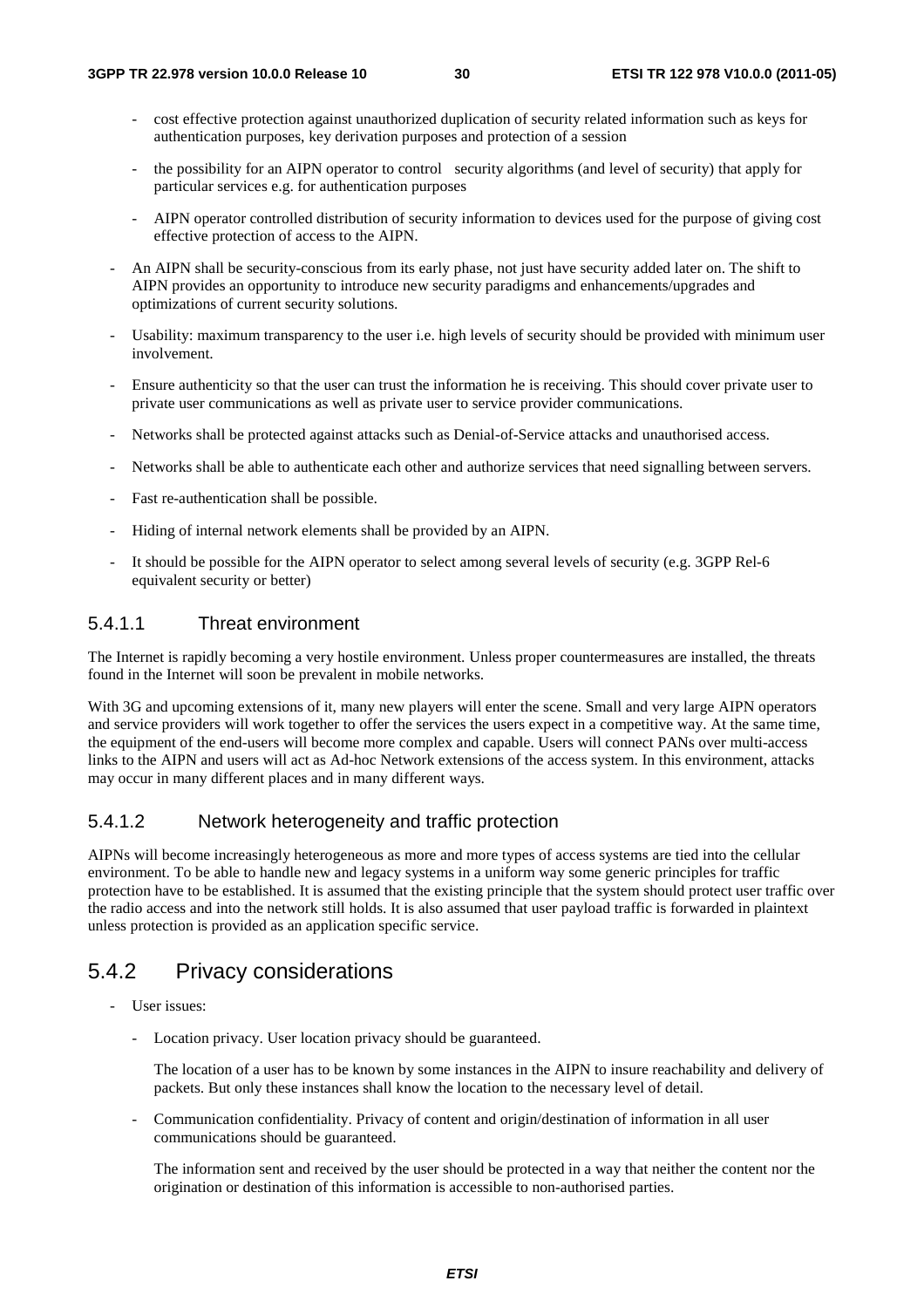- Non-disclosure of identity. Users should be allowed to hide their identities from non-authorised parties.

 Users should be able to have multiple identities from different providers with the relationship between the identities hidden from particular providers (thus supporting privacy).

Note: 2 use cases on this issue are described in Annex C.

## 6 Capability expansion required for the introduction of an AIPN

The AIPN vision provided in clause 5 of this Technical Report lists the desired capabilities of an AIPN. This clause provides a detailed gap-analysis between the existing capabilities of the 3GPP system and the capabilities of an AIPN. Based on this analysis it will be possible to obtain a clear picture of the work that needs to be undertaken within 3GPP to evolve to an AIPN.

### 6.1 Existing capabilities suitable for an AIPN

Note: The term "3GPP system" used within this clause refers to the 3GPP system as specified up to and including Rel-6.

It should be possible to evolve the 3GPP system to an AIPN without degradation in the capabilities [5] of the current 3GPP system whilst also maintaining the 3GPP system service principles [4]. More specifically, the following capabilities provided within the 3GPP specifications are felt to be suitable for an AIPN:

- Provision of IMS services [6]
	- Support for IP multimedia sessions
		- IP Multimedia Session control [4]
	- QoS for IP multimedia sessions
	- Support of multiple UEs with a single IMS subscription.
- Cost effective Control and Charging of IP Flows through FBC [7]
	- Identify IP flows for charging and policy control in a generic manner
	- Perform Real Time Charging
	- Support differentiated charging including zero rating of the bearer and event charging
	- Authorization of IP Flows
	- Awareness of user identity, subscription class, time-of-day, roaming status, QoS, Service input etc

## 6.2 New capabilities required for an AIPN

An AIPN will enhance the 3GPP system from the perspectives of providing enhanced functionality as well as improvements in system performance (e.g. communication delay, communication quality, connection set-up time).

### 6.2.1 Enhanced network performance

Together with the diversification of the services, requirements for network resource utilization will become diversified. It is necessary that network resources, especially the wireless resource, be used effectively and efficiently, including selection of the access system used based on the provided service.

The main traffic use case when defining the connection and routing methods of the current PS domain has been user-toserver communication. However, user-to-user communication is expected to increase more and more as services and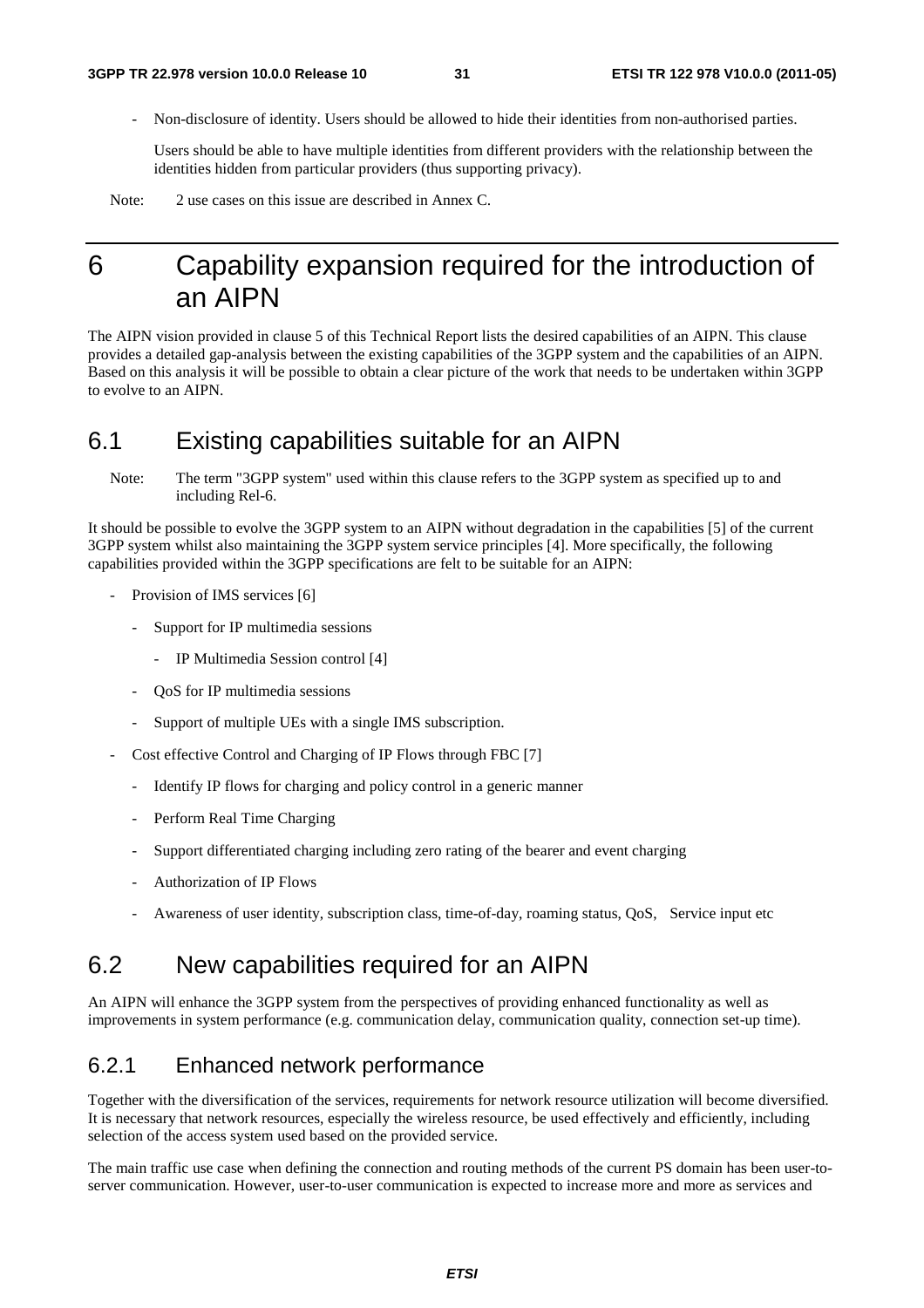service usage diversifies. Therefore, it is necessary that an AIPN provides the ability to efficiently handle a variety of different types of IP traffic and has optimized routing mechanisms, in particular for user-to-user traffic.

Recommended requirements:

- An AIPN shall provide the following features:
	- Ability to efficiently handle a variety of different types of IP traffic including user-to-user and user-tomulticast traffic models
	- Optimized routing of IP traffic, in particular for user-to-user traffic.
	- Efficient usage of radio resources (e.g. signalling optimization, compression), including selection of access system, based on the provided service.

### 6.2.1.1 IP-based routing and addressing

Due to future increases in the number of users and terminals accommodated by mobile networks it is necessary to ensure that addressing and routing schemes can accommodate a number of users and terminals significantly greater than the present number of mobile subscribers. Due to the limited amount of available MSISDN numbering capacity it would be desirable to be able to accommodate new users and terminals without the need to associate an MSISDN with terminals for which there are no need to receive calls addressed to E.164 numbers.

Moreover, adoption of 3GPP specific technology in existing 3GPP system results in cost increases for network operators (which are subsequently passed on to users) due to the need to deploy specialised network equipment. The use of specialised equipment also makes flexible service expansion difficult.

The use of IP technology is widespread which results in low costs for equipment based on IP technology. Moreover, the use of IP technology is standard throughout both the telecommunications and IT industries and it is necessary to enable the 3GPP system to be realised based wholly upon IP technology in the future. In particular, the use of IP technology for addressing and the routing technology within an AIPN is applicable.

Recommended requirements:

- An AIPN shall enable the accommodation of a vast number of users and terminals.
- Based upon industry trends IP technology shall be applied to the addressing and routing technology within an AIPN to enable accommodation of a vast number of users and terminals.

### 6.2.2 Support of a variety of different access systems (existing and future)

Wireless coverage is different depending on the radio technology and the radio signals of each of the accesses used may not necessarily be available within a particular area. Also, in the future it may be possible for AIPN operators to realise cost reduction by efficiently introducing appropriate access systems within different geographical areas. Therefore, in order to facilitate efficient provision of services, an AIPN shall support accommodation of several access systems (existing and future). The 3GPP system currently provides access to the CS and PS domain via UTRAN and GERAN as well as access to PS services over I-WLAN. However, currently there is no detailed specification for accommodation of access systems other than those based on UTRAN, GERAN and WLAN. Therefore, it is necessary that the accommodation of access systems be expanded to include other different access systems within an AIPN.

Concerning the provision of IP based services an AIPN shall support provisioning of services over several access systems accommodated within an AIPN. However, there will be some differences for the provision of IP services over different access systems hence it shall be possible for an AIPN to coordinate service provision across a variety of different access systems.

Recommended requirements:

- An AIPN shall support accommodation of several access systems (existing and future).
	- An AIPN shall support service provision across different access systems.
	- An AIPN shall support adaptation of service provision across different access systems.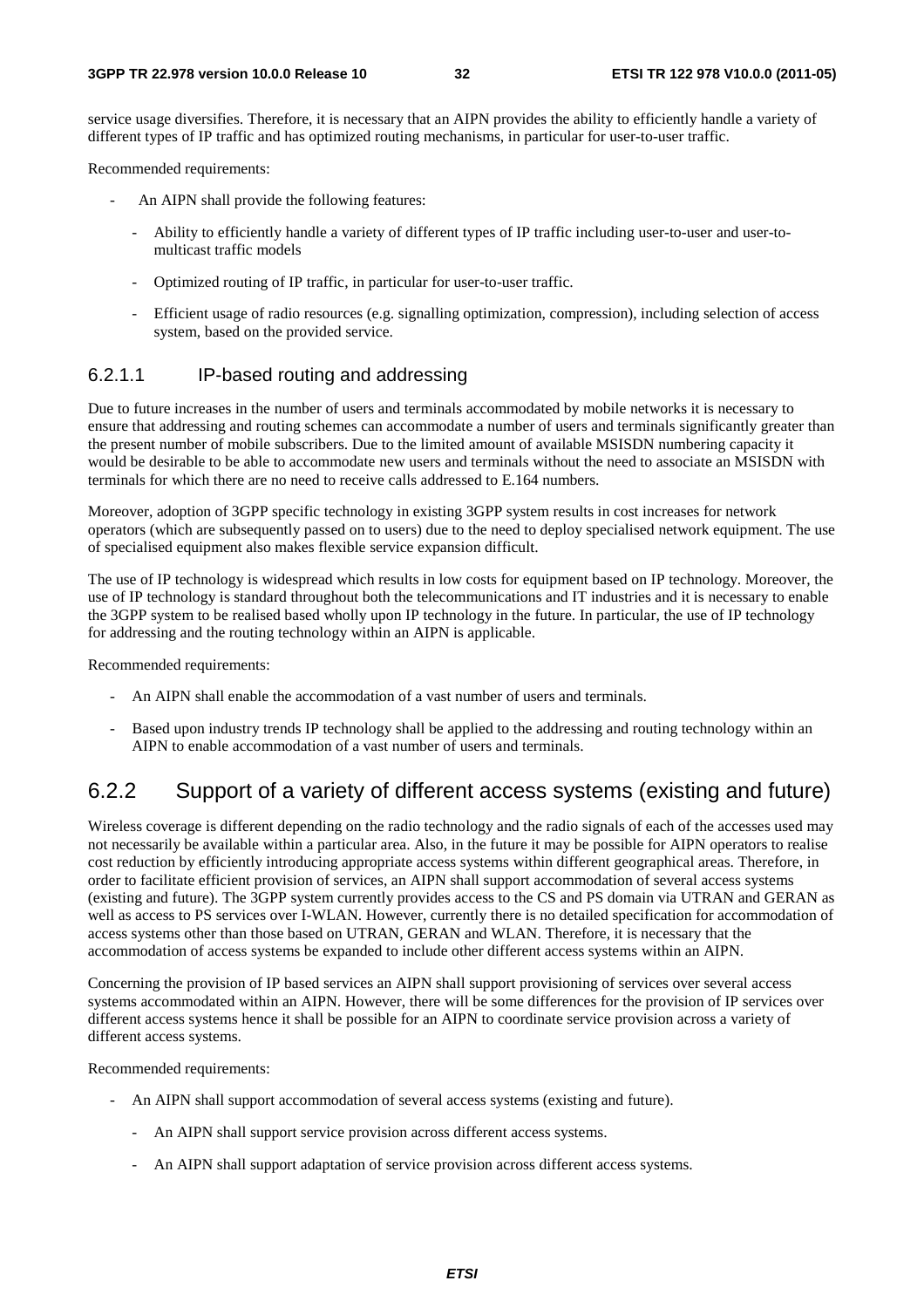### 6.2.2.1 Access system selection

The introduction of multiple access systems within the same coverage area raises new AIPN operator and user requirements; the user may wish to influence the selection of the access system for use based on such aspects as supported QoS, mobility, pricing, coverage, etc. and the AIPN operator may wish to influence the access system selection by setting policies. Optionally, a user may even wish to use simultaneous multi-access as well.

Note that the selection of the access system needs to be easy for the end user, e.g., it could be based on some preferences and the actual process can be partly or completely hidden.

It is expected that users using multiple access systems will require an appropriate service continuity experience as they switch from one access system to another. This means that their sessions remain in operation, with minimal interruption. In addition, the services provided should be made access system aware (e.g., choose video quality based on the available bandwidth).

Recommended requirements:

- An AIPN shall enable use of multiple access systems
- It should be possible to reach a user over multiple access systems simultaneously.
- It should be possible to provide access system-aware services.
- An AIPN shall provide support for access system selection based on combinations of AIPN operator policies, user preferences, service requirements of applications, access system conditions, and/or other AIPN operatordefined criteria.
- Note: The user preferences shall be respected as long as they do not negatively effect the operation of the system.

### 6.2.3 Enhanced Mobility

### 6.2.3.1 Heterogeneous Access Systems Mobility

An AIPN shall allow connectivity via a wide variety of access systems (both fixed and wireless). Some of these systems are specified by 3GPP where others are developed and specified by other organisations.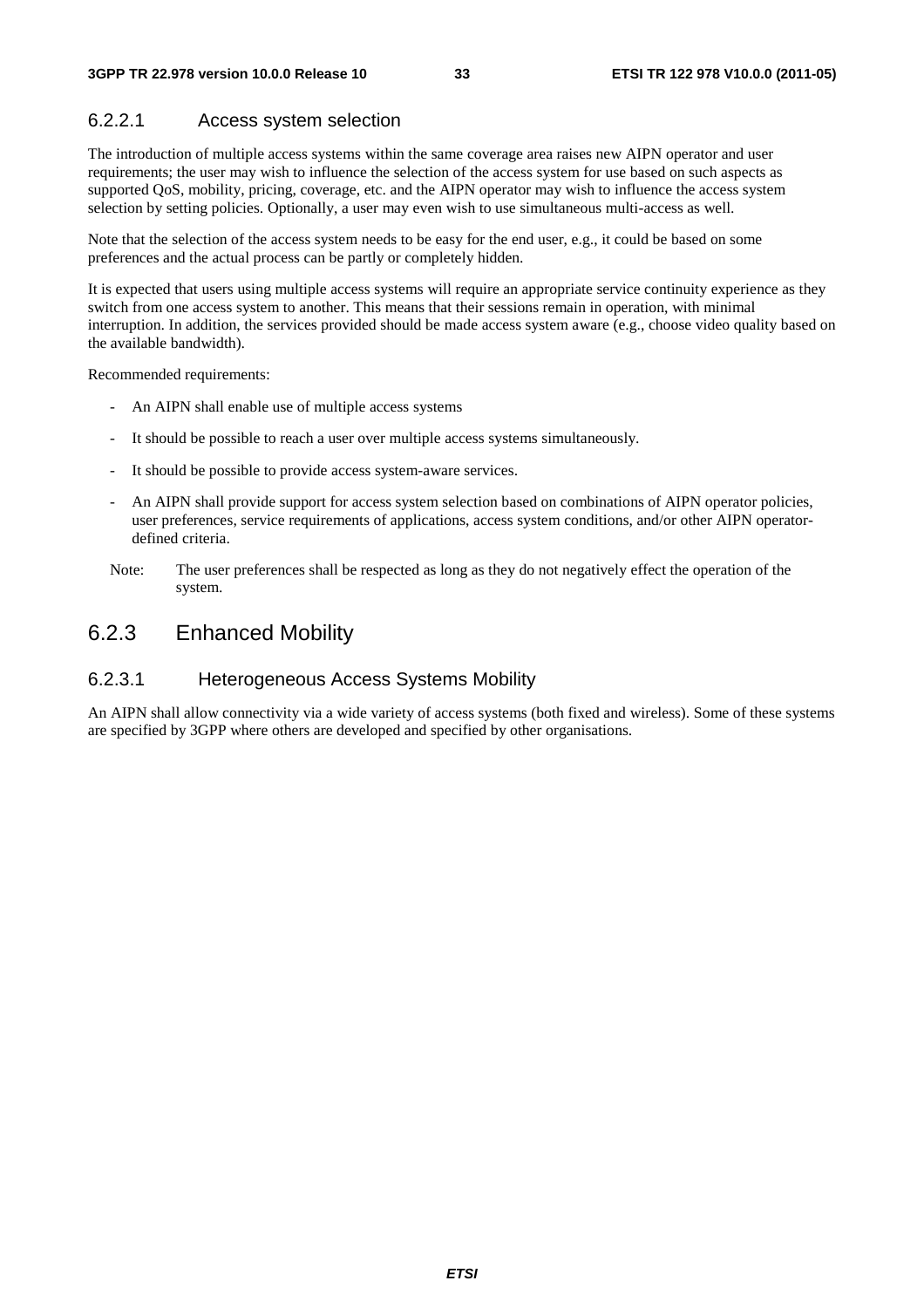

**Figure 4: AIPN and Heterogeneous Access Systems** 

For the purpose of optimising the mobility among diverse access systems, the AIPN shall provide open interfaces that allow the AIPN operator to direct the terminal towards the most suitable access system. The decision to move a terminal from one access system to another should be based on the information available in the AIPN e.g. load balancing, subscriber"s profile as well as on the information provided by the terminal. Mobility within a given non-3GPP access system is not under the responsibility of the AIPN.

The AIPN should provide common open interfaces to allow the AIPN to exercise the control on the inter-access system mobility of the terminal. Furthermore, an AIPN should also provide other open interfaces that allow the terminal to access the other AIPN services needed for the management of the subscribers in the AIPN, i.e. session control, AAA, policy control (see figure 4 above).

Recommended requirements:

An AIPN should provide open interfaces to AIPN services such as mobility management in order to ease the terminal mobility across different access systems.

### 6.2.3.2 Heterogeneous mobility mechanisms

An AIPN shall support not only a heterogeneous set of access systems, but also the inter-working of heterogeneous mobility mechanisms in the AIPN as well. This is needed because the AIPN will have to provide an evolution from currently deployed core network technologies. As an example, both legacy 3GPP PS mobility and IP based mobility schemes may co-exist.

In principle, AIPN should aim to minimise the number of different mobility solutions. However, adoption of multiple mobility solutions may be necessary in the AIPN due to the following reasons:

- The access system, terminal technology, the services or roaming agreements provided may put varying requirements on the AIPN mobility solution.
- The mobility mechanisms must also satisfy security, QoS or other requirements, which may also vary.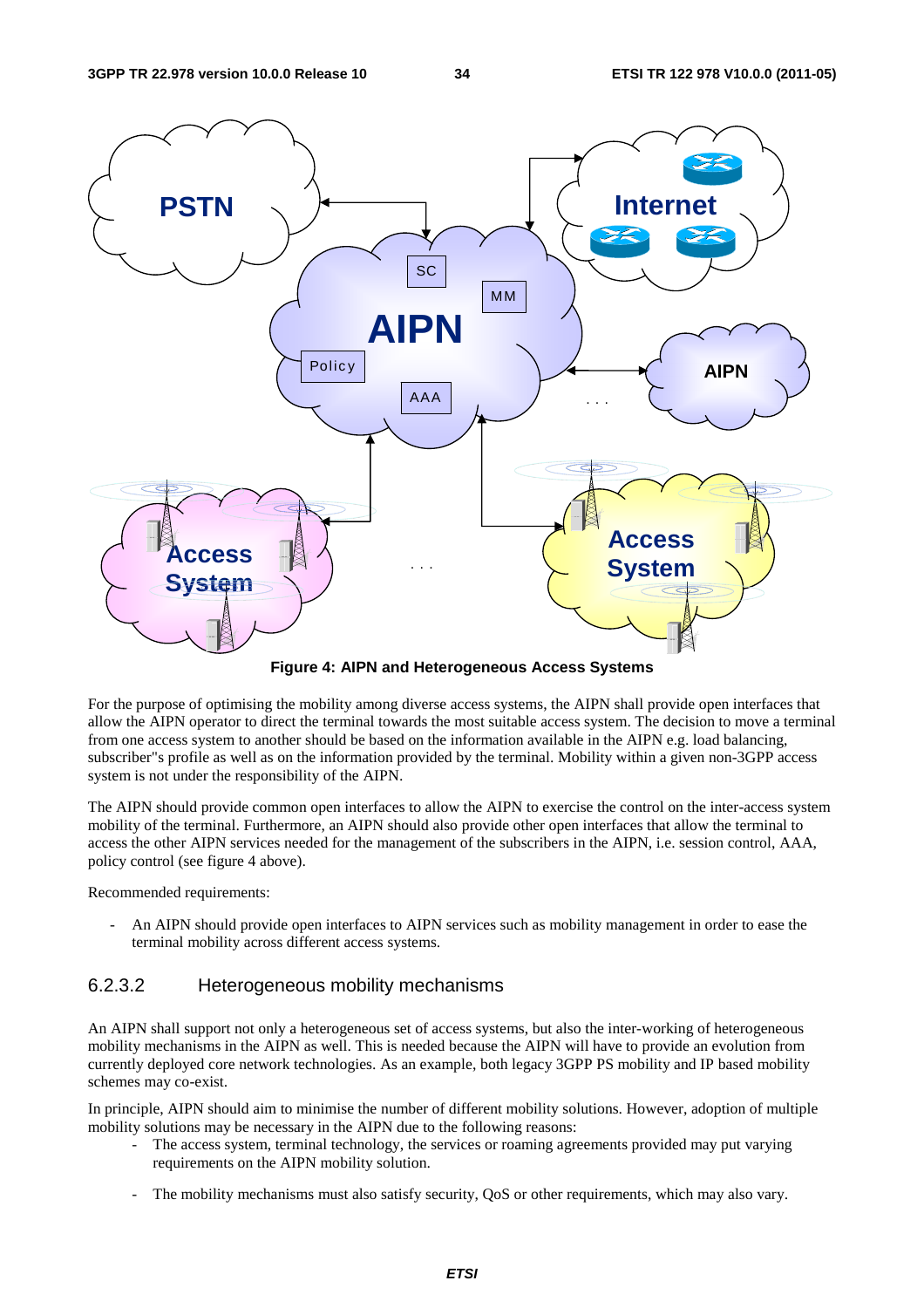The AIPN may incorporate multiple administrative domains.

Heterogeneous mobility mechanisms allow local optimizations. For example, parts of the AIPN may provide improved mobility performance by a solution that is tailor-made for the particular network configuration.

Recommended requirements:

- An AIPN must work with mobility mechanisms used by the specific networks it connects, including legacy mobility mechanisms of the current 3GPP PS core network.

### 6.2.3.3 Frequent mobility

Since an AIPN shall allow for multiple access systems optimized to particular user requirements, it will need to support access systems with highly varying characteristics in terms of robustness, quality and throughput as well as complexity and geographical coverage.

While 2G and 3G access systems provided a RAN with mobility support that can cover a large geographical area, an AIPN may need to accommodate access systems with RANs that provide mobility support only in a very limited area. In the extreme case, the access system may consist of base stations that are directly connected to the AIPN, or even access systems without any mobility management procedures at all.

Consequently, while in 2G and 3G networks most of the terminal mobility was handled in the radio access network and the core network had to handle only infrequent mobility, an AIPN shall support new access systems where handovers between AIPN nodes are also very frequent.

As a result, handover support in the AIPN has to provide a seamless user experience. Note that the corresponding performance requirements for a seamless user experience will depend on the service provided. This seamless user experience must be maintained even with an increasing AIPN size and increasing number of terminals.

Recommended requirements:

- An AIPN must support procedures related to frequent terminal mobility between AIPN nodes.
- Whenever feasible, the AIPN mobility solution must support seamless user experience for all services provided by the AIPN.
- The mobility solution must scale with the number of terminals and size of the AIPN.
- An AIPN shall be able to support access systems with very limited or no mobility management procedures.

### 6.2.4 Optimised IP session control

In principle it is assumed that session control within AIPN shall be optimised for user-to-user communication, i.e. from one user"s mobile terminal to another user"s mobile terminal, and for other traffic models such as those of streaming services, and shall be extended beyond IMS functionalities that are already provided. Some new session control mechanisms are introduced within an AIPN e.g. session mobility, session adaptation to terminal capability, user preferences, subscriber priorities, network conditions or other operator-defined criteria. Session adaption shall be under the control of the operator. The AIPN shall support session control for multicast sessions (e.g. user-to-multicast) and the solution shall scale with the number of participants.

Additionally, it is necessary for an AIPN to ensure efficient use of wireless resources and effective usage of power resources within mobile terminals whilst maintaining the appropriate usability for a particular service.

Recommended requirements:

- The IP session control mechanisms of AIPN shall be enhanced from the functionalities of IMS to provide session mobility, session adaptation to terminal capability, user preferences, subscriber priorities, network conditions or other operator-defined criteria. Session adaption shall be under the control of the operator. The AIPN shall support session control for multicast sessions (e.g. user-to-multicast) and the solution shall scale with the number of participants.
- Users shall perceive continuous service whilst ensuring the efficient use of wireless resources and the effective usage of power resources within mobile terminals.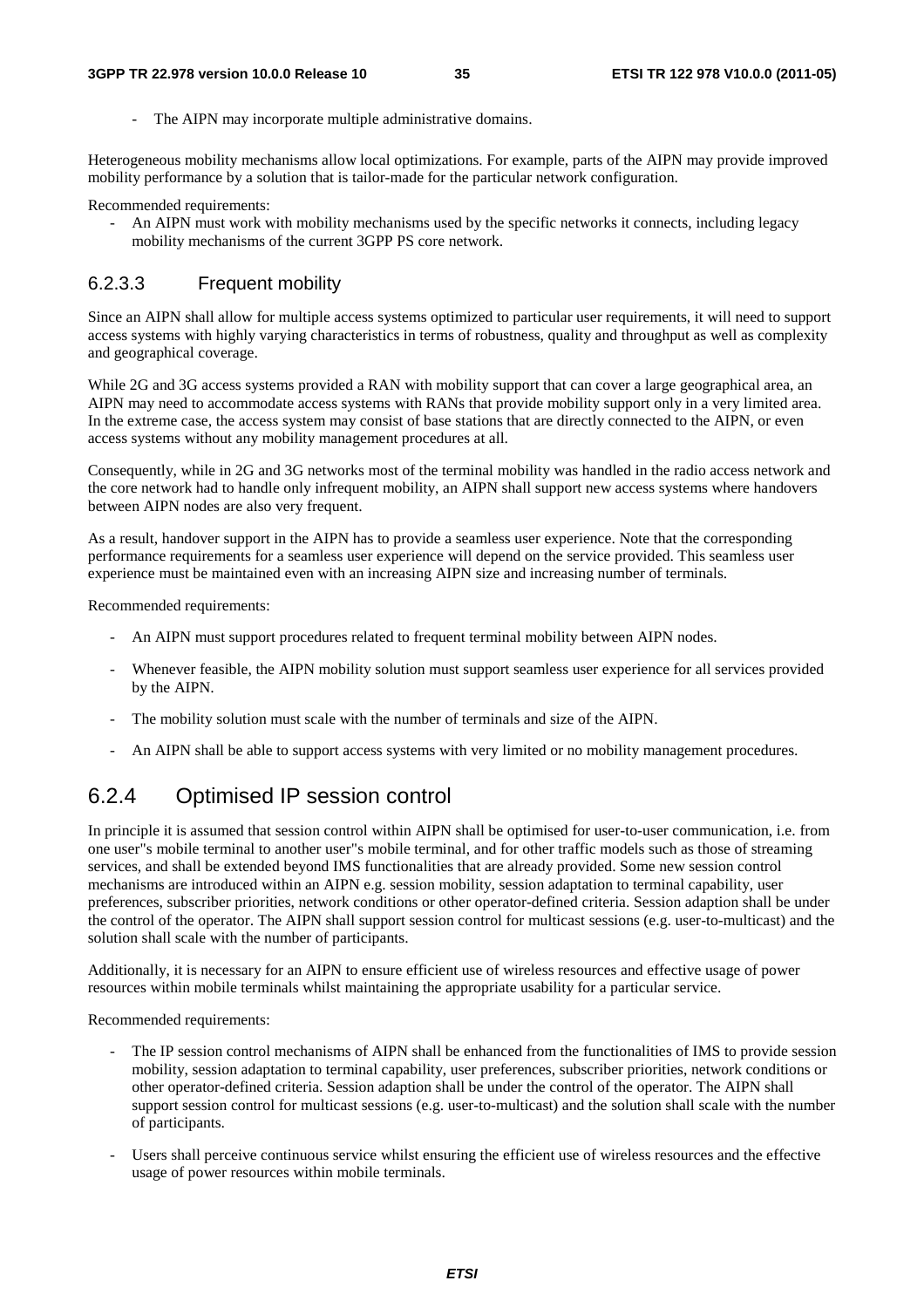## 6.2.5 Enhanced support of IP traffic

An AIPN will provide a variety of new mechanisms to support IP traffic.

### 6.2.5.1 Support of increased IP traffic demand

As the number of users accessing multimedia and data services from 3G networks will continue to accelerate, huge amounts of IP traffic are expected to be generated in the AIPN. Therefore, an AIPN must be able to accommodate a large increase of IP traffic whilst being able to guarantee QoS for different services, i.e. ensure that quality conditions for a particular communication are fulfilled without deterioration between the communication end-points, and ensure that network resources are used efficiently. This will enable the additional cost to AIPN operators to be minimised.

Advanced QoS control mechanism and traffic engineering techniques are possible methods to achieve better IP traffic performance and increase the efficiency of the AIPN resource usage.

Recommended requirements:

An AIPN shall be able to provide guaranteed OoS for services and use AIPN resources with high efficiency i.e. ensure that quality conditions for a particular communication are fulfilled without deterioration between the communication end-points.

Possible methods to achieve this within an AIPN include:

- a) The ability to control routing of IP traffic dynamically according to the actual resource usage condition from an end to end point of view which includes the end user devices, network entities and application servers. This could be achieved by using intelligent QoS routing algorithms taking into consideration of resource usage conditions.
- b) The ability to be able to monitor the AIPN entities statistics in real time, e.g. current reserved resources, unused resource in order to route IP traffic dynamically based on network conditions.

### 6.2.5.2 Ability to effectively handle a variety of different types of IP traffic

An AIPN is expected to handle different types of IP traffic: real-time (e.g. VoIP), non-real time (e.g. Web browsing) and mission critical (e.g. M-Commerce). However it is not easy to predict the traffic model in an AIPN. Sometimes it will need to handle a large amount of IP traffic which requires higher QoS class traffic and less traffic for lower QoS class traffic and vice versa. This may result in a worst case scenario in which most of the AIPN resources are used to handle higher QoS class IP traffic (e.g. guaranteed services) and so lower QoS class IP traffic (e.g. best effort traffic) suffers congestion and long delays.

It is believed that even under such situations, AIPN should still be able to provide satisfactory QoS to lower QoS class traffic e.g. best effort traffic. A possible method to achieve this could be to use dynamical load balancing mechanisms in the AIPN to control the load in the AIPN entities in terms of handling different type of traffic class according to the actual traffic model in real time.

Recommended requirements:

- AIPN shall be able to support different levels of QoS according the type of the IP traffic.
- Mechanisms should be available to the AIPN operator to enable AIPN congestion for the lower QoS class IP traffic to be avoided when a large amount of AIPN resource is used to handle higher QoS class traffic. A possible method to achieve this could be by using dynamic load balancing among the AIPN entities.

### 6.2.6 Enhanced Quality of Service

Though existing 3GPP systems guarantee end-to-end QoS for a session between 3GPP systems, a similar function is also needed for AIPNs. However, within an AIPN, this functionality shall be enhanced to enable guarantee of end-toend QoS across a variety of different access systems. Also, it is required that the continuation of QoS provision be possible whilst moving within an AIPN including when moving across access systems during handover. It is also required to provide QoS control for multicast (e.g. user-to-multicast) traffic.

The QoS ensuring methods have to consider cost aspects. Therefore, it is very important to support a variety of QoS ensuring methods, cost effective and adapted to the operator needs. Different operators have different cost structures,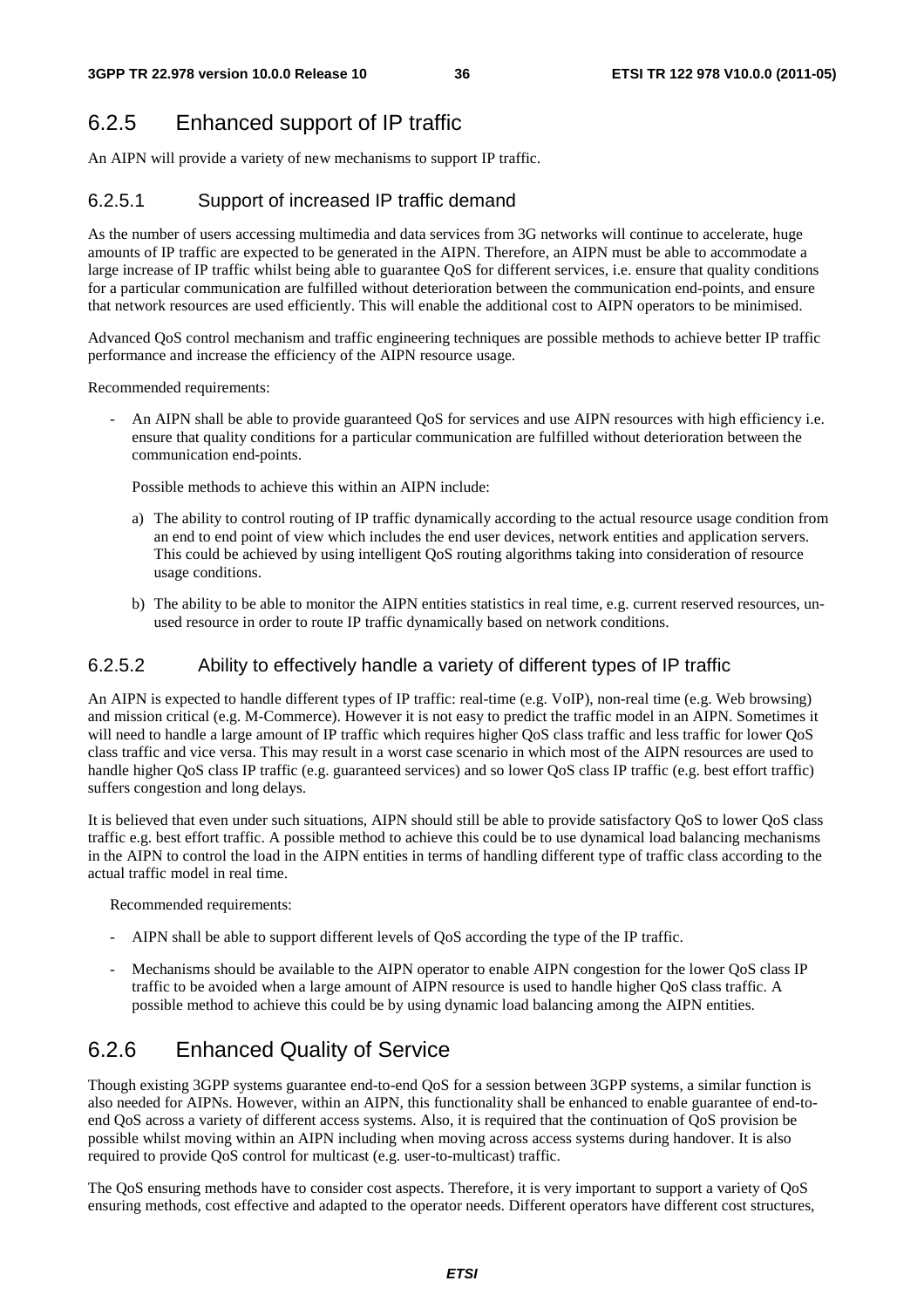i.e. multiple QoS ensuring methods may need to be supported in the end-to-end path. This may be also valid in a single operator case due to different cost structures of the different network parts.

Recommended requirements:

- It shall be possible to guarantee end-to-end QoS for a user-to-user or multicast (e.g. user-to-multicast) session between AIPNs. This includes the case where more than one network administration is involved in the provision of the end-to-end service.
- It shall be possible to support different QoS ensuring methods within the same AIPN and between different AIPNs.
- Interworking between different QoS ensuring methods in the end-to-end path has to be supported.
- QoS considerations need to be taken into account in handover decisions:
	- It shall be possible for AIPN to guarantee end-to-end QoS without modification when the terminal or session moves from one access system to another, if the target access system supports the required QoS.
	- It shall be possible for AIPN to guarantee end-to-end QoS, with QoS modification, when the terminal or session moves from one access system to another, if the target access system has a QoS mechanism but can not be guaranteed to support the required QoS.
	- It should be possible for AIPN to provide mobility for a terminal or session between an access system that provides QoS and one that does not. However, in this case, seamless experience is not guaranteed, the terminal/application/user may need to be notified via some means and the network may need to adjust service setting for the session(s) accordingly to the change (e.g. charging adjustments, etc).
- It shall be possible for an AIPN to guarantee QoS of a multicast session without modification to QoS of other terminals when one of the terminals moves from one access system to another (e.g. for multimedia streaming with adaptation to the conditions of each recipient).
	- It shall be possible for an AIPN to guarantee QoS of a multicast session without modification to QoS of other terminals when one of the terminals moves from one access system to another, when the target access system for this terminal does not support the required QoS.
	- It shall be possible for an AIPN to guarantee OoS of a multicast session with OoS modification to one of the terminals, when this terminal moves from one access system to another, if the target access system has a QoS mechanism but can not be guaranteed to support the required QoS. The QoS of the other terminals of the multicast session are unaffected by the modification of QoS of the terminal moving from one access system to another.
- It shall be possible for an AIPN to control guarantee of QoS of a multicast session with QoS modification to all of the terminals, when one of the terminals moves from one access system to another, if the target access system for this terminal has a QoS mechanism but can not be guaranteed to support the required QoS (e.g. for a gaming application where the conditions are to be equal for each of the players).

### 6.2.7 Personal Network, Personal Area Network (PAN), Ad-hoc Network and Moving Network Support

An AIPN will offer users the services through Personal Networks, PANs, Ad-hoc Networks and Moving Networks (see Annex E), which will encourage users to utilize the 3GPP services. Therefore, it is required that AIPN shall support Personal Networks, Personal Area Networks (PAN), Ad-hoc Networks and Moving Networks.

Recommended requirements:

#### **Personal Networks:**

- AIPN shall support a wide variety of service capabilities with the different (U)SIMs from the same AIPN operator (e.g. twin (U)SIMs) associated with a single user.
- AIPN shall provide a connection between the terminal devices of a Personal Network that is reliable and provides adequate protection to the user"s data to give confidence that his data is adequately protected.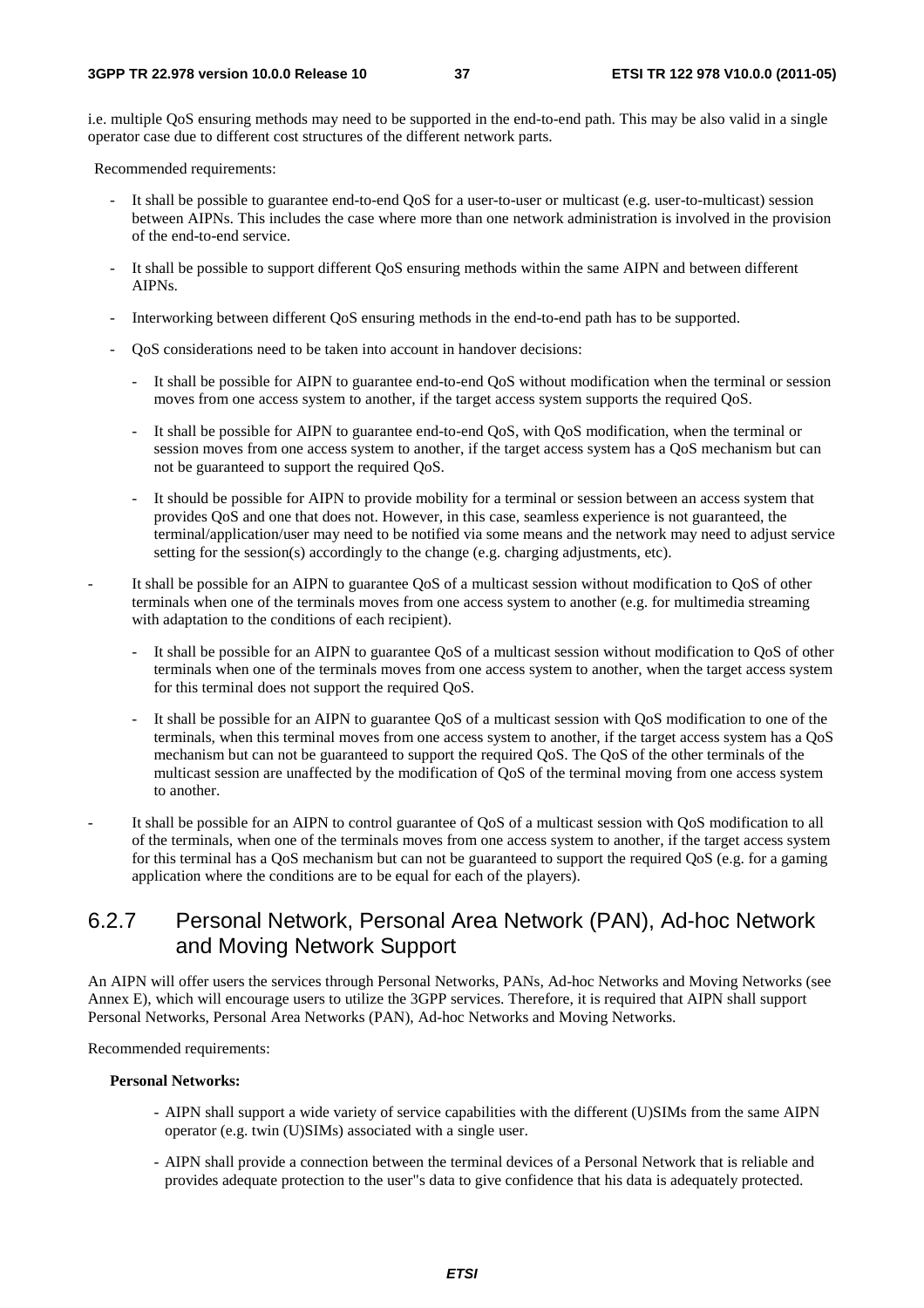#### **Personal Area Networks:**

- The AIPN shall support multiple simultaneous sessions originated from one or several devices using the same (U)SIM authority.

#### **Ad-hoc Networks:**

- The AIPN shall accept consolidated and distributed traffic from a group of users arriving through various access routes.
- The AIPN shall be able to re-route traffic to Ad-hoc Network devices via another gateway.
- The AIPN shall support changes in the access route for the consolidated traffic from an Ad-hoc Network. These changes may take place with no warning to the AIPN.
- Elements of the consolidated traffic from an Ad-hoc Network may originate from a PAN.
- Accurate charging records shall be created and maintained for the originating terminal when the traffic is routed through a terminal belonging to another subscriber.

Requirements for devices (terminals):

- A gateway device (terminal) must be able to route and forward packets to other devices in the Ad-hoc Network
- Ad-hoc Network UEs must be able to discover 'near by' gateway devices
- Note: Some type of incentives will need to be created for devices to act as gateways (e.g. a reward scheme whereby a gateway can "earn" something)

#### **Moving Networks:**

Use Case 1:

The AIPN shall support a point of access to the access system that has full mobility throughout the geographic region that uses the 3GPP access system for backhaul.

#### Use Case 2

- The AIPN shall accept consolidated traffic from a 3GPP terminal mounted in a vehicle with a router.
- The AIPN shall support changes in the alternate access route as the wireless access router moves throughout the service region.
- Accurate charging records shall be created and maintained for the originating terminal when the traffic created is routed through a Wireless Access Router.

Use Case 3:

- The AIPN shall support a mobile router connected directly to the AIPN using an alternate access route, e.g. via satellite.
- The AIPN shall support handovers of whole Moving Networks; i.e. it must be able to continuously route traffic for AIPN nodes of a Moving Network to a mobile router travelling as part of the Moving Network
- Accurate charging records shall be created and maintained for the originating terminal when the traffic routed through a Mobile Router.

## 7 Conclusions

This clause describes the conclusions of this Technical Report.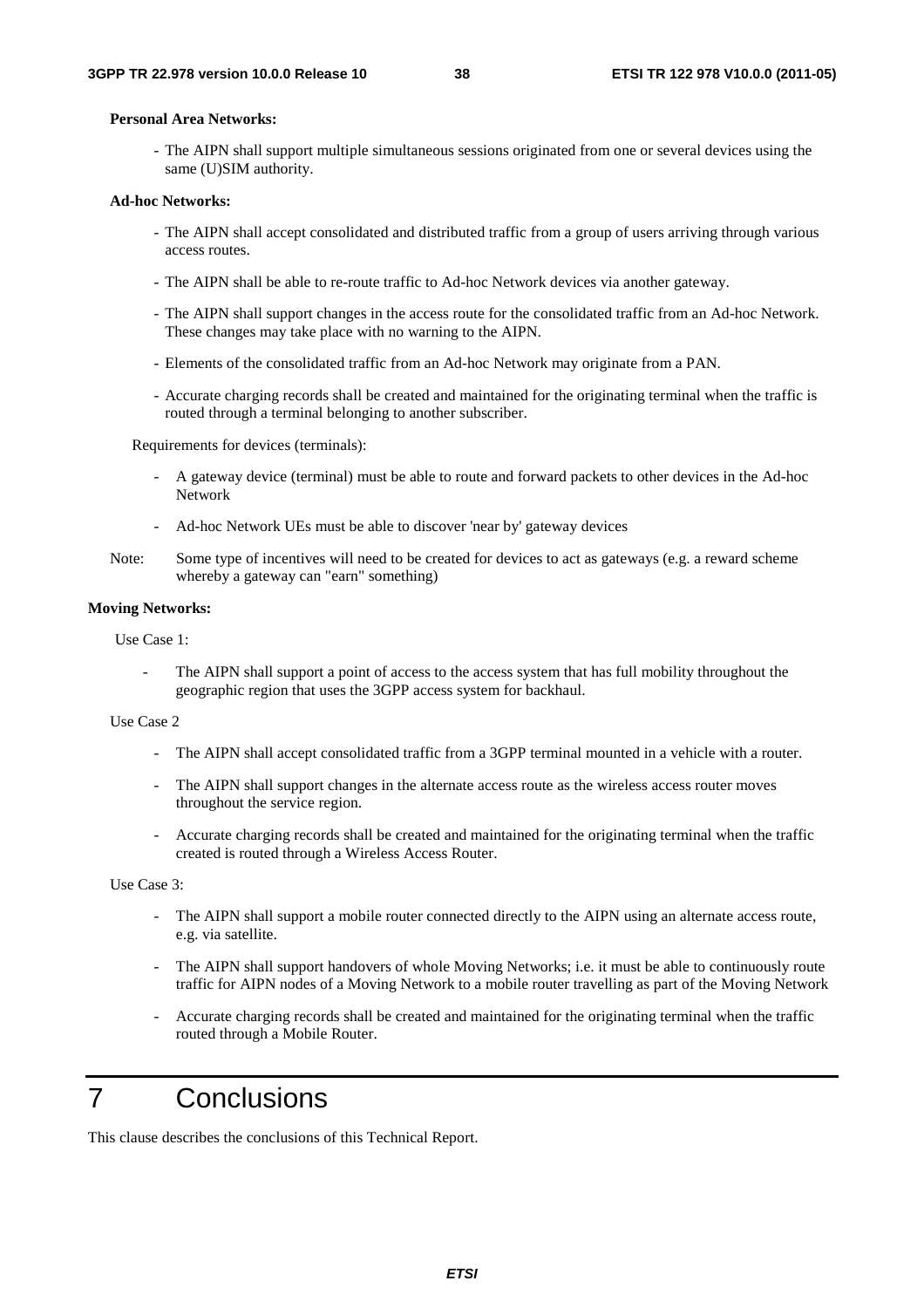## 7.1 Roadmap for work within Rel-7

### 7.1.1 New requirements for introduction to the 3GPP specifications in Rel-7

New requirements for the 3GPP system that should be specified to enable introduction of an AIPN have been identified in Clause 6.2 of this Technical Report. It is therefore recommended that the content of this clause be used as a basis for introducing AIPN service requirements in to the 3GPP Technical Specifications in Rel-7. Additionally, the content of other clauses may be considered within specification work for an AIPN as appropriate.

The introduction of new functionalities and the enhancement of existing functionalities are necessary to achieve multiple access system accommodation and the mobility across multiple different access systems which are the fundamental key aspects of an AIPN. For this reason it is recommended that these functionalities are captured by new service requirements for the 3GPP system with the highest priority.

### 7.1.2 Impact on specifications in Rel-7

The following table lists the recommended requirements described within this Technical Report and indicates the relevant existing SA1 Technical Specifications. These requirements should be analysed and captured within SA1 Technical Specifications as appropriate.

| <b>Clause</b> | <b>Recommended requirement</b>                                                                                                                                                                                                                                                                                                                                                                                                                                                                                                                                                                | <b>Relevant</b><br><b>Existing SA1</b><br><b>Technical</b><br><b>Specification</b> |
|---------------|-----------------------------------------------------------------------------------------------------------------------------------------------------------------------------------------------------------------------------------------------------------------------------------------------------------------------------------------------------------------------------------------------------------------------------------------------------------------------------------------------------------------------------------------------------------------------------------------------|------------------------------------------------------------------------------------|
| 5.1.1.4       | - An AIPN shall incorporate naming and addressing schemes that address a given<br>user or session.<br>- The AIPN shall support end-user mobility.<br>- The AIPN shall support terminal mobility.<br>- The AIPN shall support session mobility.                                                                                                                                                                                                                                                                                                                                                | TS 22.101<br>TS 22.129<br>TS 22.228                                                |
| 5.1.1.15      | - An AIPN should support Identity Federation and Single Sign On for the end user.<br>This would allow automatic authentication of the user to a multitude of service<br>providers once the user has been authenticated by the AIPN.                                                                                                                                                                                                                                                                                                                                                           | TS 22.101<br>(possibly)<br>Note 4                                                  |
| 5.2.1.4       | - An AIPN mobility solution must support UTRAN and GERAN based systems as<br>possible access systems besides supporting alternative existing accesses such as<br>WLAN and other emerging new technologies.<br>- An AIPN mobility solution must be able to co-exist with the current 3GPP PS core<br>network in a cost-efficient way.<br>- An AIPN mobility solution should support seamless terminal mobility across<br>various access systems.<br>- AIPN should support services handover between 3GPP CS services (e.g. CS<br>telephony) and AIPN equivalent services (e.g. Voice over IP). | TS 22.101<br>TS 22.129                                                             |
| 6.2.1         | An AIPN shall provide the following features:<br>- Ability to efficiently handle a variety of different types of IP traffic including user-<br>to-user and user-to-multicast traffic models<br>- Optimized routing of IP traffic, in particular for user-to-user traffic.<br>- Efficient usage of radio resources (e.g. signalling optimization, compression),                                                                                                                                                                                                                                | TS 22.101<br>TS 22.105                                                             |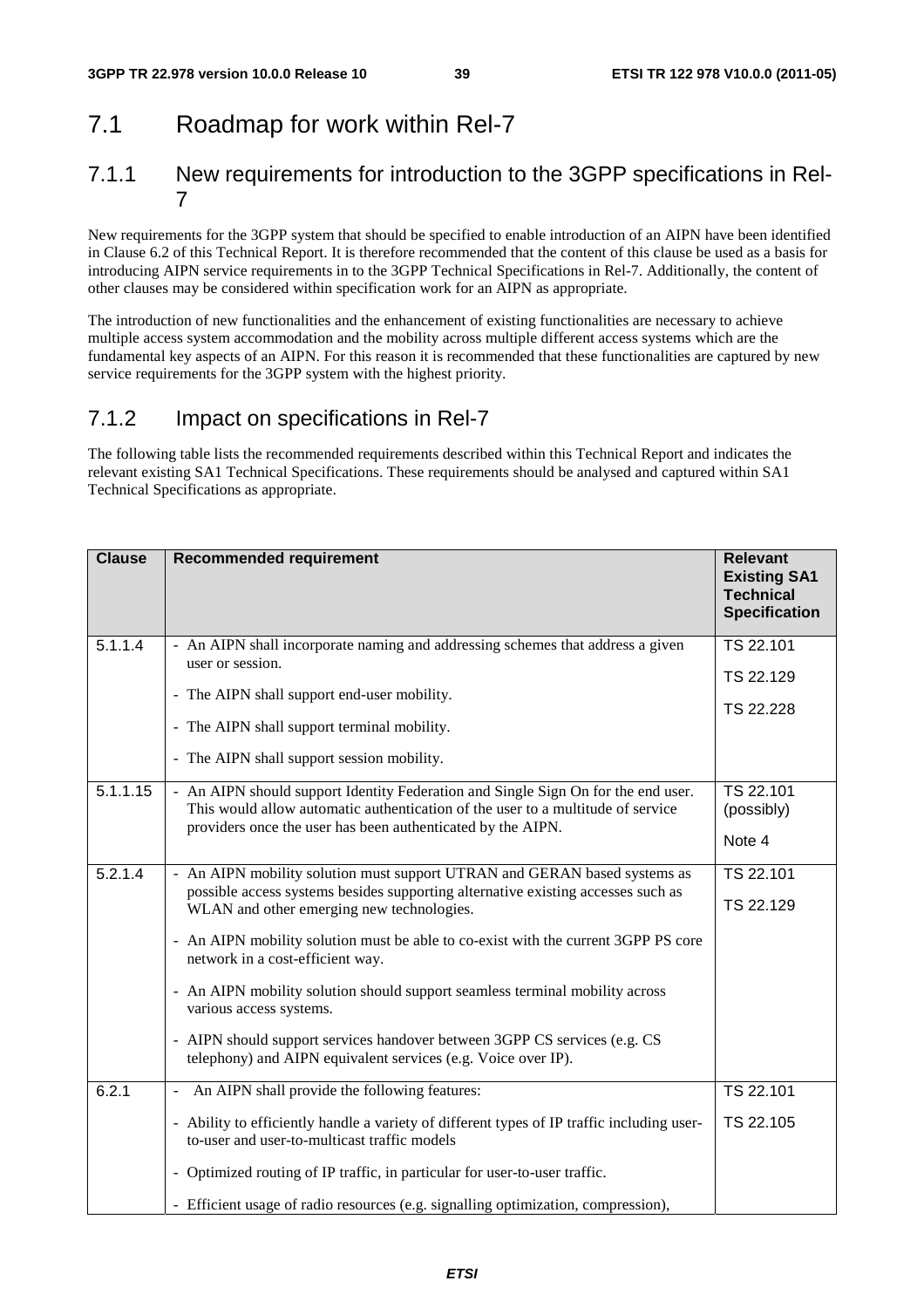| <b>Clause</b> | <b>Recommended requirement</b>                                                                                                                                                                                                                                                                                                                                                                                                | <b>Relevant</b><br><b>Existing SA1</b><br><b>Technical</b><br><b>Specification</b> |
|---------------|-------------------------------------------------------------------------------------------------------------------------------------------------------------------------------------------------------------------------------------------------------------------------------------------------------------------------------------------------------------------------------------------------------------------------------|------------------------------------------------------------------------------------|
|               | including selection of access system, based on the provided service.                                                                                                                                                                                                                                                                                                                                                          |                                                                                    |
| 6.2.1.1       | - An AIPN shall enable the accommodation of a vast number of users and terminals.                                                                                                                                                                                                                                                                                                                                             | TS 22.101                                                                          |
|               | - Based upon industry trends IP technology shall be applied to the addressing<br>and routing technology within an AIPN to enable accommodation of a vast<br>number of users and terminals.                                                                                                                                                                                                                                    | TS 22.105                                                                          |
| 6.2.2         | - An AIPN shall support accommodation of several access systems (existing and<br>future).                                                                                                                                                                                                                                                                                                                                     | TS 22.101                                                                          |
|               |                                                                                                                                                                                                                                                                                                                                                                                                                               | TS 22.105                                                                          |
|               | - An AIPN shall support service provision across different access systems.                                                                                                                                                                                                                                                                                                                                                    | TS 22.011                                                                          |
|               | - An AIPN shall support adaptation of service provision across different access<br>systems.                                                                                                                                                                                                                                                                                                                                   |                                                                                    |
| 6.2.2.1       | - An AIPN shall enable use of the multiple access systems                                                                                                                                                                                                                                                                                                                                                                     | TS 22.101                                                                          |
|               | - It should be possible to reach a user over multiple access systems simultaneously.                                                                                                                                                                                                                                                                                                                                          | TS 22.105                                                                          |
|               | - It should be possible to provide access system-aware services.                                                                                                                                                                                                                                                                                                                                                              | TS 22.011                                                                          |
|               | - An AIPN shall provide support for access system selection based on<br>combinations of AIPN operator policies, user preferences, service<br>requirements of applications access system conditions, and/or other AIPN<br>operator-defined criteria.                                                                                                                                                                           |                                                                                    |
| 6.2.3.1       | - An AIPN should provide open interfaces to AIPN services such as mobility                                                                                                                                                                                                                                                                                                                                                    | TS 22.101                                                                          |
|               | management in order to ease the terminal mobility across different access<br>systems.                                                                                                                                                                                                                                                                                                                                         | TS 22.129                                                                          |
|               |                                                                                                                                                                                                                                                                                                                                                                                                                               | TS 22.234                                                                          |
| 6.2.3.2       | - An AIPN must work with mobility mechanisms used by the specific networks it                                                                                                                                                                                                                                                                                                                                                 | TS 22.101                                                                          |
|               | connects, including legacy mobility mechanisms of the current 3GPP PS core<br>network.                                                                                                                                                                                                                                                                                                                                        | TS 22.129                                                                          |
|               |                                                                                                                                                                                                                                                                                                                                                                                                                               | TS 22.234                                                                          |
| 6.2.3.3       | - An AIPN must support procedures related to frequent terminal mobility between                                                                                                                                                                                                                                                                                                                                               | TS 22.101                                                                          |
|               | AIPN nodes.                                                                                                                                                                                                                                                                                                                                                                                                                   | TS 22.129                                                                          |
|               | - Whenever feasible, the AIPN mobility solution must support seamless user<br>experience for all services provided by the AIPN.                                                                                                                                                                                                                                                                                               | TS 22.234                                                                          |
|               | - The mobility solution must scale with the number of terminals and size of the<br>AIPN.                                                                                                                                                                                                                                                                                                                                      |                                                                                    |
|               | - An AIPN shall be able to support access systems with very limited or no mobility<br>management procedures.                                                                                                                                                                                                                                                                                                                  |                                                                                    |
| 6.2.4         | The IP session control mechanisms of AIPN shall be enhanced from the                                                                                                                                                                                                                                                                                                                                                          | TS 22.101                                                                          |
|               | functionalities of IMS to provide session mobility, session adaptation to terminal<br>capability, user preferences, subscriber priorities, network conditions or other<br>operator-defined criteria. Session adaption shall be under the control of the<br>operator. The AIPN shall support session control for multicast sessions (e.g. user-<br>to-multicast) and the solution shall scale with the number of participants. | TS 22.228                                                                          |
|               | - Users shall perceive continuous service whilst ensuring the efficient use of<br>wireless resources and the effective usage of power resources within mobile<br>terminals.                                                                                                                                                                                                                                                   |                                                                                    |
| 6.2.5.1       | - An AIPN shall be able to provide guaranteed QoS for services and use AIPN                                                                                                                                                                                                                                                                                                                                                   | TS 22.105                                                                          |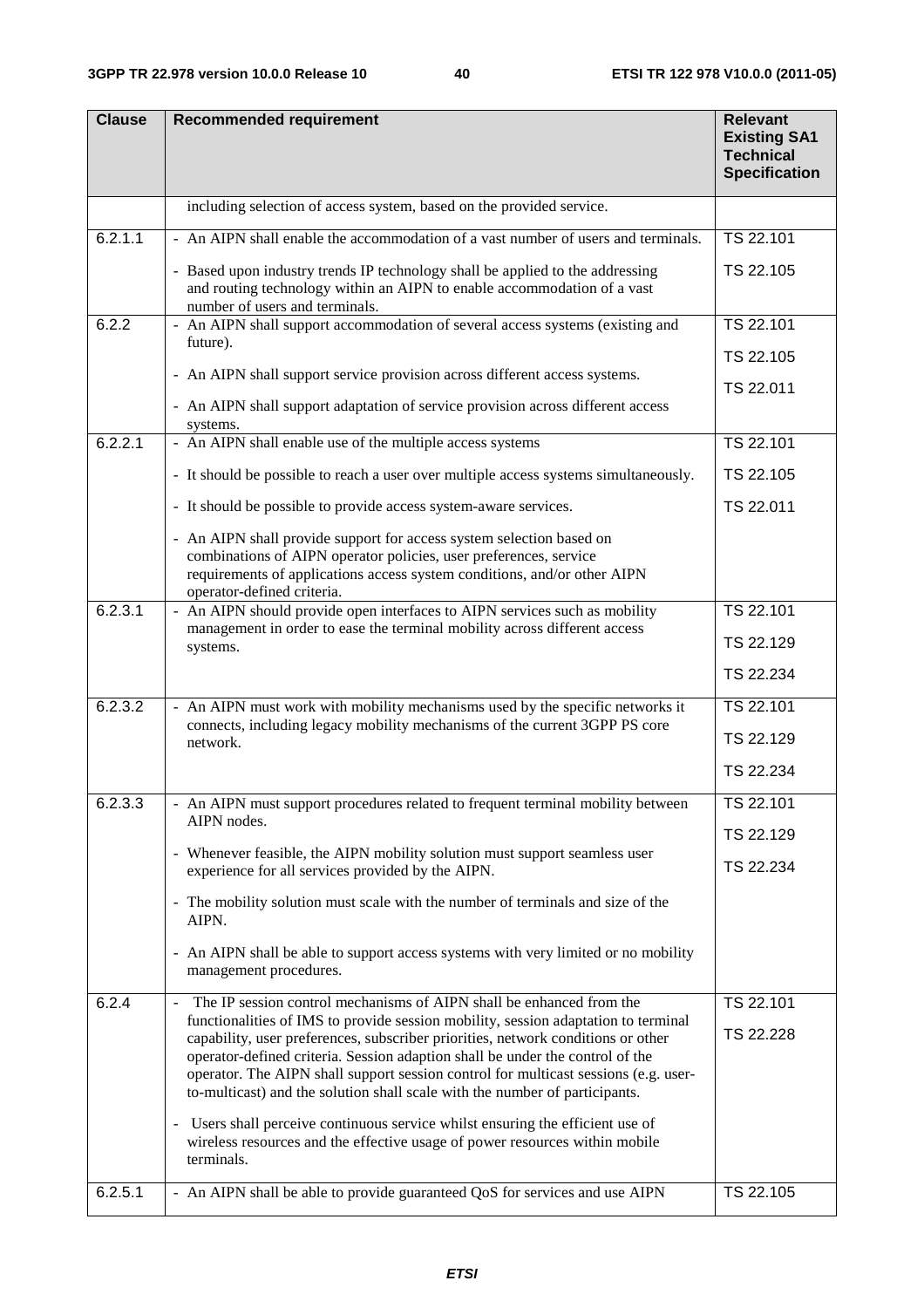| <b>Clause</b> | <b>Recommended requirement</b>                                                                                                                                                                                                                                                                                                                                                                                                                                                             | <b>Relevant</b><br><b>Existing SA1</b><br><b>Technical</b><br><b>Specification</b> |
|---------------|--------------------------------------------------------------------------------------------------------------------------------------------------------------------------------------------------------------------------------------------------------------------------------------------------------------------------------------------------------------------------------------------------------------------------------------------------------------------------------------------|------------------------------------------------------------------------------------|
|               | resources with high efficiency i.e. ensure that quality conditions for a particular<br>communication are fulfilled without deterioration between the communication end-<br>points.                                                                                                                                                                                                                                                                                                         |                                                                                    |
| 6.2.5.2       | - AIPN shall be able to support different levels of QoS according the type of the IP<br>traffic.                                                                                                                                                                                                                                                                                                                                                                                           | TS 22.105                                                                          |
|               | - Mechanisms should be available to the AIPN operator to enable AIPN congestion<br>for the lower QoS class IP traffic to be avoided when a large amount of AIPN<br>resource is used to handle higher QoS class traffic. A possible method to achieve<br>this could be by using dynamic load balancing among the AIPN entities.                                                                                                                                                             |                                                                                    |
| 6.2.6         | - It shall be possible to guarantee end-to-end QoS for a user-to-user or multicast (e.g.<br>user-to-multicast) session between AIPNs. This includes the case where more than<br>one network administration is involved in the provision of the end-to-end service.                                                                                                                                                                                                                         | TS 22.105                                                                          |
|               | - It shall be possible to support different QoS ensuring methods within the same<br>AIPN and between different AIPNs.                                                                                                                                                                                                                                                                                                                                                                      |                                                                                    |
|               | - Interworking between different QoS ensuring methods in the end-to-end path has<br>to be supported.                                                                                                                                                                                                                                                                                                                                                                                       |                                                                                    |
|               | QoS considerations need to be taken into account in handover decisions:                                                                                                                                                                                                                                                                                                                                                                                                                    |                                                                                    |
|               | It shall be possible for AIPN to guarantee end-to-end QoS without<br>$\blacksquare$<br>modification when the terminal or session moves from one access system<br>to another, if the target access system supports the required QoS.                                                                                                                                                                                                                                                        |                                                                                    |
|               | It shall be possible for AIPN to guarantee end-to-end QoS, with QoS<br>$\blacksquare$<br>modification, when the terminal or session moves from one access system<br>to another, if the target access system has a QoS mechanism but can not be<br>guaranteed to support the required QoS.                                                                                                                                                                                                  |                                                                                    |
|               | It should be possible for AIPN to provide mobility for a terminal or<br>session between an access system that provides QoS and one that does not.<br>However, in this case, seamless experience is not guaranteed, the<br>terminal/application/user may need to be notified via some means and the<br>network may need to adjust service setting for the session(s) accordingly<br>to the change (e.g. charging adjustments, etc).                                                         |                                                                                    |
|               | It shall be possible for an AIPN to guarantee QoS of a multicast session<br>without modification to QoS of other terminals when one of the terminals<br>moves from one access system to another (e.g. for multimedia streaming with<br>adaptation to the conditions of each recipient).                                                                                                                                                                                                    |                                                                                    |
|               | It shall be possible for an AIPN to guarantee QoS of a multicast session<br>without modification to QoS of other terminals when one of the terminals<br>moves from one access system to another, when the target access system<br>for this terminal does not support the required QoS.                                                                                                                                                                                                     |                                                                                    |
|               | It shall be possible for an AIPN to guarantee QoS of a multicast session<br>$\blacksquare$<br>with QoS modification to one of the terminals, when this terminal moves<br>from one access system to another, if the target access system has a QoS<br>mechanism but can not be guaranteed to support the required QoS. The<br>QoS of the other terminals of the multicast session are unaffected by the<br>modification of QoS of the terminal moving from one access system to<br>another. |                                                                                    |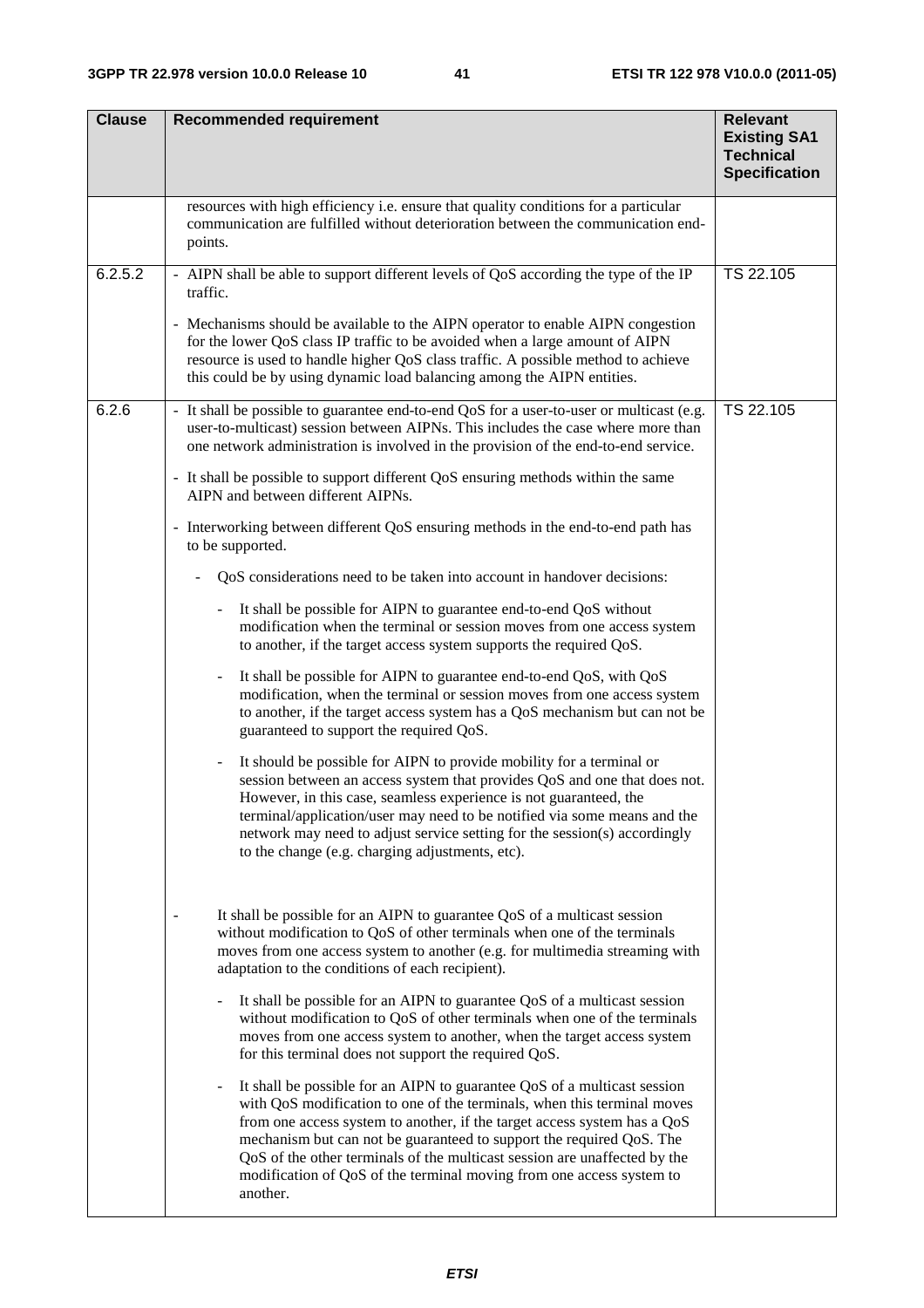| <b>Clause</b> | <b>Recommended requirement</b>                                                                                                                                                                                                                                                                                                                                                                                                            | <b>Relevant</b>                                                 |
|---------------|-------------------------------------------------------------------------------------------------------------------------------------------------------------------------------------------------------------------------------------------------------------------------------------------------------------------------------------------------------------------------------------------------------------------------------------------|-----------------------------------------------------------------|
|               |                                                                                                                                                                                                                                                                                                                                                                                                                                           | <b>Existing SA1</b><br><b>Technical</b><br><b>Specification</b> |
|               | - It shall be possible for an AIPN to control guarantee of QoS of a multicast session<br>with QoS modification to all of the terminals, when one of the terminals moves<br>from one access system to another, if the target access system for this terminal has<br>a QoS mechanism but can not be guaranteed to support the required QoS (e.g. for a<br>gaming application where the conditions are to be equal for each of the players). |                                                                 |
| 6.2.7         | Personal Networks:                                                                                                                                                                                                                                                                                                                                                                                                                        | TS 22.011                                                       |
|               | - AIPN shall support a wide variety of service capabilities with the different USIMs<br>from the same AIPN operator (e.g. twin USIMs) associated with a single user.                                                                                                                                                                                                                                                                      | Note3                                                           |
|               | - AIPN shall provide a connection between the terminal devices of a Personal<br>Network that is reliable and provides adequate protection to the user"s data to give<br>confidence that his data is adequately protected.                                                                                                                                                                                                                 |                                                                 |
|               | Personal Area Networks:<br>- The AIPN shall support multiple simultaneous sessions originated from one<br>or several devices using the same (U)SIM authority.                                                                                                                                                                                                                                                                             |                                                                 |
|               | Ad-hoc Networks:<br>- The AIPN shall accept consolidated and distributed traffic from a group of<br>users arriving through various access routes.<br>- The AIPN shall be able to re-route traffic to Ad-hoc Network devices via                                                                                                                                                                                                           |                                                                 |
|               | another gateway.<br>- The AIPN shall support changes in the access route for the consolidated<br>traffic from an Ad-hoc Network. These changes may take place with no<br>warning to the AIPN.                                                                                                                                                                                                                                             |                                                                 |
|               | - Elements of the consolidated traffic from an Ad-hoc Network may originate<br>from a PAN.                                                                                                                                                                                                                                                                                                                                                |                                                                 |
|               | - Accurate charging records shall be created and maintained for the originating<br>terminal when the traffic is routed through a terminal belonging to another<br>subscriber.                                                                                                                                                                                                                                                             |                                                                 |
|               | Requirements for devices (terminals):<br>A gateway device (terminal) must be able to route and forward packets to<br>other devices in the Ad-hoc Network                                                                                                                                                                                                                                                                                  |                                                                 |
|               | Ad-hoc Network UEs must be able to discover 'near by' gateway devices                                                                                                                                                                                                                                                                                                                                                                     |                                                                 |
|               | Moving Networks:<br>Use Case 1:                                                                                                                                                                                                                                                                                                                                                                                                           |                                                                 |
|               | - The AIPN shall support a point of access to the access system that has full<br>mobility throughout the geographic region that uses the 3GPP access system<br>for backhaul.                                                                                                                                                                                                                                                              |                                                                 |
|               | Use Case 2<br>- The AIPN shall accept consolidated traffic from a 3GPP terminal mounted in<br>a vehicle with a router.                                                                                                                                                                                                                                                                                                                    |                                                                 |
|               | - The AIPN shall support changes in the alternate access route as the wireless<br>access router moves throughout the service region.                                                                                                                                                                                                                                                                                                      |                                                                 |
|               | - Accurate charging records shall be created and maintained for the originating<br>terminal when the traffic created is routed through a Wireless Access Router.                                                                                                                                                                                                                                                                          |                                                                 |
|               | Use Case 3:<br>- The AIPN shall support a mobile router connected directly to the AIPN using                                                                                                                                                                                                                                                                                                                                              |                                                                 |
|               | an alternate access route, e.g. via satellite.<br>- The AIPN shall support handovers of whole Moving Networks; i.e. it must be                                                                                                                                                                                                                                                                                                            |                                                                 |
|               | mobile router travelling as part of the Moving Network                                                                                                                                                                                                                                                                                                                                                                                    |                                                                 |
|               | able to continuously route traffic for AIPN nodes of a Moving Network to a<br>- Accurate charging records shall be created and maintained for the originating                                                                                                                                                                                                                                                                             |                                                                 |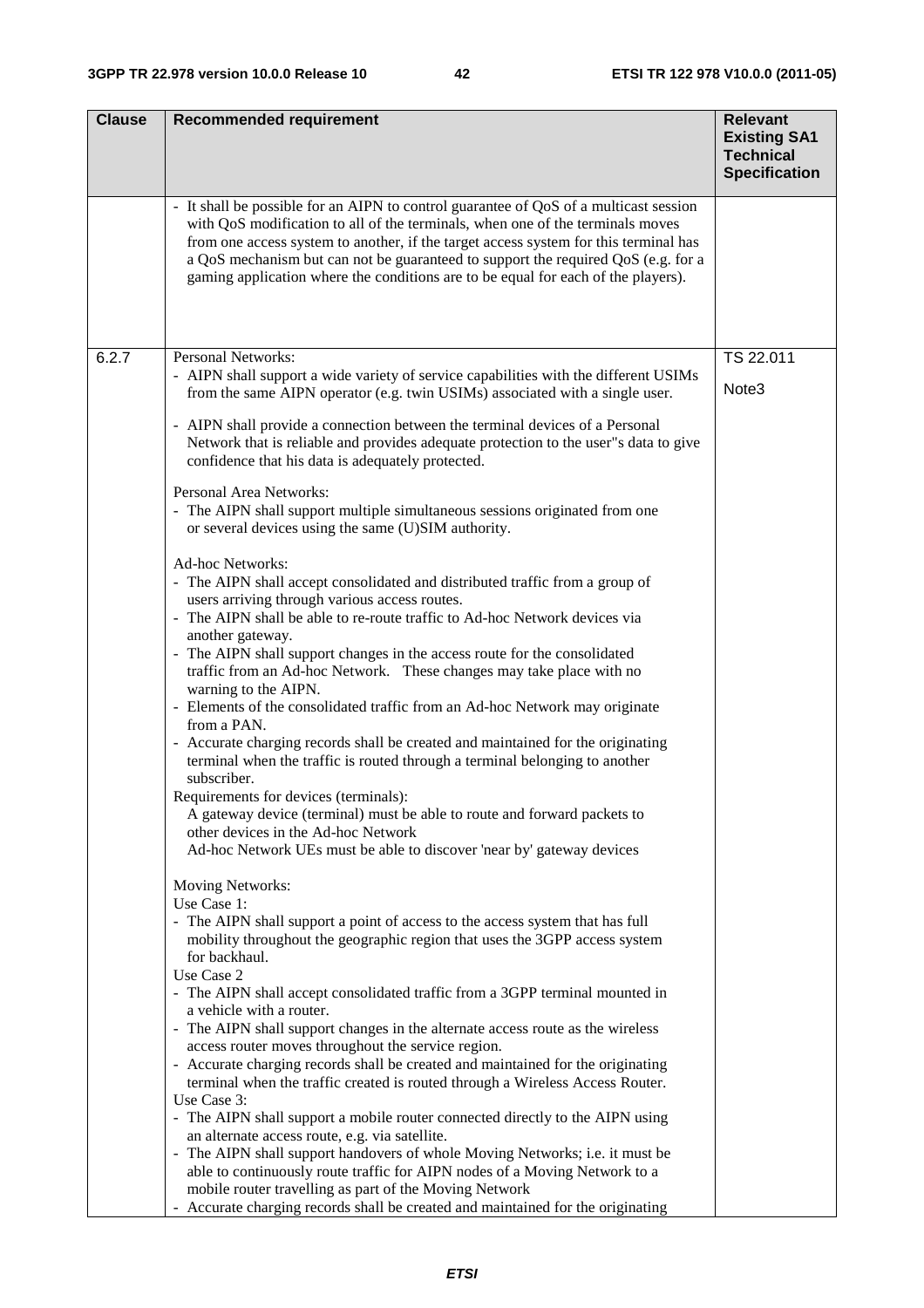| <b>Clause</b> | Recommended requirement                                                                                                                                                                                                                  | <b>Relevant</b><br><b>Existing SA1</b><br><b>Technical</b><br><b>Specification</b> |  |  |  |  |
|---------------|------------------------------------------------------------------------------------------------------------------------------------------------------------------------------------------------------------------------------------------|------------------------------------------------------------------------------------|--|--|--|--|
|               | terminal when the traffic is routed through a Mobile Router.                                                                                                                                                                             |                                                                                    |  |  |  |  |
| Note 1:       | The introduction of aspects relevant to Technical Specifications not under SA1 responsibility is to be<br>determined by the appropriate 3GPP TSG WG.                                                                                     |                                                                                    |  |  |  |  |
| Note 2:       | The content of the column entitled 'Relevant Technical Specification' is non-exhaustive, i.e. the introduction<br>of requirements for an AIPN into Technical Specifications other than those stated may be considered if<br>appropriate. |                                                                                    |  |  |  |  |
| Note 3:       | No SA1 Technical Specification appropriate to fully capture these requirements.                                                                                                                                                          |                                                                                    |  |  |  |  |
| Note 4:       | The relevant existing SA1 Technical Specification for this functionality is for further study.                                                                                                                                           |                                                                                    |  |  |  |  |

## 7.2 Overall conclusion

This Technical Report has analysed the vision and the key aspects of AIPN and identified new capabilities to be specified for the 3GPP system to enable evolution to an AIPN. It is concluded that the capabilities required for introduction of an AIPN into the 3GPP system require new specification work within 3GPP. The recommendation of this Technical Report is that the work be undertaken as a single Feature. A new Technical Specification may be produced to capture the service requirements for an AIPN. It is also recommended that new requirements identified within this Technical Report relevant to existing features of the 3GPP system, i.e. indicating that expansion of an existing capability (e.g. IMS), be added to existing specifications where appropriate.

Note 1: When undertaking specification work for an AIPN care should be taken to ensure that service requirements are not duplicated across multiple Technical Specifications. This could be achieved by e.g. adding the text for a new requirement to a single Technical Specification and referencing this requirement within other Technical Specifications as appropriate.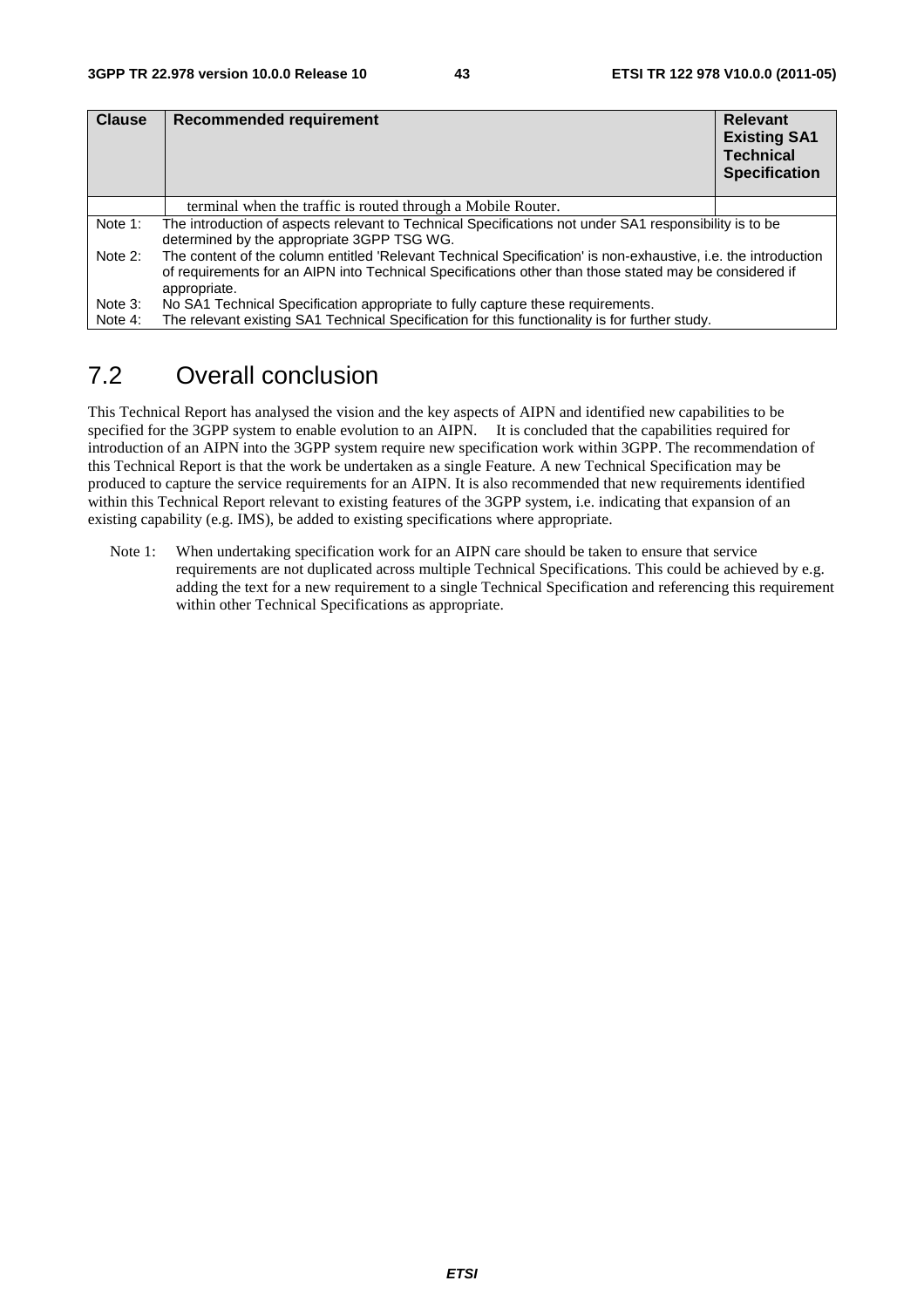## Annex A: Mapping of AIPN Motivations to Key Aspects of an AIPN

This annex contains a matrix mapping the AIPN Motivations and Drivers (Clause 4) to the Key Aspects of an AIPN (Clause 5).

|                   |                                                                               |                                                                                                   |                            |                                                         |                                           |                                   |                       |                               |                           |                                 | Key Aspects of an AIPN                   |                       |                                             |                    |                                     |                                   |                         |
|-------------------|-------------------------------------------------------------------------------|---------------------------------------------------------------------------------------------------|----------------------------|---------------------------------------------------------|-------------------------------------------|-----------------------------------|-----------------------|-------------------------------|---------------------------|---------------------------------|------------------------------------------|-----------------------|---------------------------------------------|--------------------|-------------------------------------|-----------------------------------|-------------------------|
|                   |                                                                               |                                                                                                   | Common IP-based<br>network | access<br>$\rm ^{6}$<br>different<br>Support<br>systems | ٩<br>Convergence<br>towards<br>technology | managemen<br>Advanced<br>mobility | management<br>Session | system<br>selection<br>Access | Enhanced services         | Enhanced network<br>performance | Network<br>extensibility/comp<br>osition | management<br>Network | and<br>functionality<br>Security<br>privacy | Quality of Service | Terminal and User<br>identification | future<br>development<br>Flexible | Identity federation     |
|                   |                                                                               | Consumer<br>demanding<br>trend<br>diversification of mobile services                              | $\boldsymbol{\mathsf{X}}$  | $\mathsf X$                                             | $\mathsf X$                               | $\overline{\mathsf{x}}$           | X                     | $\mathsf X$                   | X                         | $\overline{\mathsf{x}}$         |                                          |                       |                                             | X                  | X                                   |                                   | $\overline{\mathsf{x}}$ |
|                   | <b>Social Drivers</b>                                                         | Human need to be able to interact with<br>his personal environment                                |                            |                                                         |                                           |                                   |                       |                               | X                         |                                 |                                          |                       |                                             |                    | X                                   | X                                 |                         |
|                   | <b>Rue</b>                                                                    | Social behaviour and the<br>need to<br>understand one's environment                               |                            |                                                         |                                           | $\mathsf X$                       | X                     | $\mathsf X$                   | $\pmb{\times}$            | X                               |                                          |                       | X                                           | X                  |                                     |                                   |                         |
|                   | related                                                                       | The social trend of increasing differences<br>in income within societies                          |                            |                                                         |                                           |                                   |                       |                               | $\boldsymbol{\mathsf{X}}$ |                                 |                                          |                       |                                             | X                  |                                     |                                   |                         |
|                   | User                                                                          | The need to satisfy user experience of<br>"early-adopters"                                        |                            |                                                         |                                           | X                                 |                       |                               | X                         | $\pmb{\times}$                  |                                          |                       |                                             |                    |                                     |                                   |                         |
|                   |                                                                               | Mobile industry anticipating PS traffic to<br>surpass CS                                          | X                          |                                                         | X                                         |                                   |                       |                               |                           | X                               |                                          |                       |                                             |                    |                                     |                                   |                         |
|                   | <b>Business Perspective</b>                                                   | Desire of AIPN operators to encompass<br>various access systems that are not<br>specified by 3GPP | $\overline{\mathsf{x}}$    | $\overline{\mathsf{x}}$                                 | $\overline{\mathsf{x}}$                   | X                                 |                       | X                             | $\mathsf{X}$              |                                 |                                          |                       |                                             |                    |                                     | X                                 | $\overline{X}$          |
|                   |                                                                               | Marriage of IT- and telecom world                                                                 | $\overline{\mathsf{x}}$    |                                                         | $\overline{\mathsf{x}}$                   |                                   |                       |                               |                           |                                 | X                                        |                       |                                             |                    |                                     |                                   | $\overline{X}$          |
| $\mathbf{\sigma}$ | Need for increased system efficiency<br>leading to substantial cost reduction | $\overline{\mathsf{x}}$                                                                           | $\overline{\mathsf{x}}$    | $\overline{X}$                                          |                                           |                                   |                       |                               | $\overline{\mathsf{x}}$   |                                 | $\overline{\mathsf{x}}$                  |                       |                                             |                    | X                                   |                                   |                         |
|                   | <b>Motivations and Drivers</b><br>from<br>vers                                | Trend of the industry to align along the<br>structure: access / transport / control /<br>services |                            |                                                         |                                           |                                   |                       |                               |                           |                                 | $\boldsymbol{\mathsf{X}}$                |                       |                                             |                    |                                     | X                                 |                         |
|                   |                                                                               | Fixed/Mobile network convergence                                                                  |                            | $\overline{\mathsf{x}}$                                 |                                           |                                   |                       |                               |                           |                                 | $\pmb{\times}$                           |                       |                                             |                    |                                     |                                   |                         |
|                   |                                                                               | Evolution of next generation radio access<br>systems (3GPP specified)                             | $\boldsymbol{\mathsf{X}}$  | X                                                       |                                           | $\mathsf X$                       |                       | $\mathsf X$                   | $\boldsymbol{\mathsf{X}}$ | $\boldsymbol{\mathsf{X}}$       |                                          |                       |                                             |                    |                                     |                                   |                         |
|                   |                                                                               | Progress of broadband wireless IP-based<br>networks (non-3GPP specified)                          | X                          | $\pmb{\times}$                                          |                                           | $\pmb{\times}$                    |                       | X                             | $\pmb{\times}$            | $\pmb{\times}$                  |                                          |                       |                                             |                    |                                     |                                   |                         |
|                   | gy Perspective                                                                | Progress in ad-hoc networking for user<br>defined services.                                       |                            |                                                         |                                           |                                   |                       |                               |                           | $\pmb{\times}$                  | $\pmb{\times}$                           |                       | X                                           |                    |                                     |                                   |                         |
|                   |                                                                               | Dawning of new, radio based services                                                              |                            |                                                         |                                           |                                   |                       |                               | X                         | X                               | X                                        |                       |                                             |                    | X                                   |                                   |                         |
| Technol           | Reconfigurable Radio                                                          |                                                                                                   | $\pmb{\mathsf{X}}$         |                                                         | $\mathsf{X}$                              |                                   | $\mathsf{X}$          |                               | $\mathsf{X}$              |                                 |                                          |                       |                                             |                    |                                     |                                   |                         |
| from              |                                                                               | Web services                                                                                      |                            |                                                         |                                           |                                   |                       |                               | $\boldsymbol{\mathsf{X}}$ |                                 |                                          |                       |                                             |                    |                                     |                                   | X                       |
|                   | Drivers                                                                       | Multi-access                                                                                      |                            | $\overline{X}$                                          |                                           | $\overline{\mathsf{x}}$           |                       | $\pmb{\times}$                | $\mathsf{X}$              |                                 |                                          |                       |                                             |                    |                                     |                                   |                         |
|                   |                                                                               | Progress<br>of<br>advanced<br>Traffic<br><b>Engineering Technologies</b>                          |                            |                                                         |                                           |                                   |                       |                               |                           | X                               |                                          |                       |                                             | $\mathsf{X}$       |                                     |                                   |                         |

**Note1:** This matrix maps the sub-clauses of clauses 4.2 and 5.1.1 of this Technical Report. In some cases the subclause headings have been abbreviated to improve readability.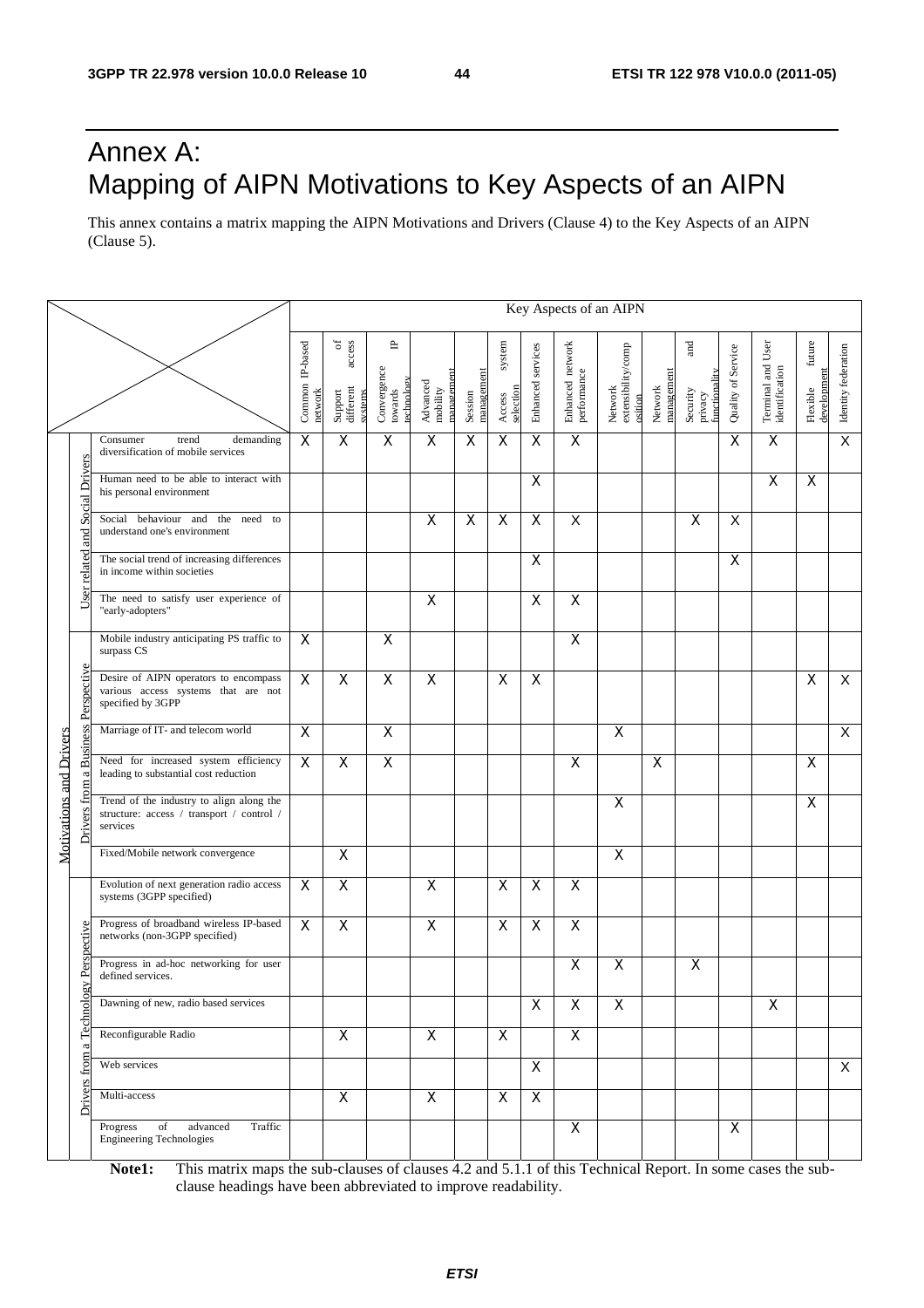## Annex B: Use cases for AIPN key aspects

## B.1 Resilience in the presence of network disruptions and intermittent connectivity

### **Use case:**

This use case is illustrated in the figure below.



The user is driving a car. While being under good radio coverage, he starts an IMS session with several media. The car goes through a tunnel where there is no radio coverage, and comes out of the tunnel into good radio coverage a minute later. Connections using disruption resilient transport protocols are automatically re-established and these protocols restore the communication to the point they were before the interruption.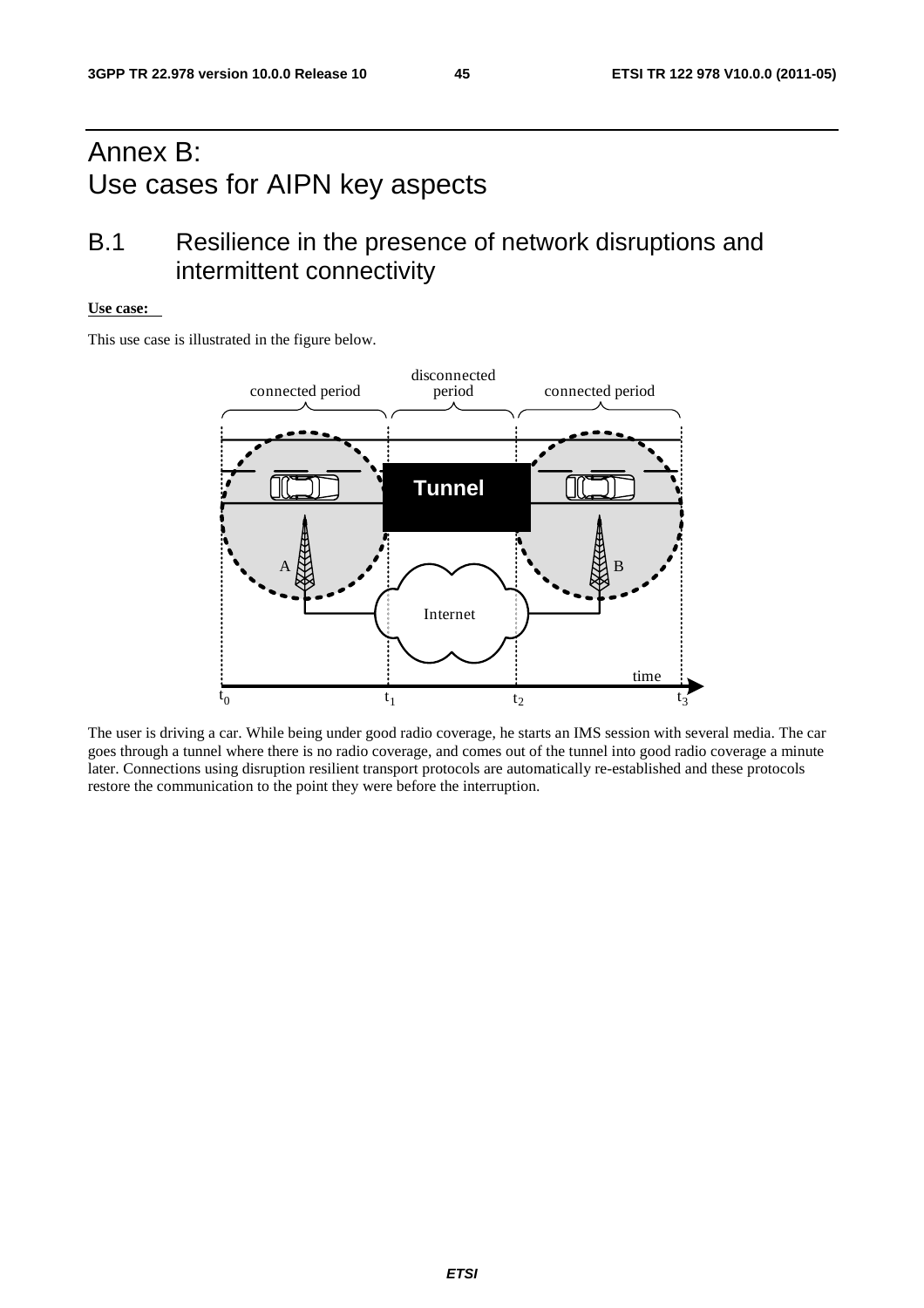## B.2 Service adaptation to terminal capabilities

### **Use case:**

This use case is illustrated in the figure below.



Alice has a mobile device and Bob has a fixed one. Both devices have equal audio but different video capabilities in terms of screen size, number of colors and video codecs supported. Alice establishes a multimedia connection with audio and video components to Bob. The terminal capabilities are discovered and it is realized that Bob's terminal has better video capabilities than Alice. The terminal informs the network that it is unable to support new the new video codec and the AIPN then introduces a video transcoder in the path of the video media to adapt the video signal (stream, codec, format, etc) to the video capabilities and bit rates available on each side of the transcoder.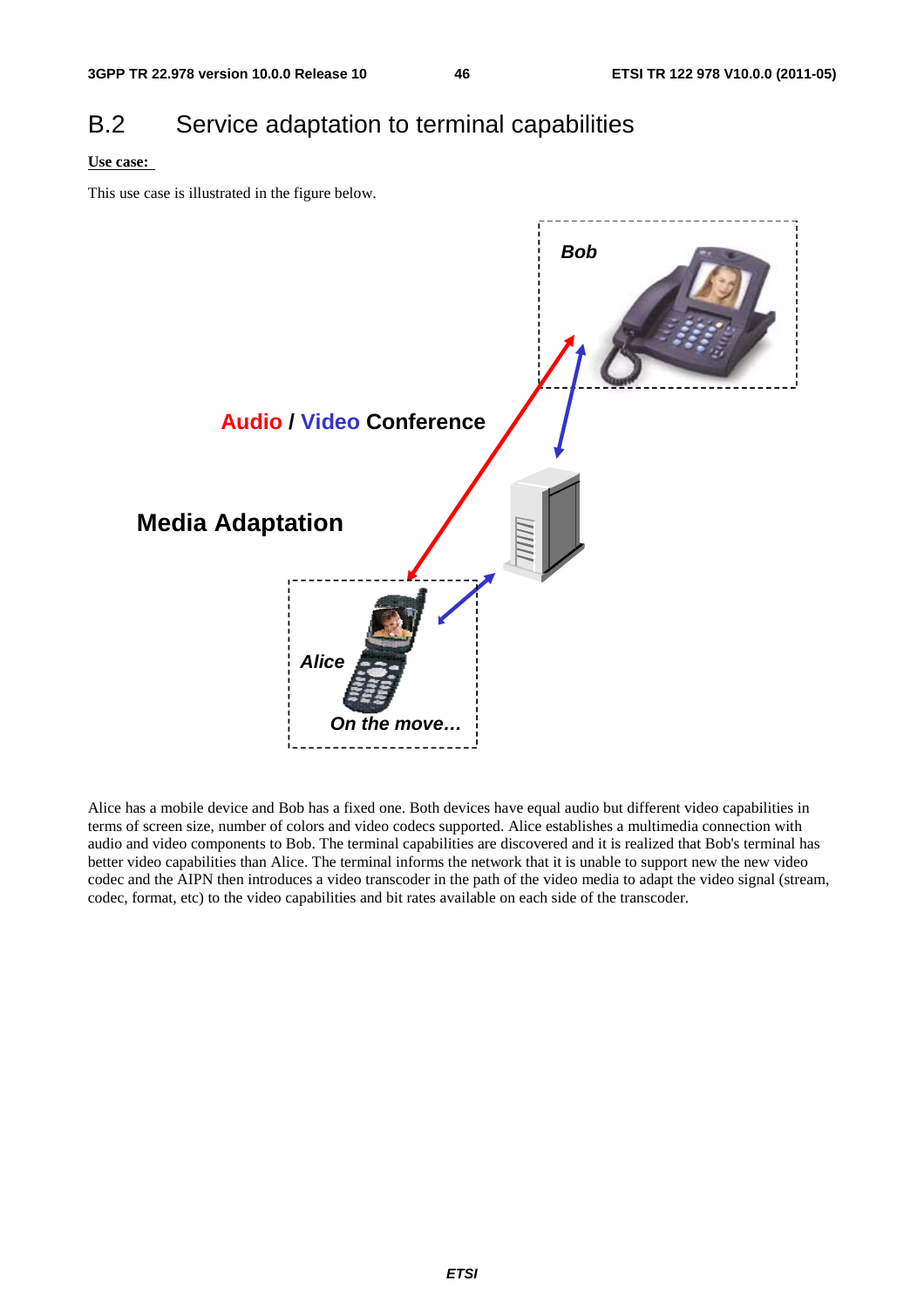## B.3 Facilitate integration of networks with different administrative domains (e.g. handle negotiation of administrative issues, security, trust, etc)

#### **Use case:**

The following picture illustrates this use case.



Bob has his own Personal Area Network (PAN). While at home, this network is composed with the Home Area Network using WLAN, which in turn connects externally with a local hotspot service, which in turn connects to a cellular network. Bob's PAN, Bob"s Home-WLAN, the local hotspot service and the AIPN cellular access system are under different administrative domains. Still, if Bob moves outside coverage of his Home-WLAN, his PAN will communicate with the outside world via the local hotspot service. If he moves outside coverage from the hotspot service, his PAN will communicate with the outside world via the AIPN cellular access system.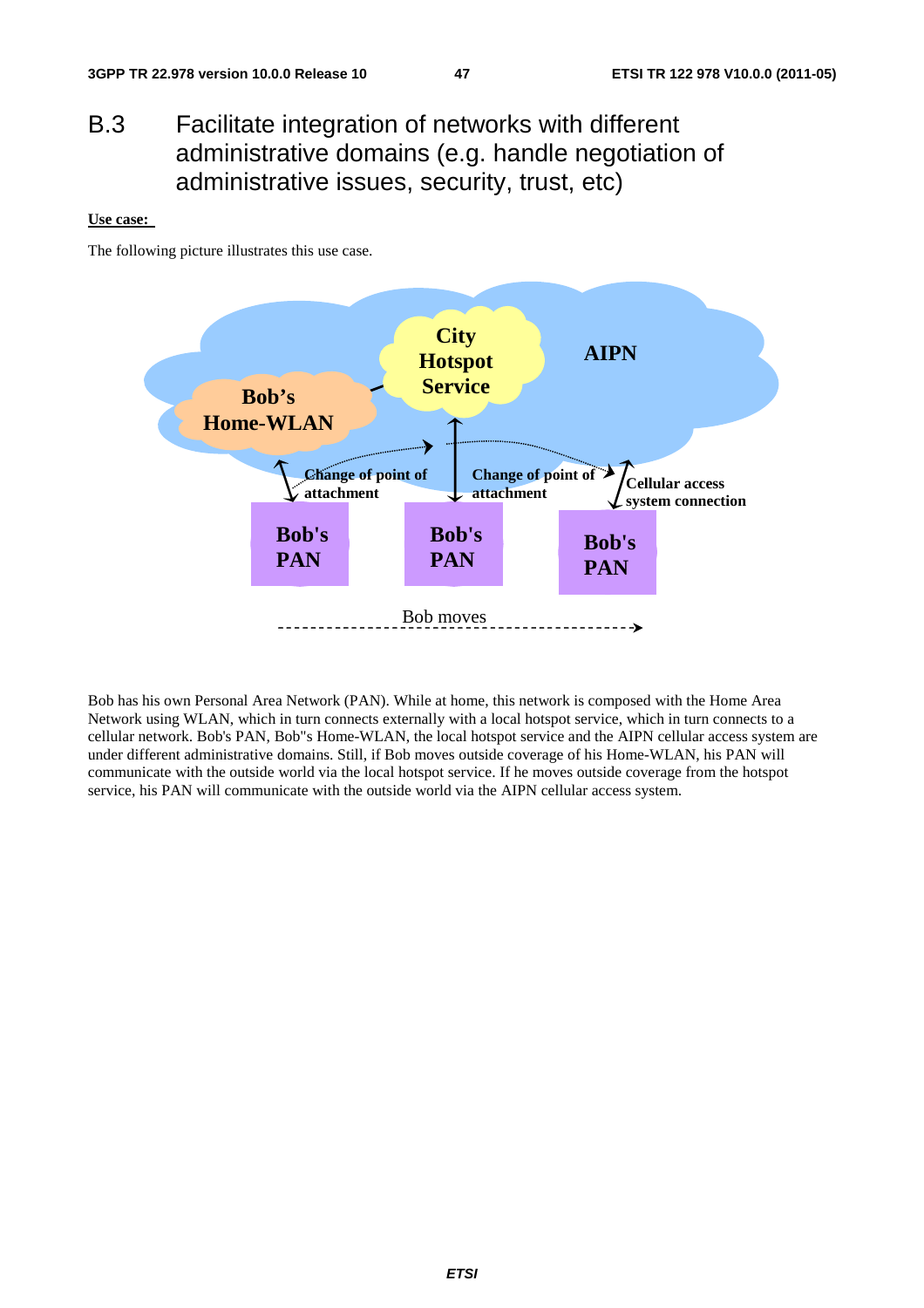## Annex C: Use cases for Security

- C.1 User issues
- C.1.1 Ensure privacy and authenticity so that the user can trust the information he is receiving. This should cover private user to private user communications as well as private user to service provider communications

### **Use case:**

Using the AIPN operator as a certificate checking authority.

The figure below illustrates this case:



A user wants to access his medical records, stored in the hospital server, with his mobile terminal. The user connects with the hospital and authenticates itself. The hospital authenticates to the user by sending a certificate CH signed by certification authority CA. The user, however, does not recognize CA and asks the AIPN operator to check the validity of CH. The AIPN operator checks the validity of CH and informs the user about the positive result. At that point the user is sure that the information is really coming from the hospital.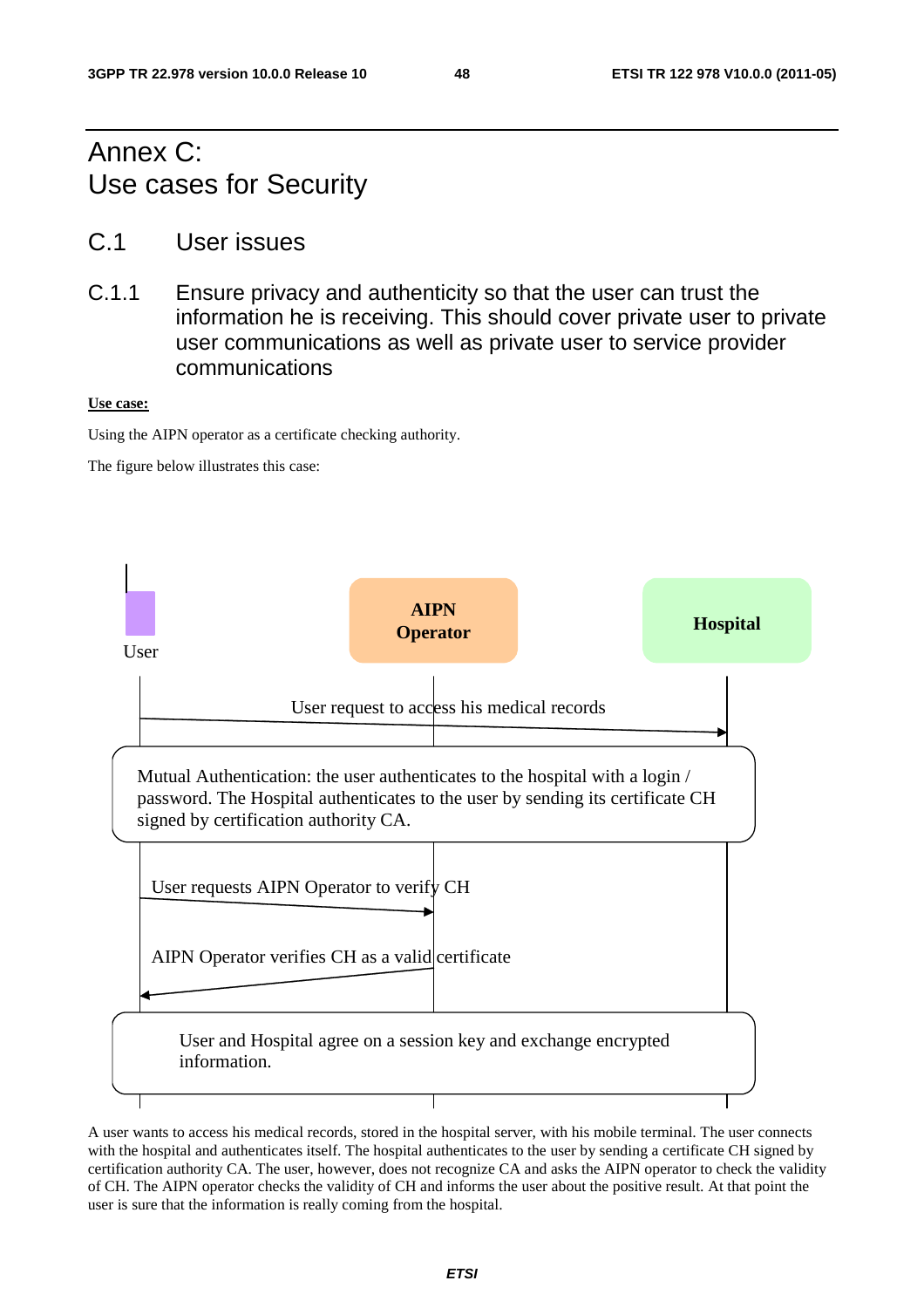C.1.2 Multiple user identities: Users should be able to have multiple identities from different providers, with the relationship between identities hidden to particular providers (thus supporting privacy)

#### **Use case:**

The AIPN operator generates temporary identities for the user to be used towards different providers.

The figure below illustrates this case:



The user wants to connect to two providers but keeping full privacy. The AIPN operator enables this possibility by acting as a mediator. The AIPN operator allows the user to gain access to the two providers with completely different identities. Both identities are temporary ones and can not be correlated in any sense by just looking at log records in Provider A and Provider B.

In order to enable this type of service, the providers have to establish a "trust relationship" with the AIPN operator, so that he can perform accounting towards that AIPN operator for the services provided to the AIPN operator's subscribers.

The user already has a long term relationship with the AIPN operator, and will be billed by the AIPN operator for services he accesses via external providers.

The AIPN operator does know the user's real identity and the temporary pseudonyms that he has given to the user to access services from external providers. The AIPN operator can then correlate the real and temporary identities for billing purposes.

#### **Use case:**

The AIPN operator generates temporary identities for the user to be used towards different providers. An identity broker, e.g. Liberty Alliance, acts as the long term trust relation centre.

This use case is similar to the previous one, but in this case the AIPN operator does not have a long term trust relationship with the providers, instead the AIPN operator has a long term relationship with an identity broker, e.g.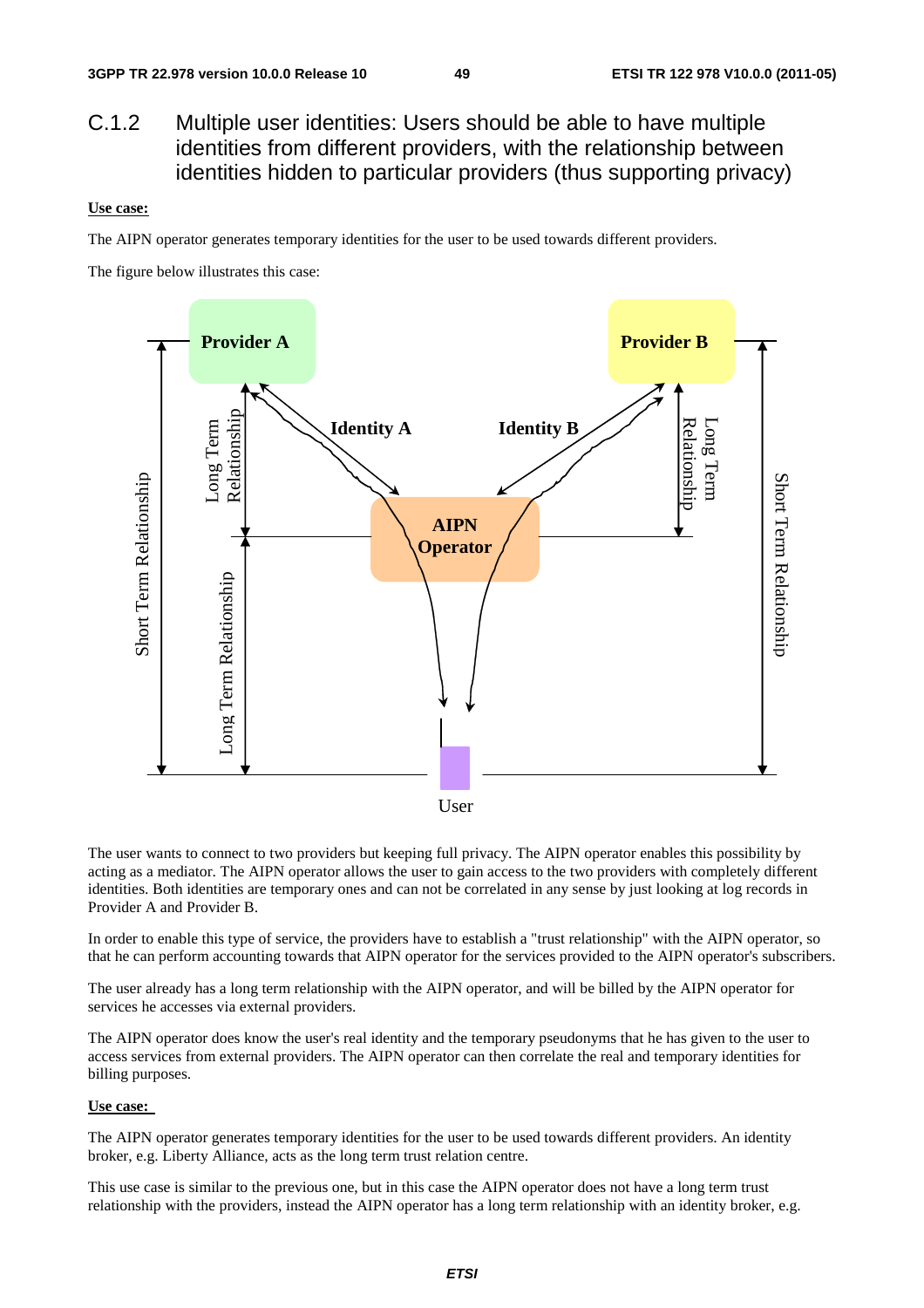Liberty Alliance, and the identity broker has a long term trust relationship with the external providers. This case is illustrated in the figure below:



The user wants to connect to two providers but keep full privacy. The AIPN operator enables this possibility by acting as a mediator. The AIPN operator allows the user to gain access to the two providers with completely different identities. Both identities are temporary ones and can not be correlated in any sense by just looking at log records in Provider A and Provider B.

The AIPN operator however, does not have a trust relationship with the providers but has one with an identity broker e.g. Liberty Alliance. The providers also have a trust relationship with the identity broker. So the identity broker is used as the common trust point to for the providers to offer services to the AIPN operator's subscribers. The AIPN operator can offer these services fully protecting the privacy of its subscribers.

## C.2 Network issues

### C.2.1 Fast re-authentication shall be possible

#### **Use case:**

Fast re-authentication in handovers between access systems.

The figure below illustrates this case: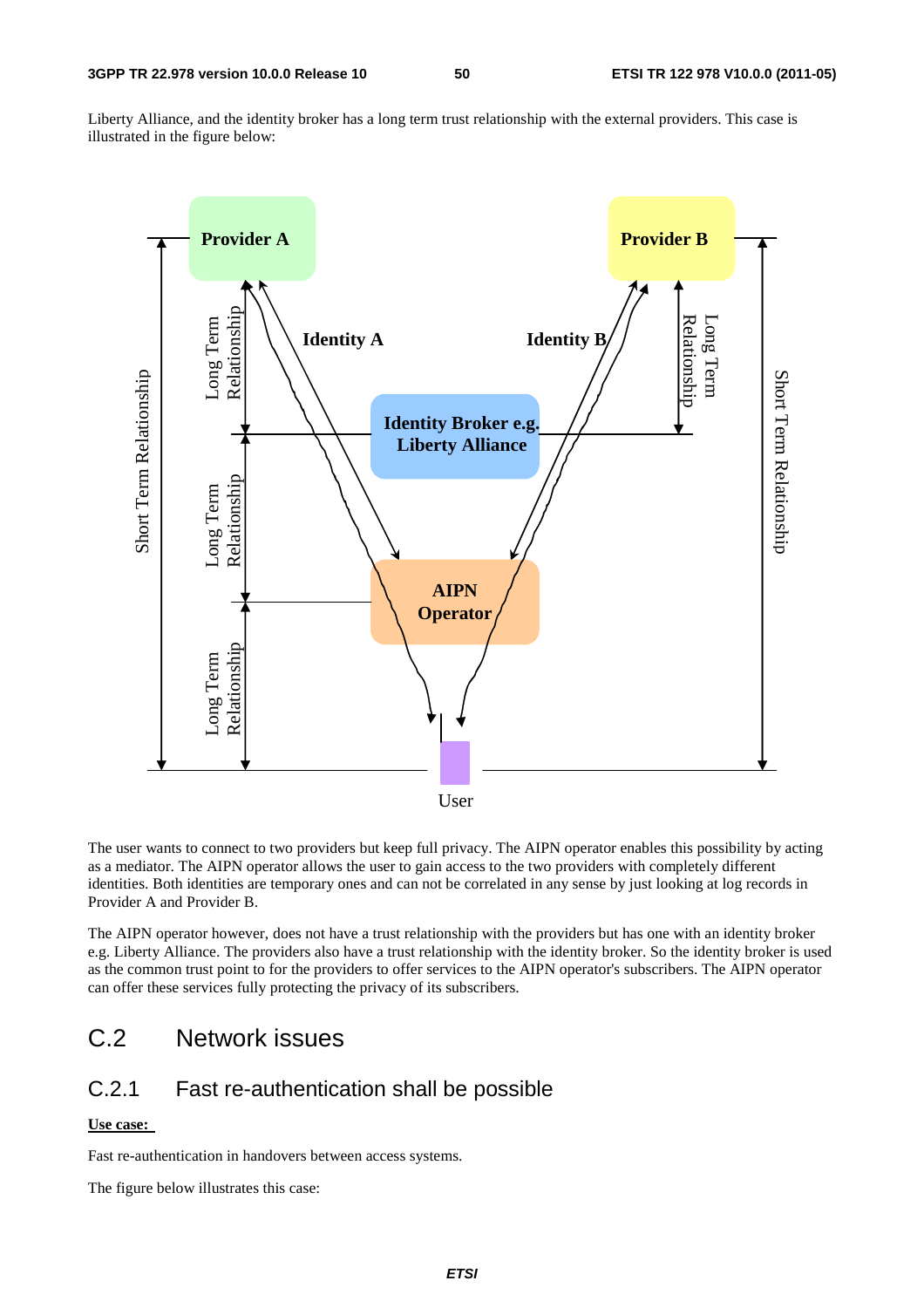

The user is initially connected to Access System-A and has a session with several media established. He moves towards Access System-B, which may be under a different administrative domain than Access System-A. In this case there are mechanisms for fast authentication to continue communication across Access System-A and Access System-B.

Note: In this case the user"s terminal needs to support each of the access systems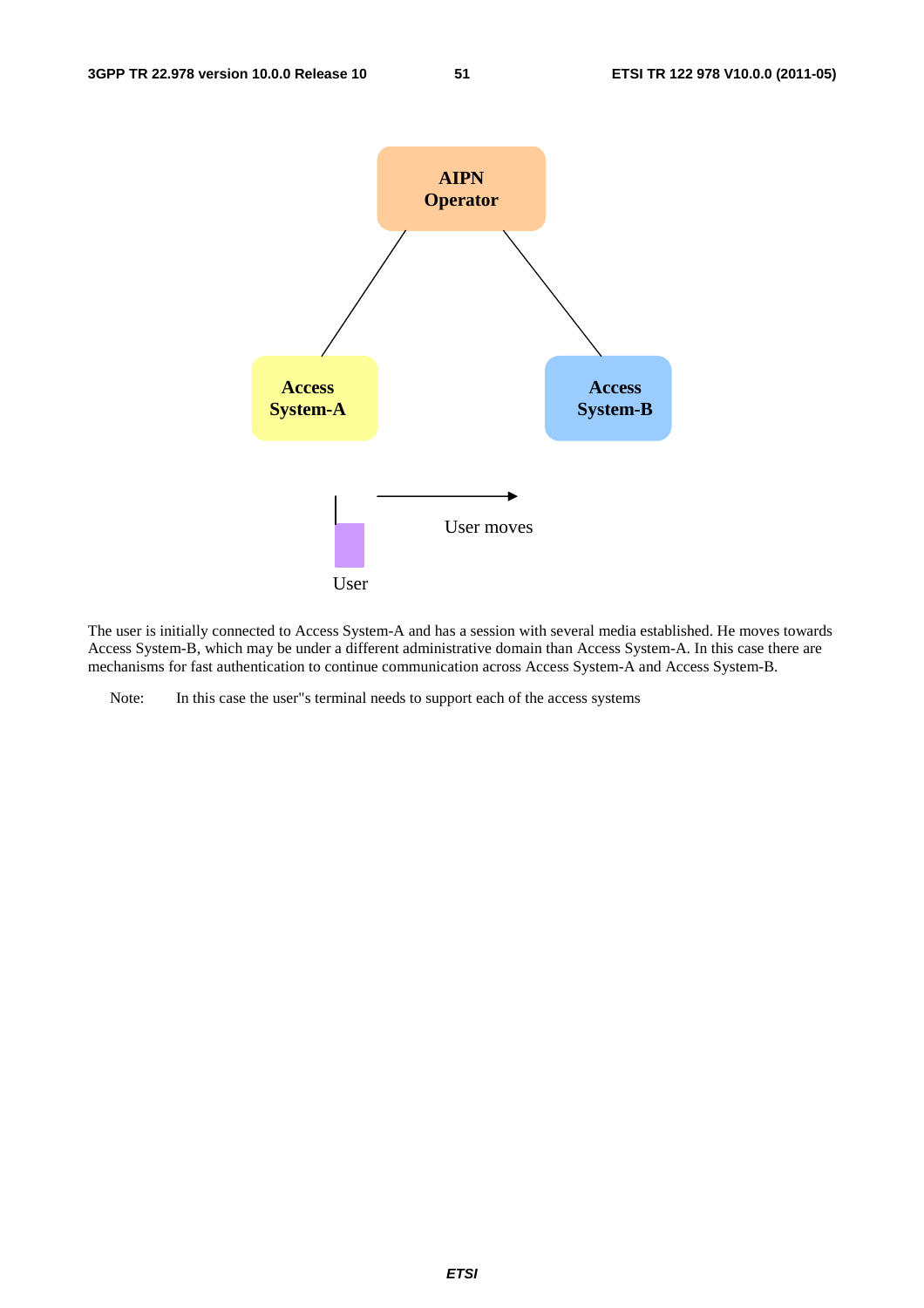## Annex D: Security Issues

These issues are very high level and many aspects need to be investigated further to be able to specify them more clearly. This could e.g., include:

- Investigating how and where to realize policy enforcement functionality to get the most general, efficient and secure solution to protect the end-users and the AIPN operators' networks.
- Reviewing architectural and protocol features to get a better understanding of how to protect the network against attacks such as denial-of-service.
- Investigate how to develop a homogenous SSO concept taking privacy and anonymity requirements into account.
- Investigating the need for end-to-end security solutions.

In summary, the challenges will be in understanding the new risks to identify any new or lacking security requirements, and of course finally ensuring that the right mechanisms are in place.

To mitigate the problems and protect users and systems and to deter from attacks different types of policy enforcement functions are needed to build trusted domains. Policy enforcement should cover

- Available network services. General purpose IP access may be restricted or tunneled securely through the network.
- Traffic/content inspection in the AIPN to stop download of malware and intrusive content.
- Spam control
- Blocking of non-trusted services and service providers
- Traffic separation
- Traffic origin (e.g. prohibit source IP address spoofing).

There will be a need for policy enforcement controlled by end-users and by AIPN operators and a need to investigate how and where to realize policy enforcement functionality to get the most general, efficient and secure solution.

End-user policy enforcement will become a very important function, which AIPNs will have to provide. One particularly important area is to control distribution of location information. However, presence information in general could be just as sensitive.

For protection against denial-of-service attacks, architectural and protocol features have to be reviewed**.** 

### D.1 Trust domains

Often, the only means to deter attackers and mitigate threats are to build logging and detection systems to make the risk of getting caught sufficiently high. Thus, it will be critical to define trust domains, means to establish trust, authenticate and authorize users and systems, and put requirements on trusted hardware (especially end-user equipment). A key issue is if monolithic mobile phones can become the trusted devices in which AIPN operators can enforce different policies.

A specific issue is how to design the trust model when ad-hoc extensions of access systems are offered by ordinary enduser equipment. Should all such traffic just be tunneled through the ad-hoc extension or should there be some policy enforcement performed. There is also the question of who is responsible for the traffic from the Ad-hoc Network. Either the originating device of the traffic or the relaying device (or both) has to be responsible. Since they belong to different end-users, maybe having different AIPN operators, this may pose a problem.

Another issue is how to enforce policies in multi-access system environments. One threat scenario is that a user connects his device to two different domains with different 'trust levels'.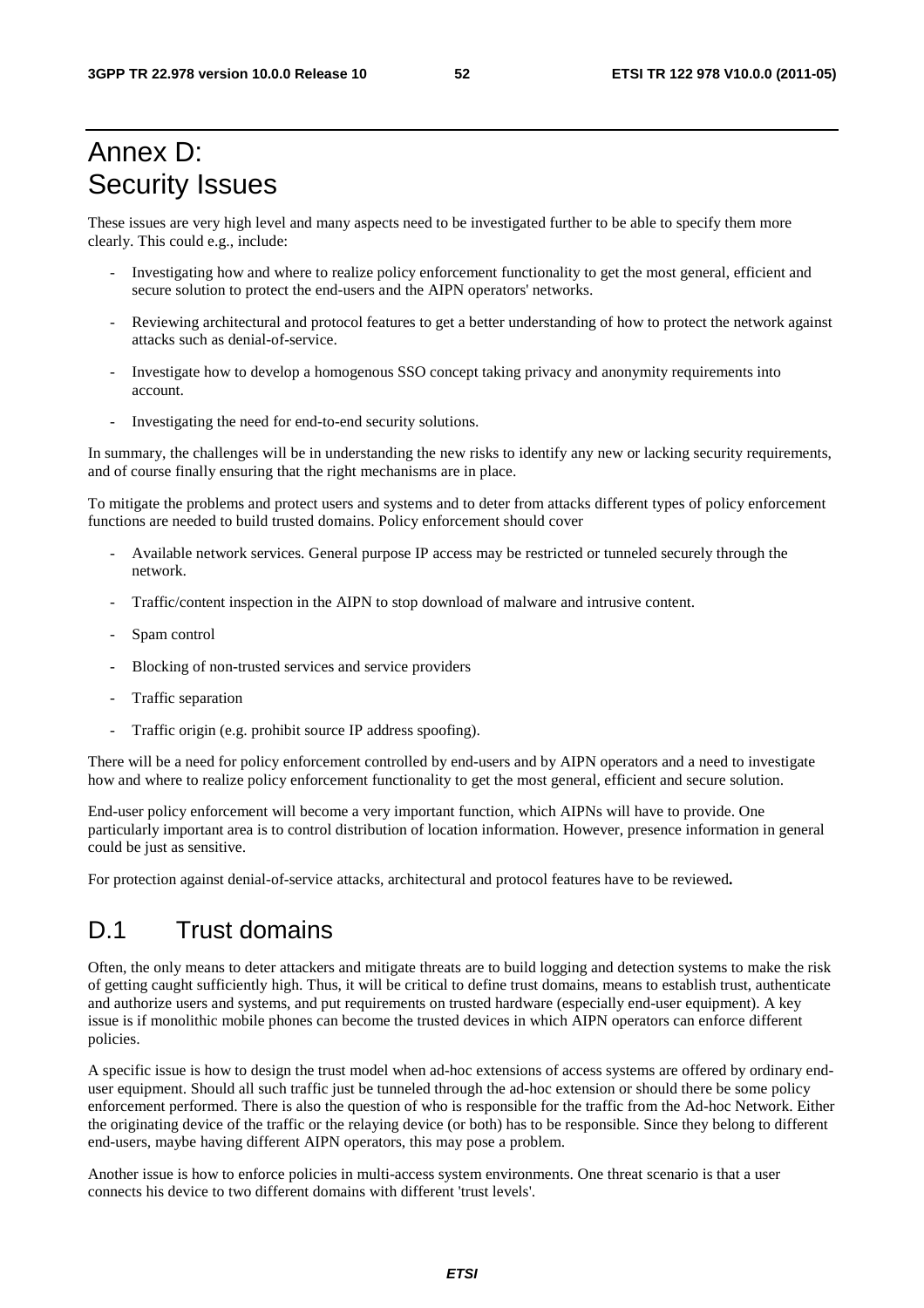## D.2 Trust establishment

There is a need for different trust establishment mechanisms e.g. for end-users towards AIPN operators, end-users towards service providers, between end-user and between service providers. These mechanisms may be identical but could also be based on different principles if that would make them more efficient.

The natural choice for authentication of end-users towards AIPN operators is of course (X)SIM based. However, public key based systems may have advantages for other situations. The DRM solutions also show the need for secure authentication of trusted hardware.

A basic end-user requirement is that security mechanisms should be automatic and invisible to the end-user. User authentication and authorization should be able to be performed with a minimum of user interaction. At the same time, legitimate requirements on user privacy and even anonymity should be able to be catered for. Current work in SA3 (GAA/GBA) and Liberty show that there is a need for simple and uniform trust establishment mechanisms for service provisioning at different levels.

To increase user convenience, make systems less complex, simplify application development a common, standardized, homogenous SSO system taking privacy and anonymity requirements into account is needed. Today, we are moving towards a situation in which we have a set of diverse user authentication and authorization mechanisms tailored for different services.

## D.3 Network heterogeneity and traffic protection

Specific issues that need to be reviewed are

- Location of the network point of trust. Network point of trust means the first network point at which user payload traffic is available in plaintext format. Simultaneous multi-access should be taken into account.
- Should user authentication and key agreement be performed on layer 3 (IP-layer) to enhance 'portability'.
- Layer 2 protection is needed to protect system signaling and protect against Denial of service attacks. How to establish keys?
- How to handle the situation that in the future user payload traffic and end-user equipment control signaling traffic may have different endpoints in the AIPN
- New means to derive and distribute keys based on an initial user authentication.

## D.4 End-to-end protection

With the introduction of IP based conversational multi-media over an AIPN, many users could feel a need for better end-to-end protection of their communication. A natural first step would be to introduce end-to-end integrity protection to guarantee the authenticity of data. Confidentiality of data may also be required (e.g. government agencies). Thus, the AIPN should be designed to allow efficient end-to-end protection of multimedia sessions. Here it might be beneficial to deploy (new) generic protocols for key management and data protection to limit signaling and computational load in the terminals. Lawful intercept requirements have also to be considered.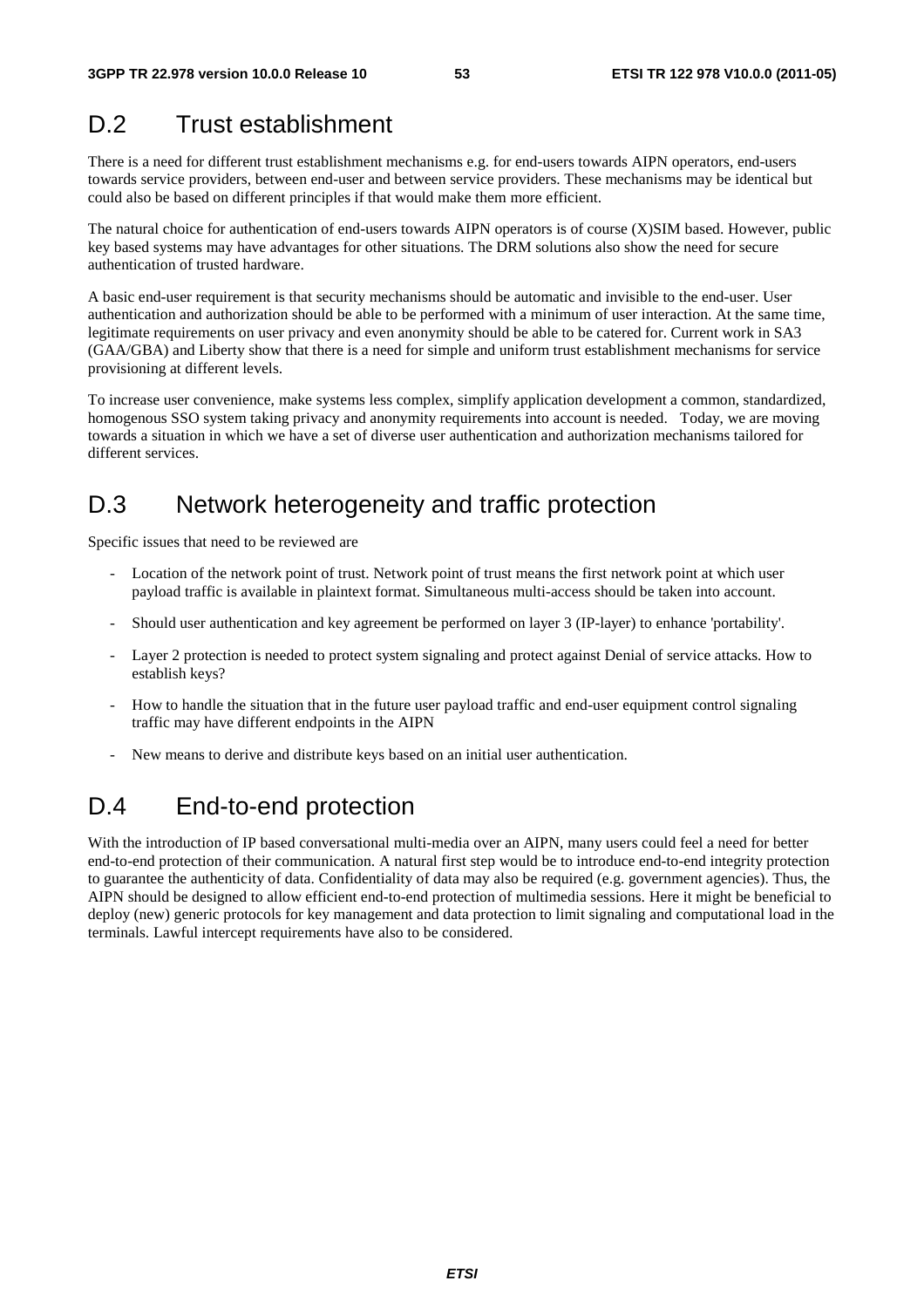## Annex E: Use cases for Personal Network (PN), Personal Area Network (PAN), Ad-hoc Network and Moving Network Support

The following use cases are intended to provide some examples of how the AIPN is impacted by major categories of user networks. This should not be considered an exhaustive list of possible use cases. Detailed consideration of the networking of user terminals is for further study.

E.1 Personal Network (PN)

### E.1.1 Use case 1: PN with the terminal away from the user

The AIPN provides a connection between the user"s personal terminal and a terminal connected to the PC in his home such that the user is provided with a virtual secure Personal Network. Through this secure link, a user is able to synchronise his 3GPP terminal with data contained on his PC at home or monitor his heating or burgular alarm system while away from his home. Additional devices would enable connection to the user"s car or holiday home.



Use case 1: PN with the terminal away from the user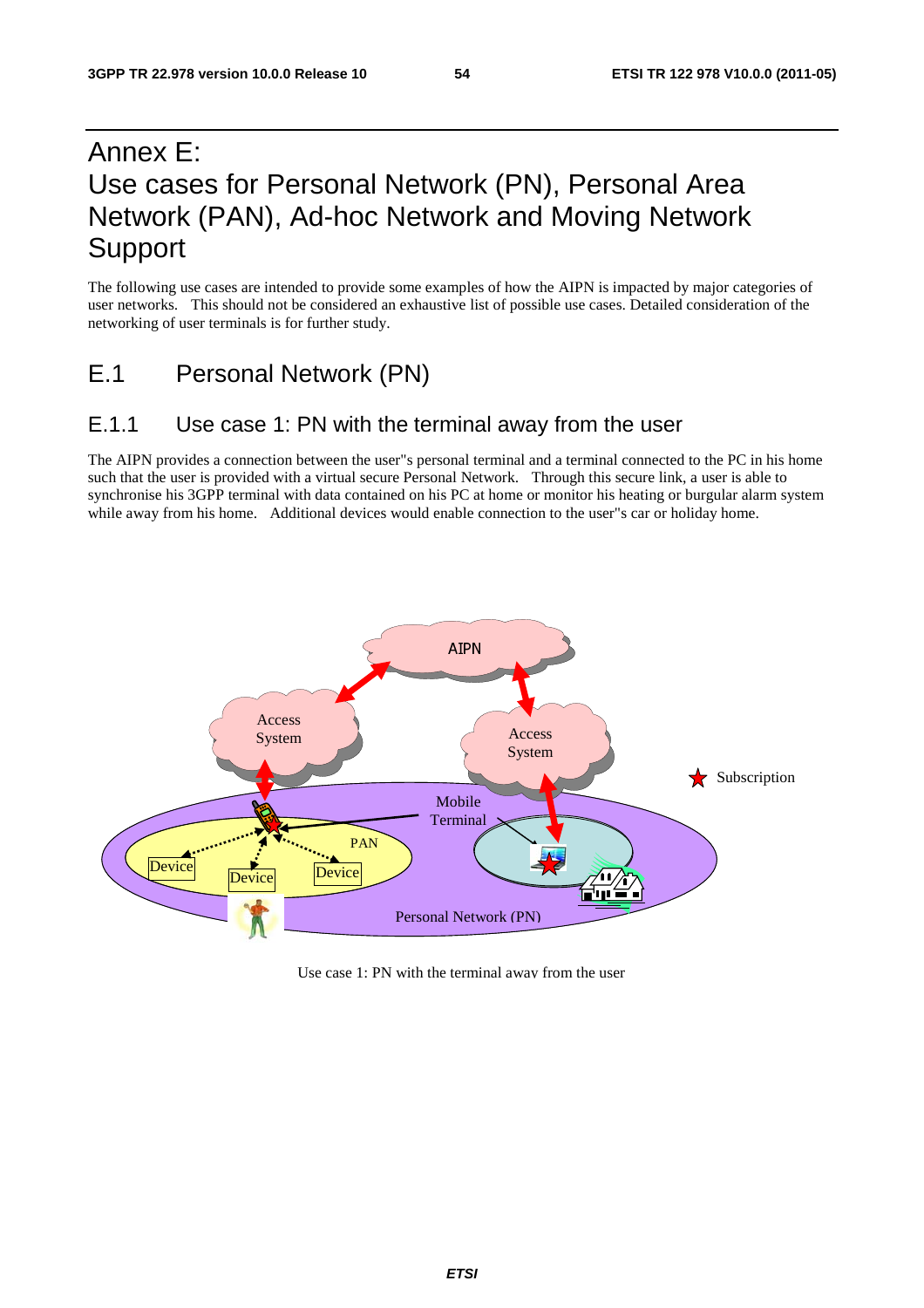### E.2 Personal Area Network (PAN)



### E.2.1 Use case 2: Multiple devices held by the same user

A user will carry a plurality of devices (PDA, music player, laptop, camera, headset, etc.) as well as mobile terminals with him/her. Each of them has a demand to access services provided by the AIPN or to communicate with another entity through the AIPN, but they might lack a USIM and/or a means to directly access to the AIPN.

A mobile terminal, containing a USIM, with short-range wireless connectivity (e.g. IEEE 802.15) can connect to other devices with wireless access when they are close to each other to form a small network called a *Personal Area Network (PAN),* which is controlled by the user of the mobile terminal.

A calling party may request a call indicating the particular terminal/device within the PAN subject to service attributes and terminal/device capability.

### E.2.1.1 Use case 2a: Subscription data within one device only

When only one device (mobile terminal 1) holds a USIM and another device (mobile terminal 2) does not hold a USIM but has a means to access the AIPN, mobile terminal 2 will be authorized to access the AIPN using the USIM in mobile terminal 1. The data transfer channel (i.e. transport and session) can be established and maintained through the access means of mobile terminal 2 as long as mobile terminal 2 can access the USIM through the PAN. If the mobile containing the USIM is removed from the PAN all service sessions, other than those on the mobile containing the USIM, will be terminated immediately.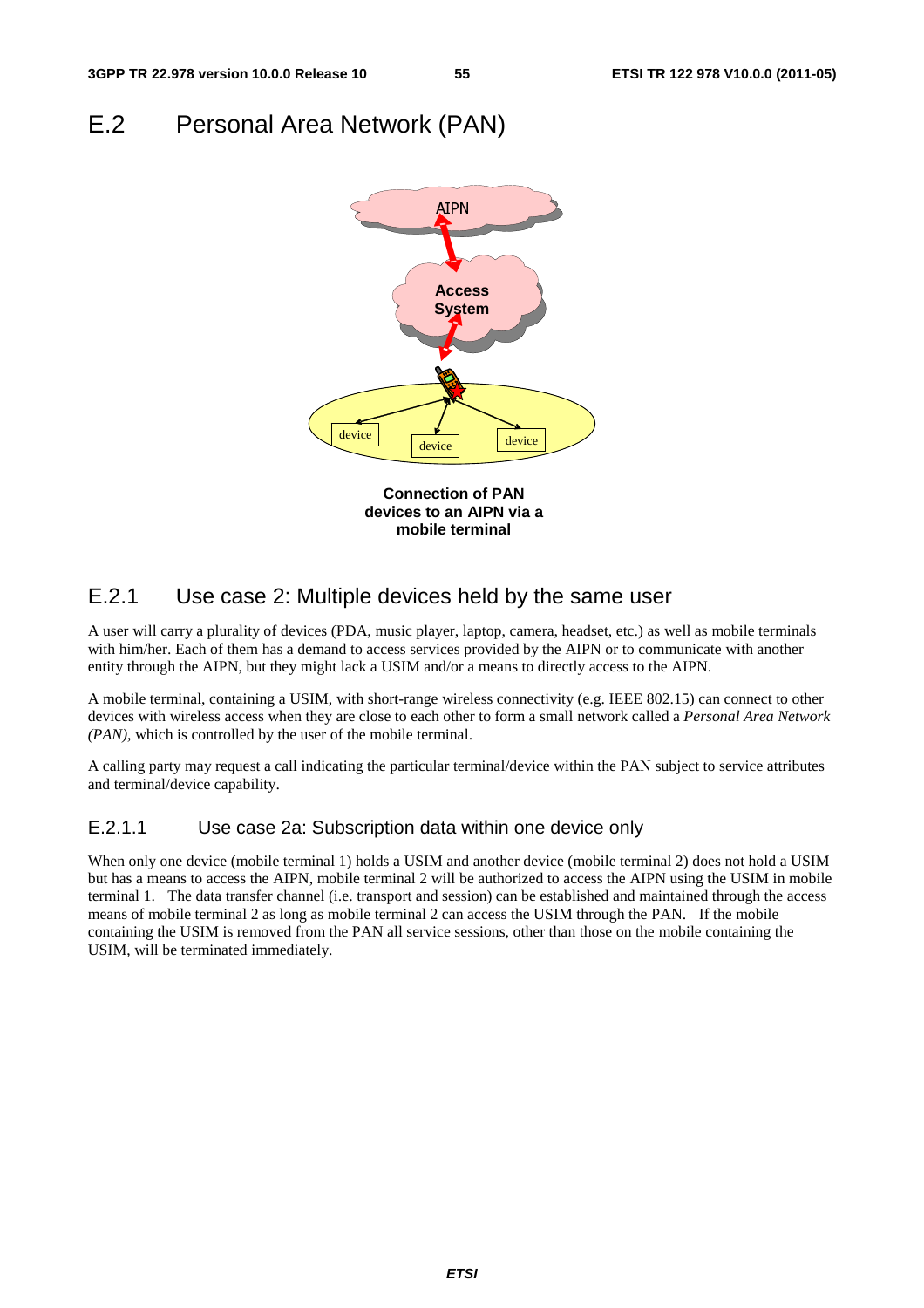

Use Case 2a: Subscription data within one device only

### E.2.1.2 Use case 2b: Relationship between Personal Network and Personal Area **Network**

Devices close to the user are connected using internal PAN means and share a USIM authority for the devices so connected. A device containing an independent USIM may be removed from the PAN yet still remains connected to the user"s Personal Network through the AIPN.



Use case 2: Relationship between PAN and PN

A user has a PAN consisting of a number of devices, including a personal device, mobile terminal A, and a device that remains in the user"s vehicle, mobile terminal B. Mobile terminal A and mobile terminal B each contain a USIM. While close to the user, and connected using the internal PAN means, communication between mobile terminal A and B (e.g. synchronisation of a database) is achieved directly via the PAN. When the user leaves his vehicle, the PAN connection is lost and mobile terminal B continues to connect to the Personal Area Network (e.g. to continue the synchronisation process) through the users Personal Network by connecting through the AIPN using the USIM contained in Terminal B.

### E.2.3 Impact on an AIPN:

For reliable billing information in all the PAN use cases it is essential that the appropriate USIM is correctly associated with every request for services from the AIPN. Possible causes of double counting, attributing a service request to the wrong user, or other causes of incorrect billing, must be eliminated.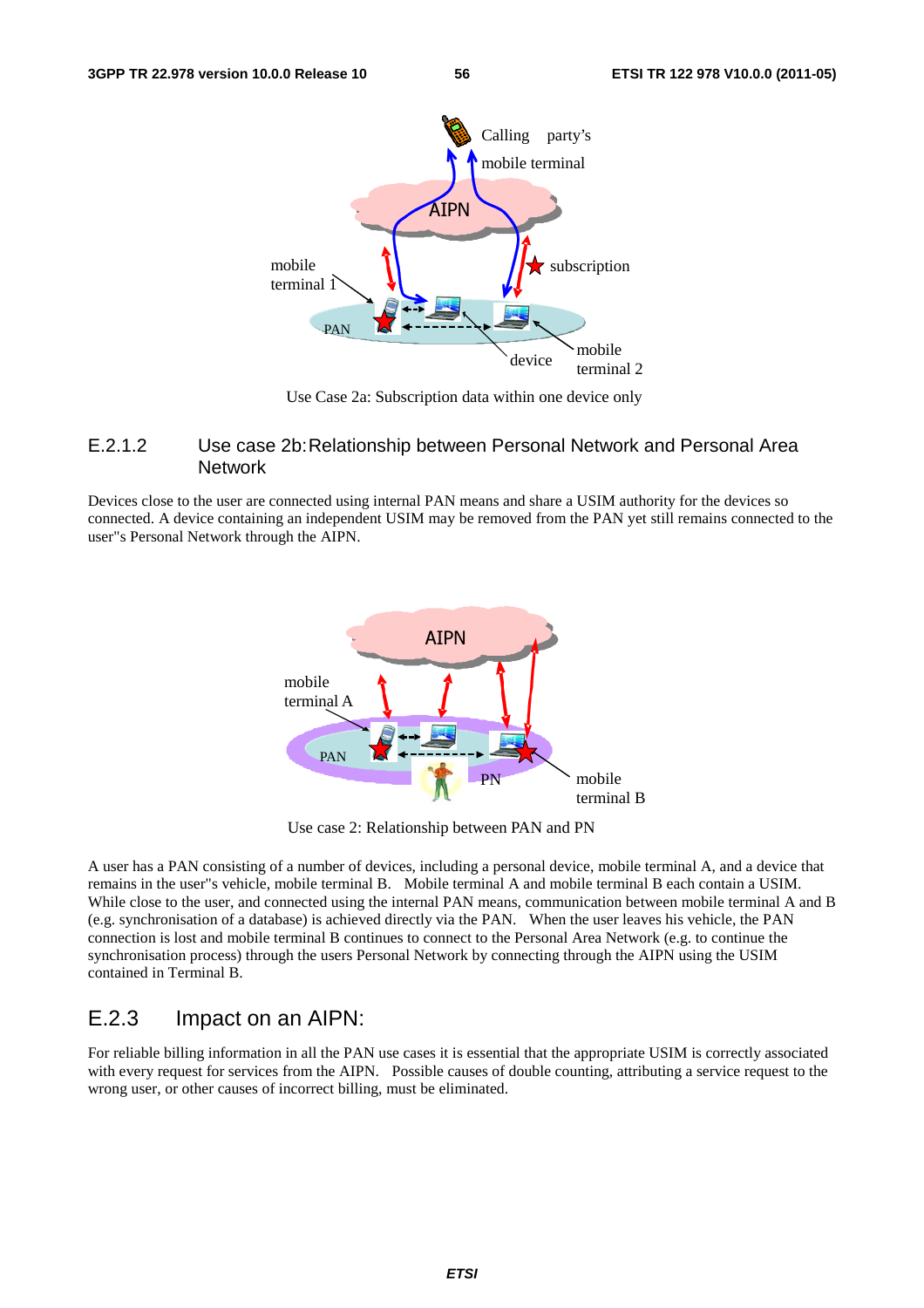## E.3 Ad-hoc Network

## E.3.1 Use Case 1: Formation of an Ad-hoc Network

In this use case, a number of users interconnect their terminal devices to form an Ad-hoc Network. These terminal devices may be capable of connecting to different access systems. The Ad-hoc Network enables its members to access the AIPN through any of the terminal devices that are able to connect to a suitable access system. Each member of the Ad-hoc Network uses their own USIM to obtain whatever services they are individually entitled to use.

## E.3.2 Use Case 2: Movement of an Ad-hoc Network

The Ad-hoc Network may change the terminal device used to forward the consolidated traffic to the AIPN as required. Reasons for change could be;

- 1) Movement of the connected terminal device within the Ad-hoc Network causing it to loose service while another terminal device gains service (not necessarily using the same access system).
- 2) It may be financially advantageous to the group of users for their consolidated traffic to be routed through one particular access system depending on their location or time of day. The users of the Ad-hoc Network may cause their Ad-hoc Network to change access system simply to maintain their fiscal advantage rather than for reasons of access system coverage etc…

## E.3.3 Use case 3: Multiple users within the home



It is possible for a home network to have multiple users. For example, a family may consist of a group of users who share the various devices on a home network through the mechanisms described in Use Case  $1 \& 2$ . From an AIPN perspective they should be seen as independent users, each with capabilities as defined in the use cases above. The AIPN need not be aware that they share the same home network.

Note: The demands of this use case on the individual terminal devices is considered beyond the scope of this document.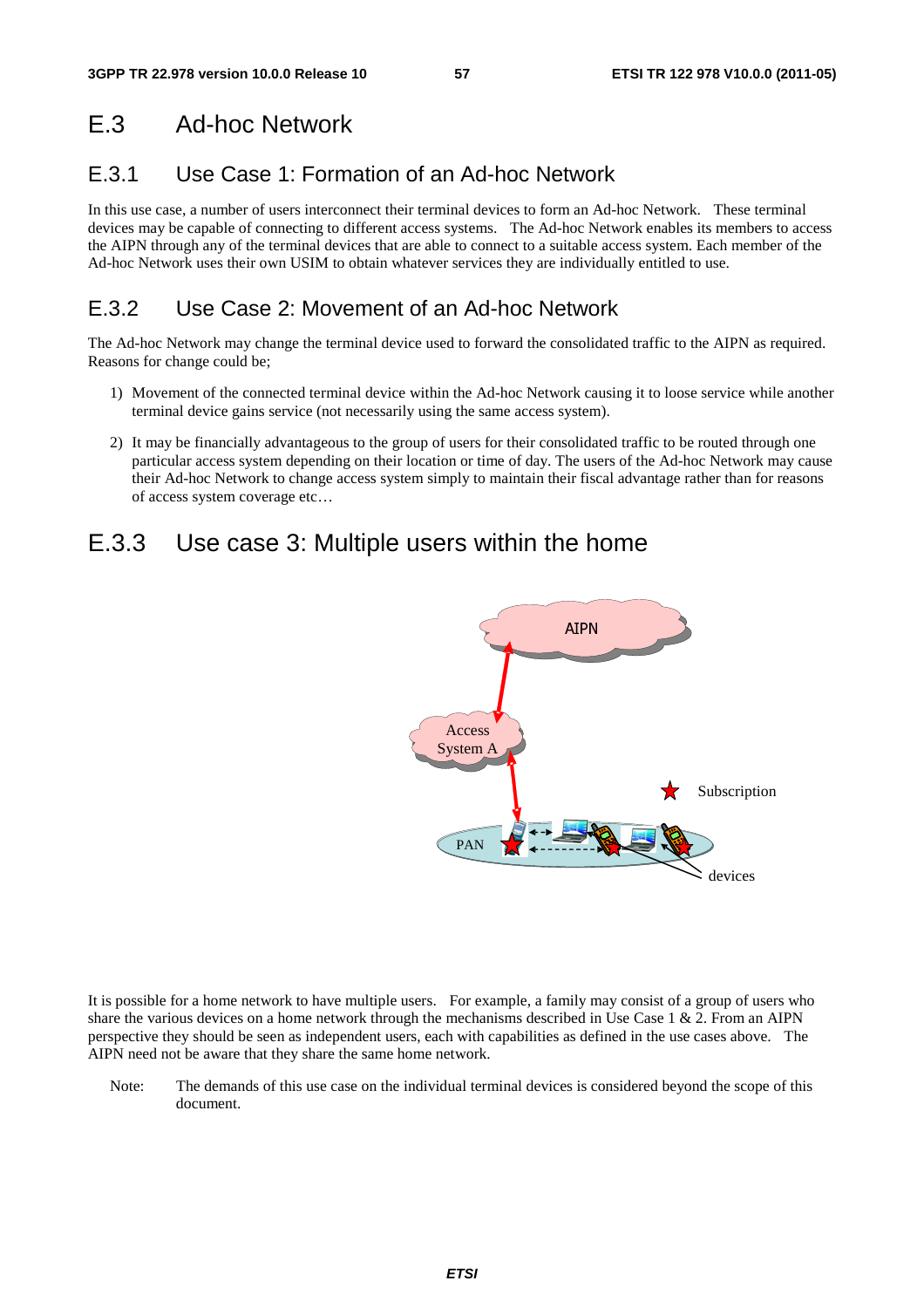### E.3..4 Impact to an AIPN

The AIPN will see consolidated traffic from a group of separate users arriving through an access system. The access system bearing the consolidated traffic may change at any time with no warning to the AIPN. Elements of the consolidated traffic could originate from a PAN.



## E.4 Moving Network

A Moving Network provides access to AIPN for a group of users that move together (e.g. as part of a vehicular network). The devices (terminals) of a Moving Network are connected to a well-defined system (gateway) through which the user devices (terminals) in the Moving Network gain access to the AIPN.

Note: This is a key difference to Ad-hoc Networks, where access to the AIPN can be gained through any device (terminal) that has access.

### E.4.1 Use case 1: Moving Base Station

A moving base station (e.g. a pico cell) is responsible to provide radio access to user terminals in a Moving Network. The moving base station is part of an access system and is owned by the AIPN operator providing the access network. As the access system fully accommodates the Moving Network, it dominates the wireless technology that can be used to connect the user terminal to the AIPN.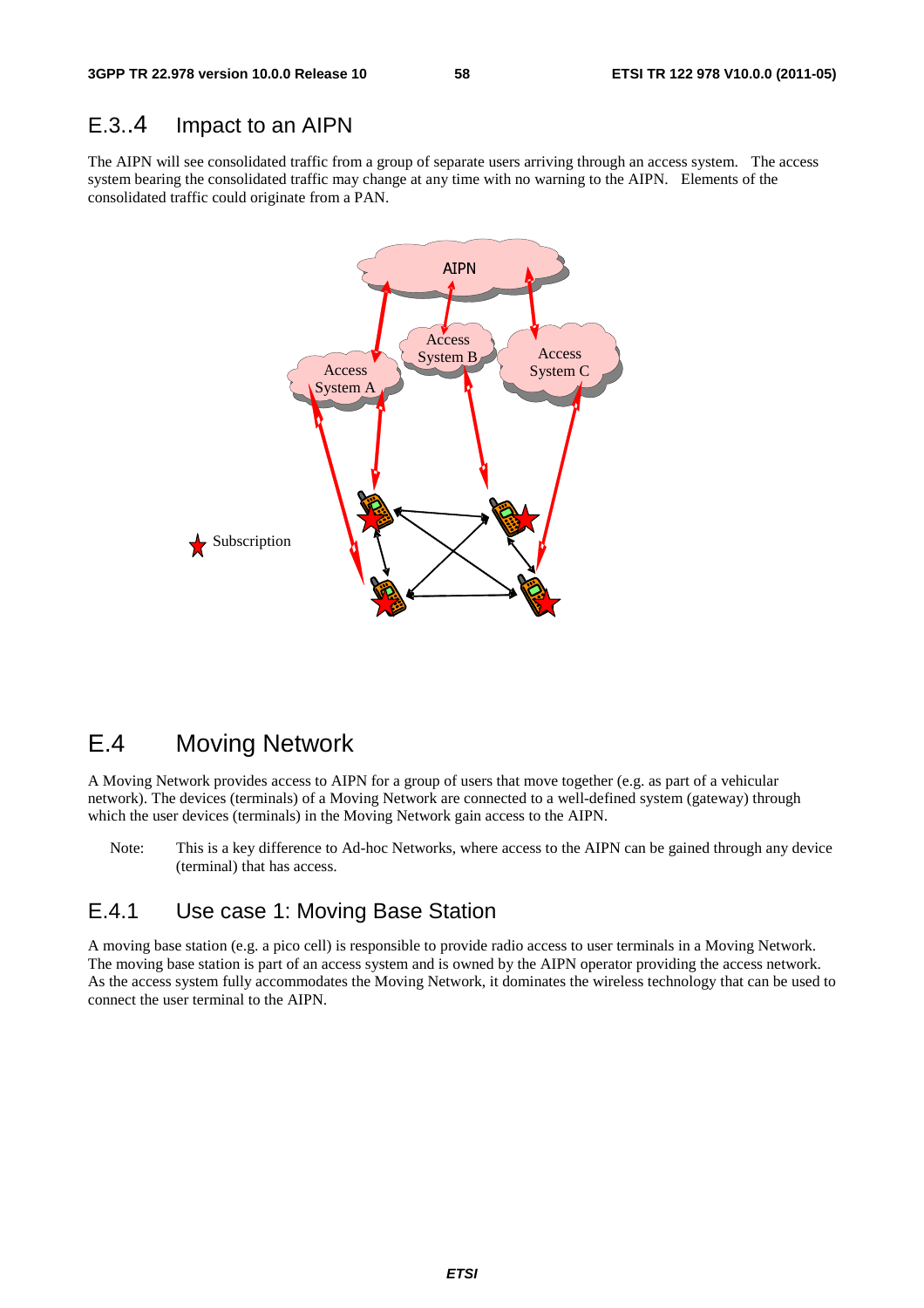

In this use case, mobility for the Moving Network is provided by the access system only.

Note: The AIPN may not see any impact resulting from a handoff of a Moving Network in this use case. The particular impacts of this use case upon the AIPN are for further study.

Advantages of this approach:

- Low or potentially zero impact on the AIPN as mobility is completely handled by the access system (which accommodates the Moving Network)

### E.4.2 Use case 2: Wireless Access Router

A wireless access router (e.g. a WLAN router), owned by a 3rd party network provider (e.g. the train company), is equipped with a means to connect to an AIPN. This connection can be established via any access system that is supported by the wireless access router and for which the wireless access router has a subscription. The wireless access router consolidates traffic from users of the Moving Network towards the AIPN. A variety of wireless or wired access technologies can be used to connect user terminals to the wireless access router.



In this use case, mobility management is split between the AIPN and the access systems. While the AIPN takes care of the handover when the Moving Network changes the access system, the access system provides mobility for handoffs between different cells of the access system.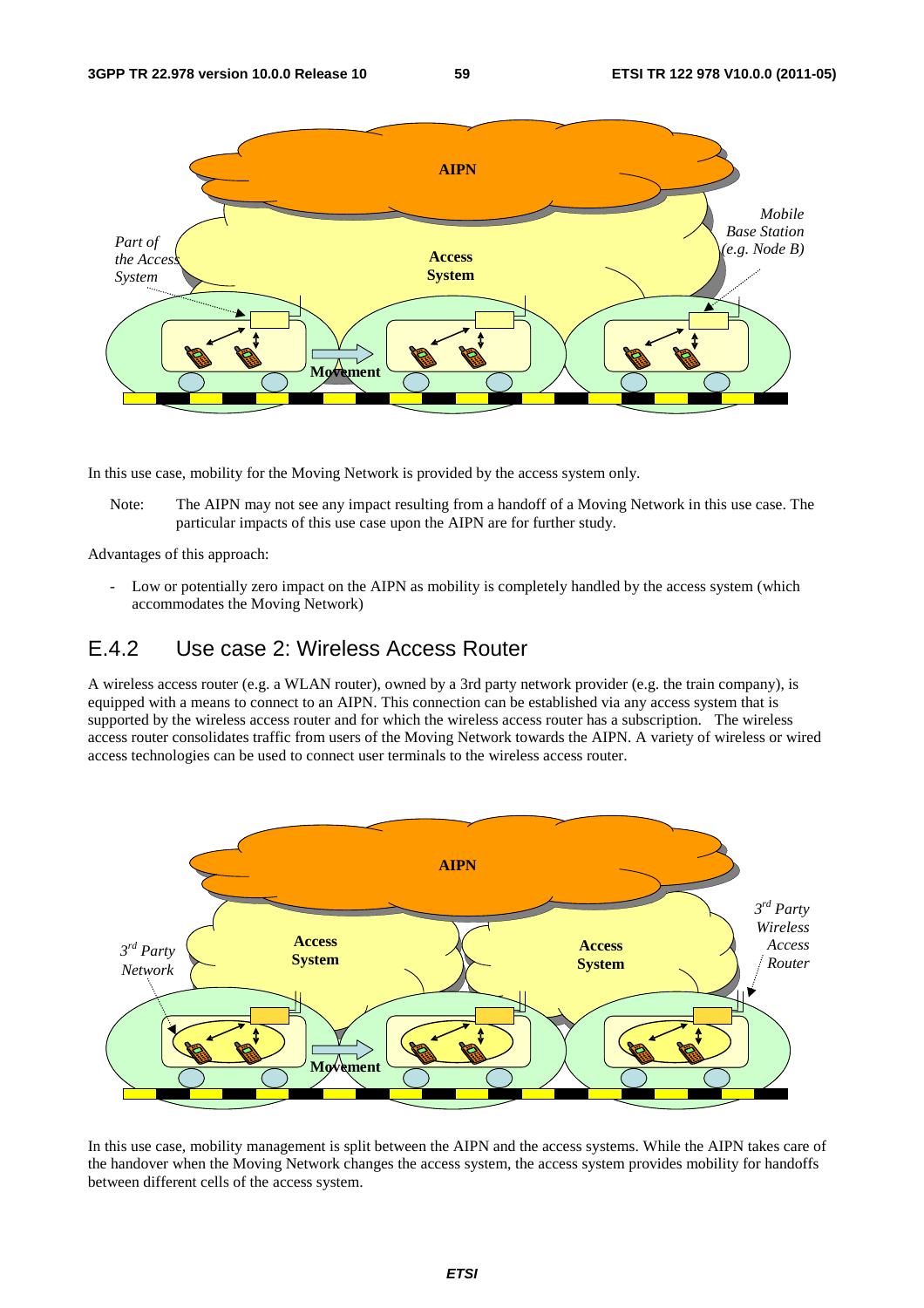Advantages of this approach:

- The Moving Network is not tied to a single access system; i.e. this approach provides more flexibilty, as it allows the Moving Network to choose the best (e.g. most reliable, fastest, cheapest) access system at any time.
- It enables  $3<sup>rd</sup>$  parties to offer access to an AIPN.

### E.4.3 Use Case 3: Mobile Router

A mobile router, which travels together with a Moving Network, is equipped with some wireless technology that connects itself with the rest of the AIPN. In contrast to the above use cases, the mobile router is considered a component of the AIPN itself. The purpose of the mobile router is to provide the user terminals access to the AIPN. As such it serves as gateway between the Moving Network and the AIPN. A variety of wireless or wired access technologies can be used to connect the user terminals to the mobile router.



In contrast to the above use cases, here mobility of the mobile router is handled solely by the AIPN. The access system does not require any mobility functions.

Advantages of this approach:

- It allows simplification of the access system (i.e. single cell access network)
- Only a single mobility management component is required (i.e. mobility is only handled by the AIPN not the access system)
- The access system does not require support for Moving Networks

### E.4.4 Impact to an AIPN

The access system for the consolidated traffic may change with time (e.g. as the train moves) in a manner that can reasonably be anticipated by the AIPN. Elements of the consolidated traffic from a Moving Network may originate from PANs or Ad-hoc Networks covered by the Moving Network.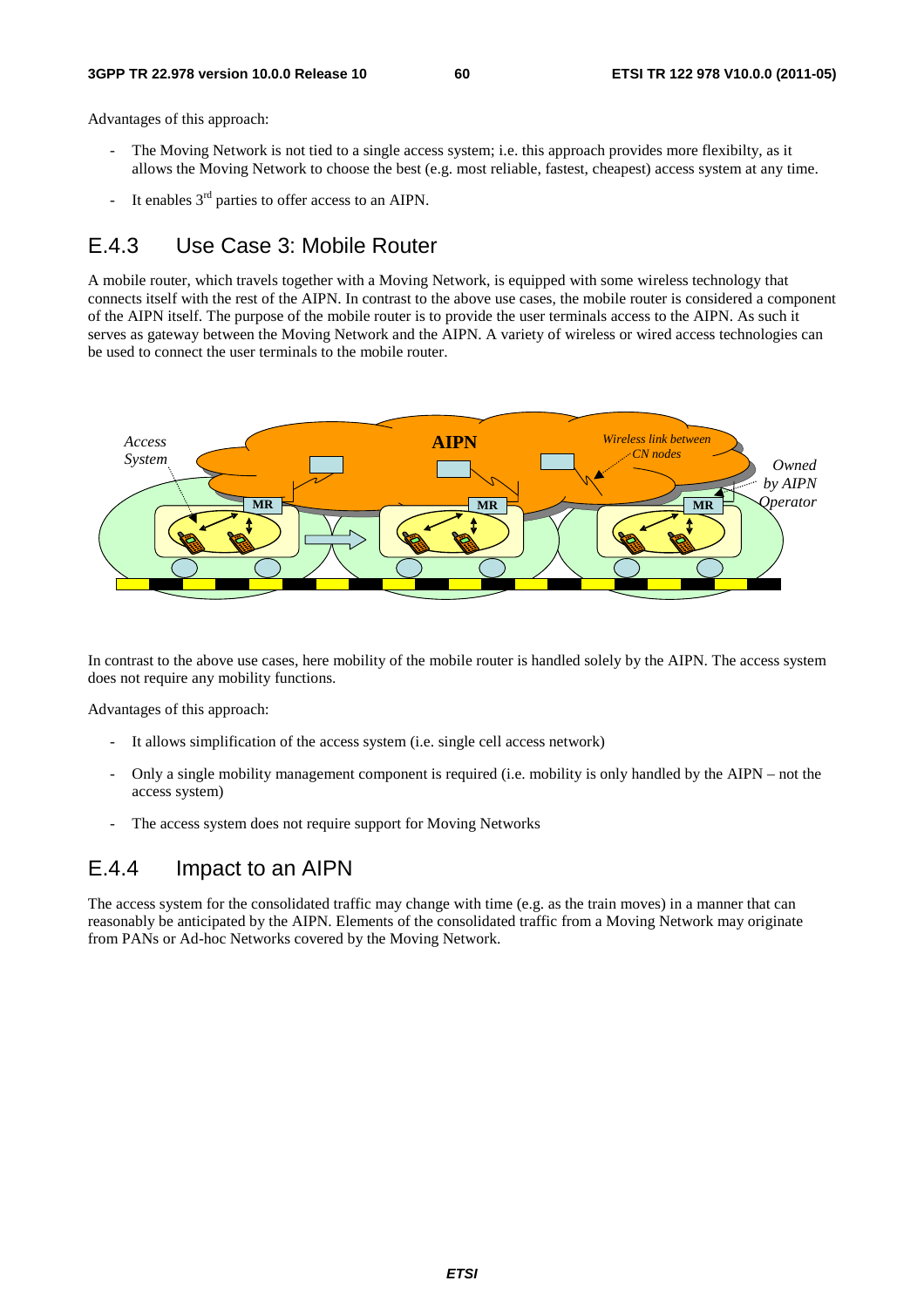## Annex F (Informative): Use Cases for Session Mobility

## F.1 Use Case 1: Redirection of a video stream to the terminal away from the user

A user has a PAN in close proximity and another terminal in his/her home some distance away. A user can use any of their devices (terminals). In this use case the AIPN manages multiple devices (terminals) in different locations as belonging to the same user, and can redirect a session to another terminal. Then, for example, when the user receives a video streaming session but does not have enough storage resource in her terminal, the user is able to redirect the session to the terminal in his/her home and store the video stream in her PC.



Use case: Redirection to a terminal some distance away from the user

## F.2 Use case 2: Seamless mobility of sessions between terminals

This use case is illustrated in the figure below.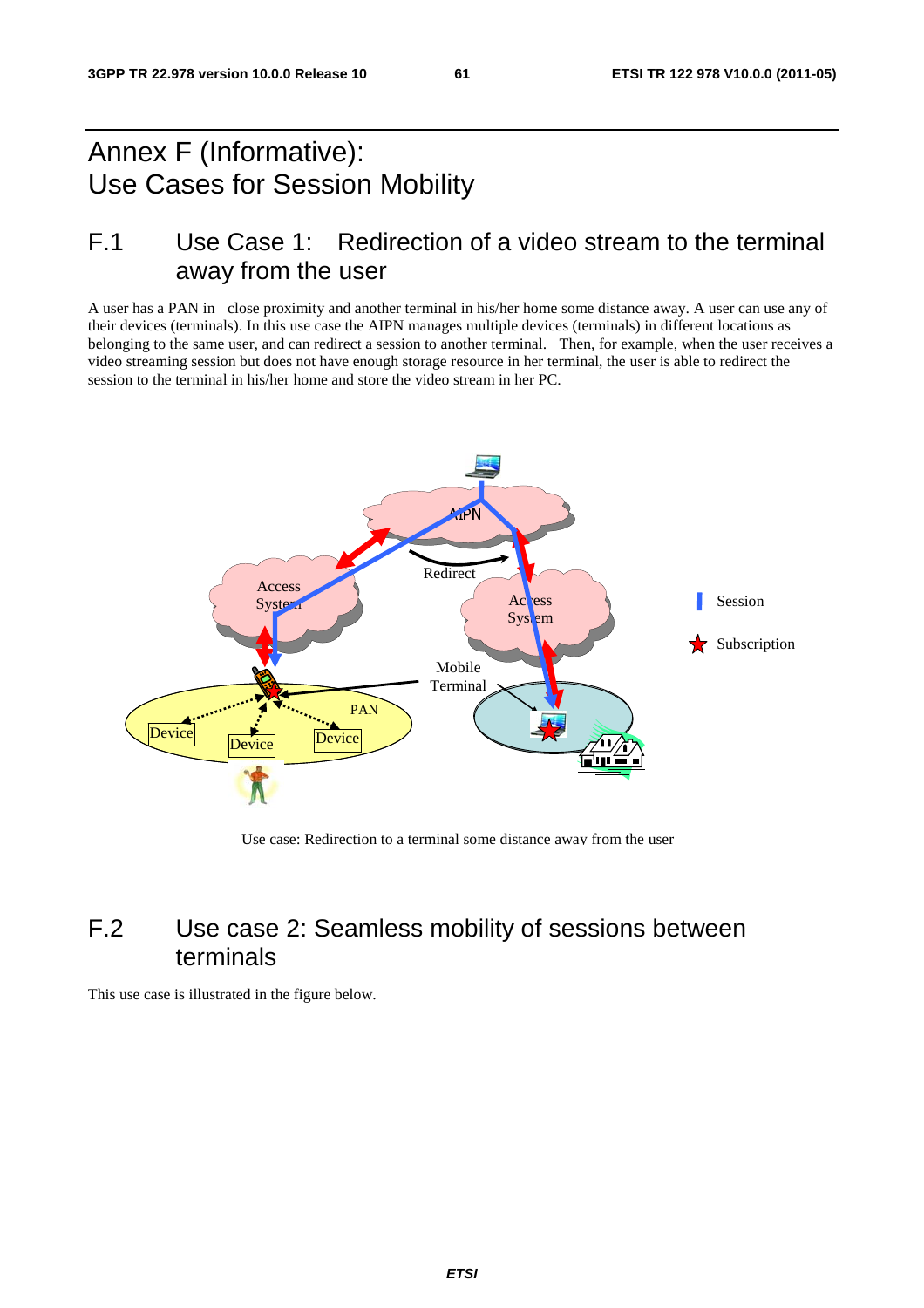

Alice and Bob are having a multimedia session with audio and video components using two high-end multimedia terminals in their offices. Alice needs to leave the office to take the car to visit a customer. She requests a session transfer. AIPN then transfers the session to her mobile phone.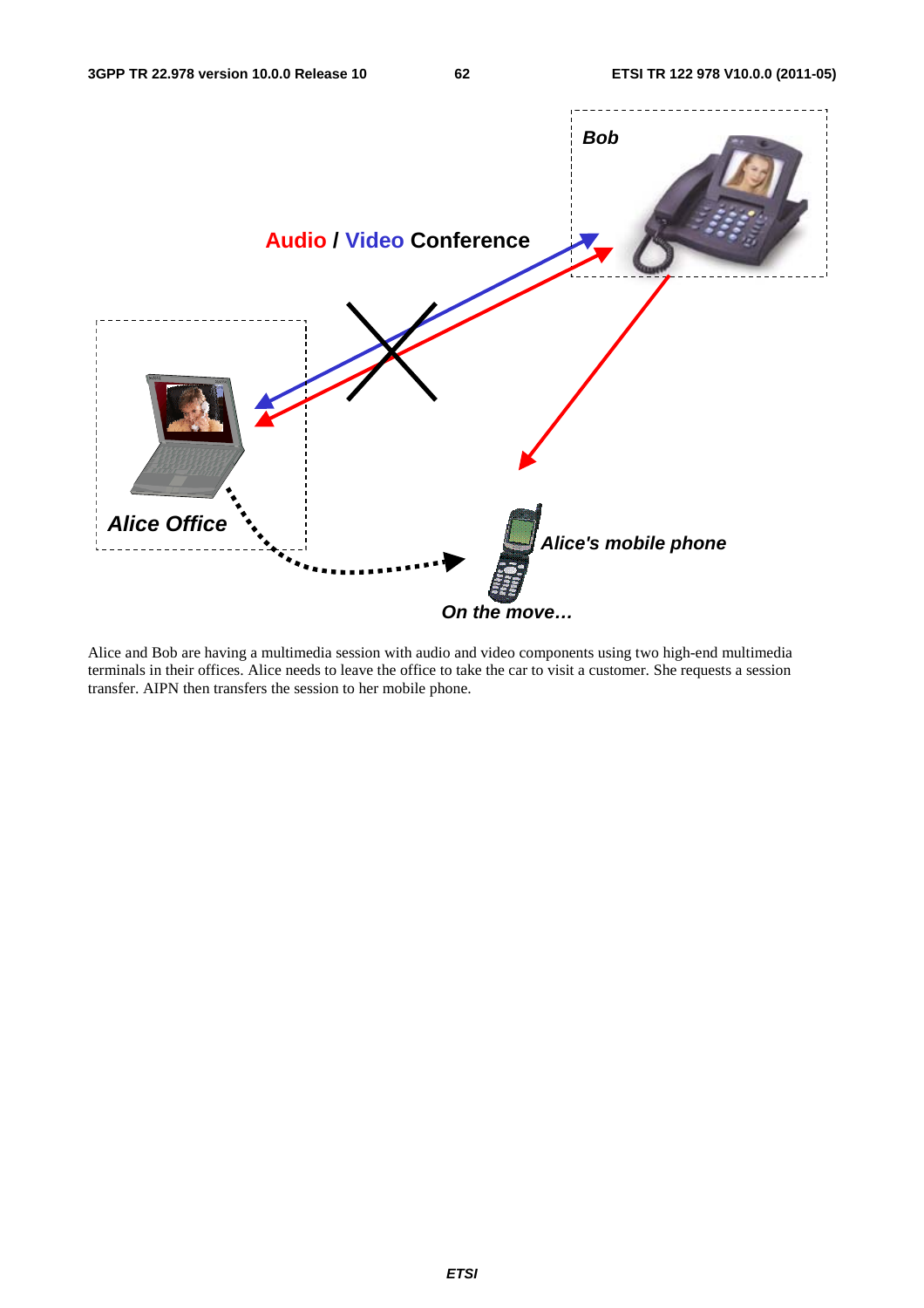## Annex G: Change history

|                | <b>Change history</b> |                         |             |           |            |            |                |                                                                                                                                             |       |            |              |
|----------------|-----------------------|-------------------------|-------------|-----------|------------|------------|----------------|---------------------------------------------------------------------------------------------------------------------------------------------|-------|------------|--------------|
| <b>TSG SA#</b> | <b>SA Doc.</b>        | <b>SA1 Doc</b>          | <b>Spec</b> | <b>CR</b> | <b>Rev</b> | <b>Rel</b> |                | <b>Cat Subject/Comment</b>                                                                                                                  | Old   | <b>New</b> | WI           |
| 10/6/04        |                       |                         | 22.978      |           |            |            |                | Initial TR skeleton provided to<br>SA1 mailing list by rapporteur for                                                                       |       | 0.0.0      | <b>AIPFS</b> |
|                |                       |                         |             |           |            |            |                | comment.                                                                                                                                    |       |            |              |
| 18/6/04        |                       |                         | 22.978      |           |            |            |                | Version updated based on<br>comments received on the SA1<br>mailing list.                                                                   | 0.0.0 | 0.1.0      | <b>AIPFS</b> |
| 30/6/04        |                       |                         | 22.978      |           |            |            |                | Version updated to include text<br>proposed within contributions to<br>AIPN SWG held during SA1#25.                                         | 0.1.0 | 0.2.0      | <b>AIPFS</b> |
| 1/7/04         |                       |                         | 22.978      |           |            |            |                | Version updated based on end-<br>to-end review of version 0.2.0<br>created in the AIPN SWG held<br>during SA1#25.                           | 0.2.0 | 0.3.0      | <b>AIPFS</b> |
| 2/8/04         |                       |                         | 22.978      |           |            |            |                | Editorial updates proposed by<br>the rapporteur and discussed on<br>the SA1 mailing list.                                                   | 0.3.0 | 0.4.0      | <b>AIPFS</b> |
| 28/8/04        |                       |                         | 22.978      |           |            |            |                | Output of AIPN SWG in Vienna<br>August 2004                                                                                                 | 0.4.0 | 0.5.0      | <b>AIPFS</b> |
| 14/10/04       |                       |                         | 22.978      |           |            |            |                | Output of AIPN SWG during<br>SA1#26, October 2004                                                                                           | 0.5.0 | 0.6.0      | <b>AIPFS</b> |
| 3/11/04        |                       |                         | 22.978      |           |            |            |                | Raised to version 1.0.0 for<br>presentation to SA #26                                                                                       | 0.6.0 | 1.0.0      | <b>AIPFS</b> |
| 13/1/05        |                       |                         | 22.978      |           |            |            |                | Updated based on the<br>discussion of the AIPN email<br>discussion (November 2004) at<br>the AIPN SWG, London, 13th -<br>14th January 2004. | 1.0.0 | 1.1.0      | <b>AIPFS</b> |
| 14/1/05        |                       |                         | 22.978      |           |            |            |                | Output of AIPN SWG, London,<br>13th -14th January 2004.                                                                                     | 1.1.0 | 1.2.0      | <b>AIPFS</b> |
| 19/1/05        |                       |                         | 22.978      |           |            |            |                | Output of AIPN SWG during<br>SA1#27, January 2005                                                                                           | 1.2.0 | 1.3.0      | <b>AIPFS</b> |
| 20/1/05        |                       | S1-05213                | 22.978      |           |            |            |                | Upgraded to version 2.0.0 for<br>approval at SA #27                                                                                         | 1.3.0 | 2.0.0      | <b>AIPFS</b> |
| $SP-27$        | SP-050069             | S1-05213                | 22.978      |           |            |            |                | Approved at SA #27                                                                                                                          | 2.0.0 | 7.0.0      | <b>AIPFS</b> |
| $S P - 28$     | SP-050223             | S1-050496               | 22.978      | 001       |            | Rel-7      | F              | Corrections to TR 22.978                                                                                                                    | 7.0.0 | 7.1.0      | <b>AIPFS</b> |
| <b>SP-28</b>   | SP-050223             | S1-050497               | 22.978      | 002       |            | Rel-7      | $\overline{F}$ | Improvements to Key Aspects of<br>an AIPN                                                                                                   | 7.0.0 | 7.1.0      | <b>AIPFS</b> |
| $S P - 28$     | SP-050223             | S1-050498               | 22.978      | 003       |            | Rel-7      | F              | Improvement of TR 22.978<br>Annexes                                                                                                         | 7.0.0 | 7.1.0      | <b>AIPFS</b> |
| <b>SP-28</b>   | SP-050223             | S1-050499               | 22.978      | 004       |            | Rel-7      | F              | Alignment and improvement of<br>recommended requirements and<br>conclusions of TR 22.978                                                    | 7.0.0 | 7.1.0      | <b>AIPFS</b> |
| <b>SP-28</b>   | SP-050223             | S1-050502               | 22.978      | 005       |            | Rel-7      | F              | Content-based Charging<br>between Operators                                                                                                 | 7.0.0 | 7.1.0      | <b>AIPFS</b> |
| $SP-28$        | SP-050223             | S1-050503               | 22.978      | 006       |            | Rel-7      | $\mathsf{C}$   | Modification of AIPN session<br>adaptation                                                                                                  | 7.0.0 | 7.1.0      | <b>AIPN</b>  |
| $SP-28$        | SP-050223             | S1-050529               | 22.978      | 007       |            | Rel-7      | С              | Multiple Public Addresses for<br>Single User                                                                                                | 7.0.0 | 7.1.0      | <b>AIPFS</b> |
| $SP-28$        | SP-050223             | S1-050538               | 22.978      | 008       |            | Rel-7      | F              | Enabling integrated services in<br><b>AIPN</b>                                                                                              | 7.0.0 | 7.1.0      | <b>AIPFS</b> |
| SP-28          | SP-050223             | $\overline{S1}$ -050539 | 22.978      | 009       |            | Rel-7      | B              | Introduce Group Communication<br>Services to AIPN                                                                                           | 7.0.0 | 7.1.0      | <b>AIPFS</b> |
| SP-42          |                       |                         |             |           |            | Rel-8      |                | Updated from Rel-7 to Rel-8                                                                                                                 | 7.0.0 | 8.0.0      |              |
| SP-46          |                       |                         |             |           |            |            |                | Updated to Rel-9 by MCC                                                                                                                     | 8.0.0 | 9.0.0      |              |
| 2011-03        |                       |                         |             |           |            |            |                | Update to Rel-10 version (MCC)                                                                                                              | 9.0.0 | 10.0.0     |              |